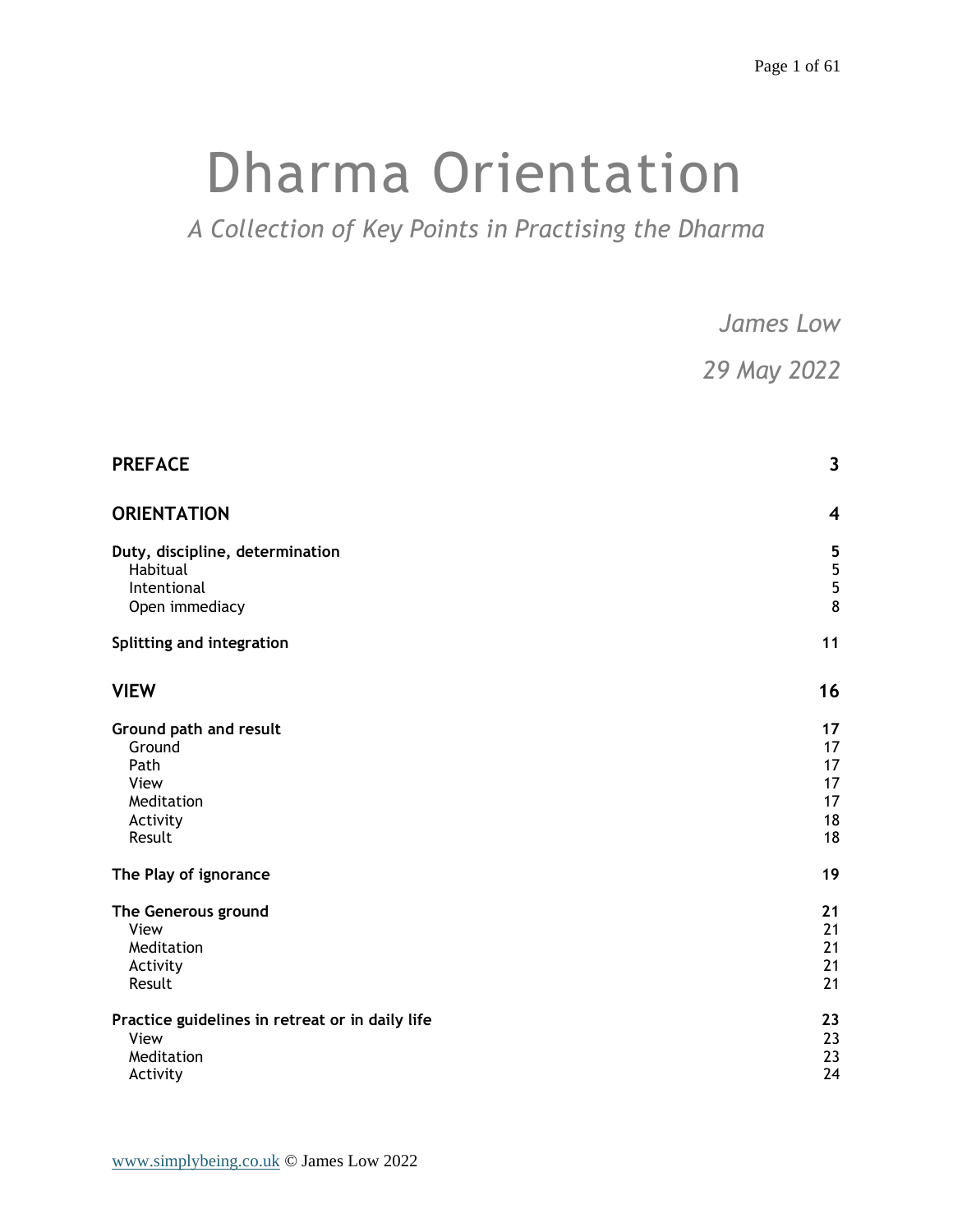| Integrating with the integral                                                 | 26             |
|-------------------------------------------------------------------------------|----------------|
| The Ideology of self and the presence of freedom                              | 28             |
| The Deep and vast freedom of the dharma                                       | 30             |
| Freedom lost and found                                                        | 32             |
| Intrinsic freedom                                                             | 36             |
| Intrinsic wholeness is all there is                                           | 38             |
| The Resolution of anxiety<br>Origin and development<br>A)<br>Liberation<br>B) | 40<br>40<br>41 |
| <b>MEDITATION</b>                                                             | 45             |
| Finding yourself in open presence                                             | 46             |
| The Sequence for opening to the open<br>In general                            | 47<br>47       |
| Healing is integration                                                        | 48             |
| <b>ACTIVITY</b>                                                               | 53             |
| <b>Indicators</b>                                                             | 54             |
| Turbulence is transparent                                                     | 55             |
| Embodiment, karma and freedom                                                 | 56             |
| A. Finding stillness in movement                                              | 58             |
| <b>B.</b> Moving in stillness                                                 | 60             |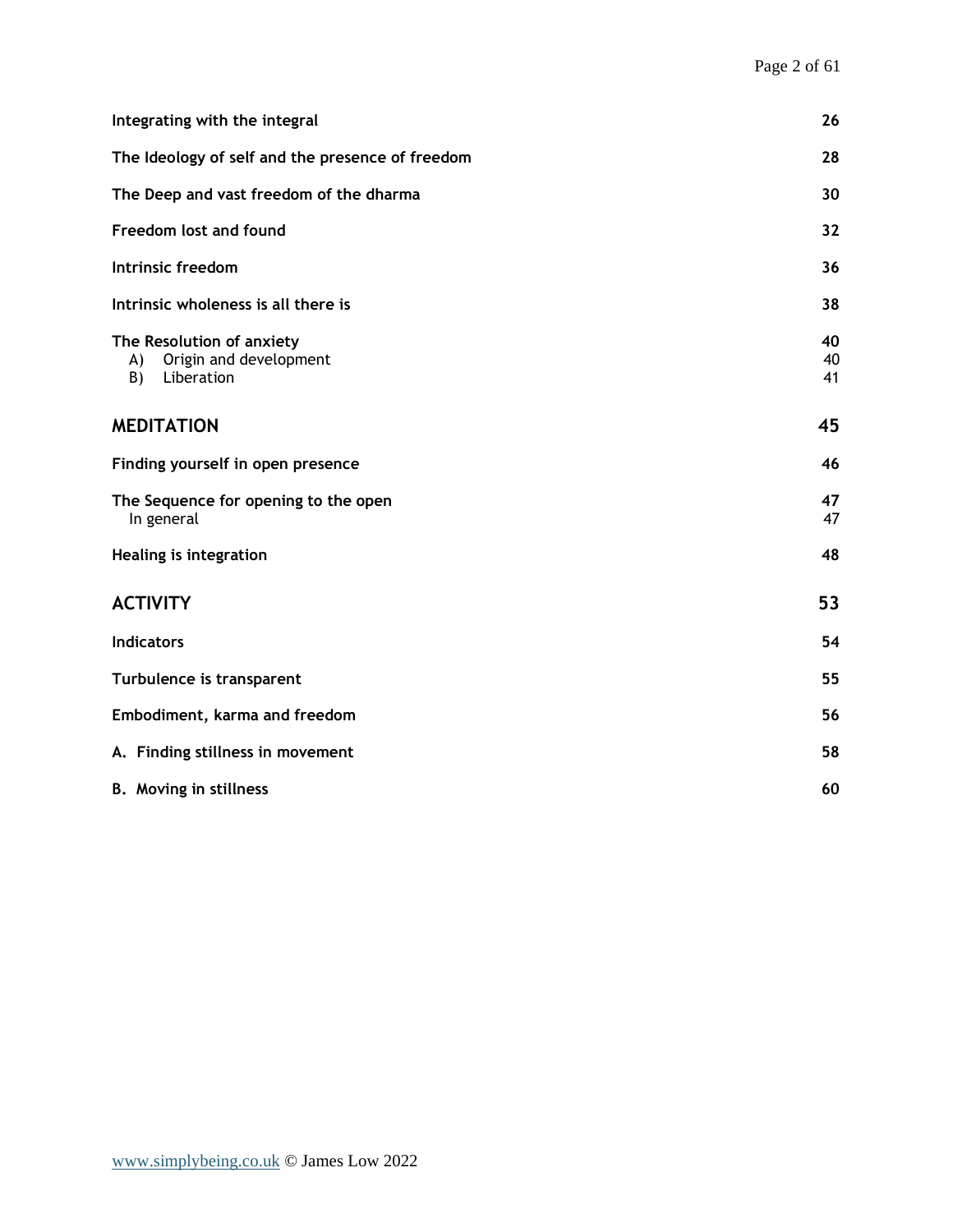# **Preface**

<span id="page-2-0"></span>The ocean of the Dharma is vast. There are countless pathways and explanations. This can be nourishing and inspiring but also overwhelming. Here you will find a sequence of short writings offering reminders of the key points which have been elaborated in my talks and books. If we are attentive to the key points of view, meditation and conduct then the result will start to ripen by itself.

We use clarity regarding the view to dissolve many obscurations arising from the afflictions and from misunderstanding. This supports us to take our ease as we simply sit. The view frees us from the need to employ the artificial techniques of effortful styles of meditation. Stability in the view is meditation and with this, activity flows easily in every situation.

The most basic limitation we have is our own unexamined commitment to our existence as autonomous agents. Yet our basis and source is shared by all sentient beings and all buddhas. We are already connected through this ground source and through the fact that all sentient beings have already been our own mother in previous lives. Moreover, we are alike in inhabiting the dreamlike delusion of the flow of events of our lives and in requiring to find the sole exit which is the nature of our minds. Awakening to the wisdom of the emptiness of all phenomena we awaken to the infinite kindness that embraces all who are unawakened.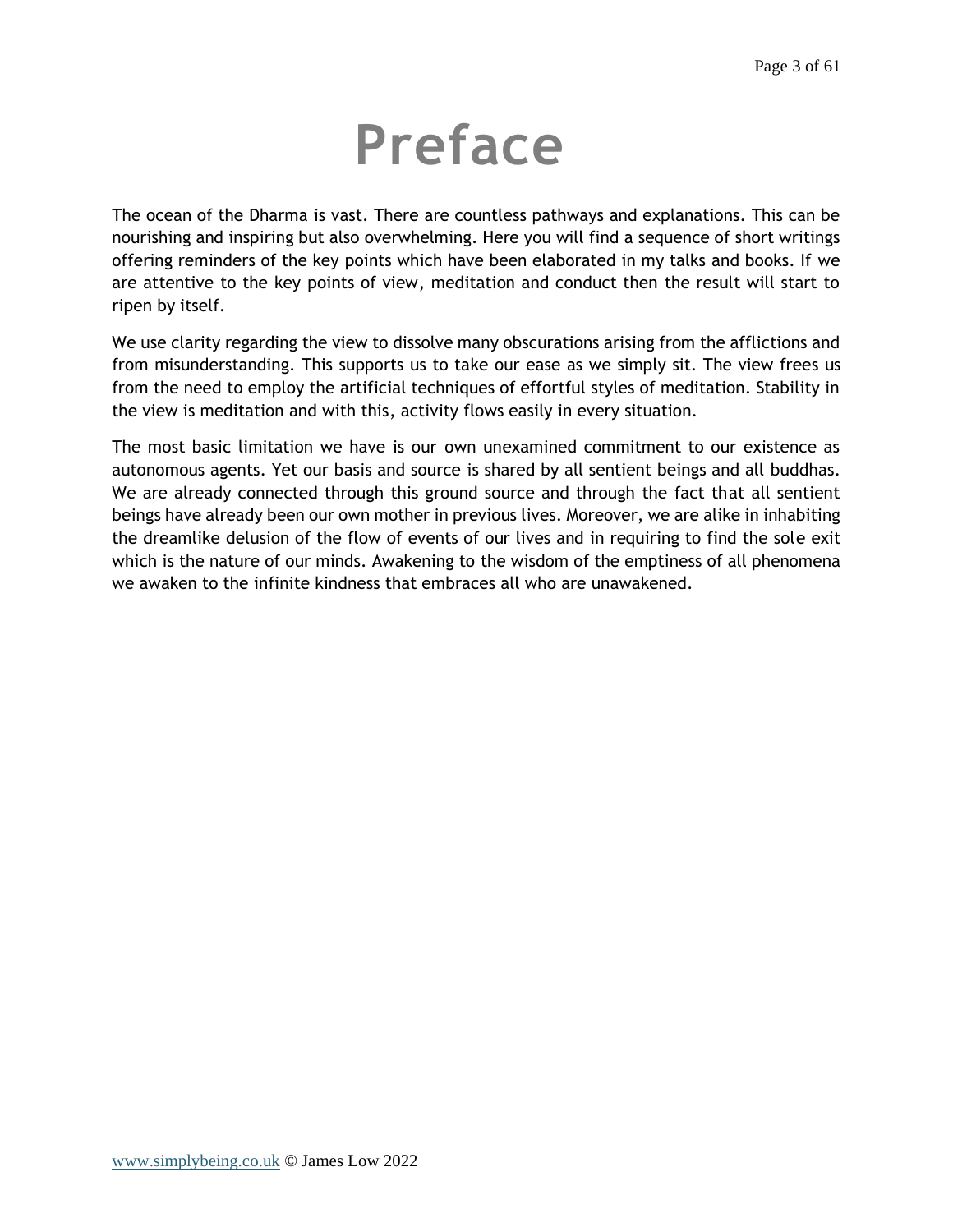# <span id="page-3-0"></span>**Orientation**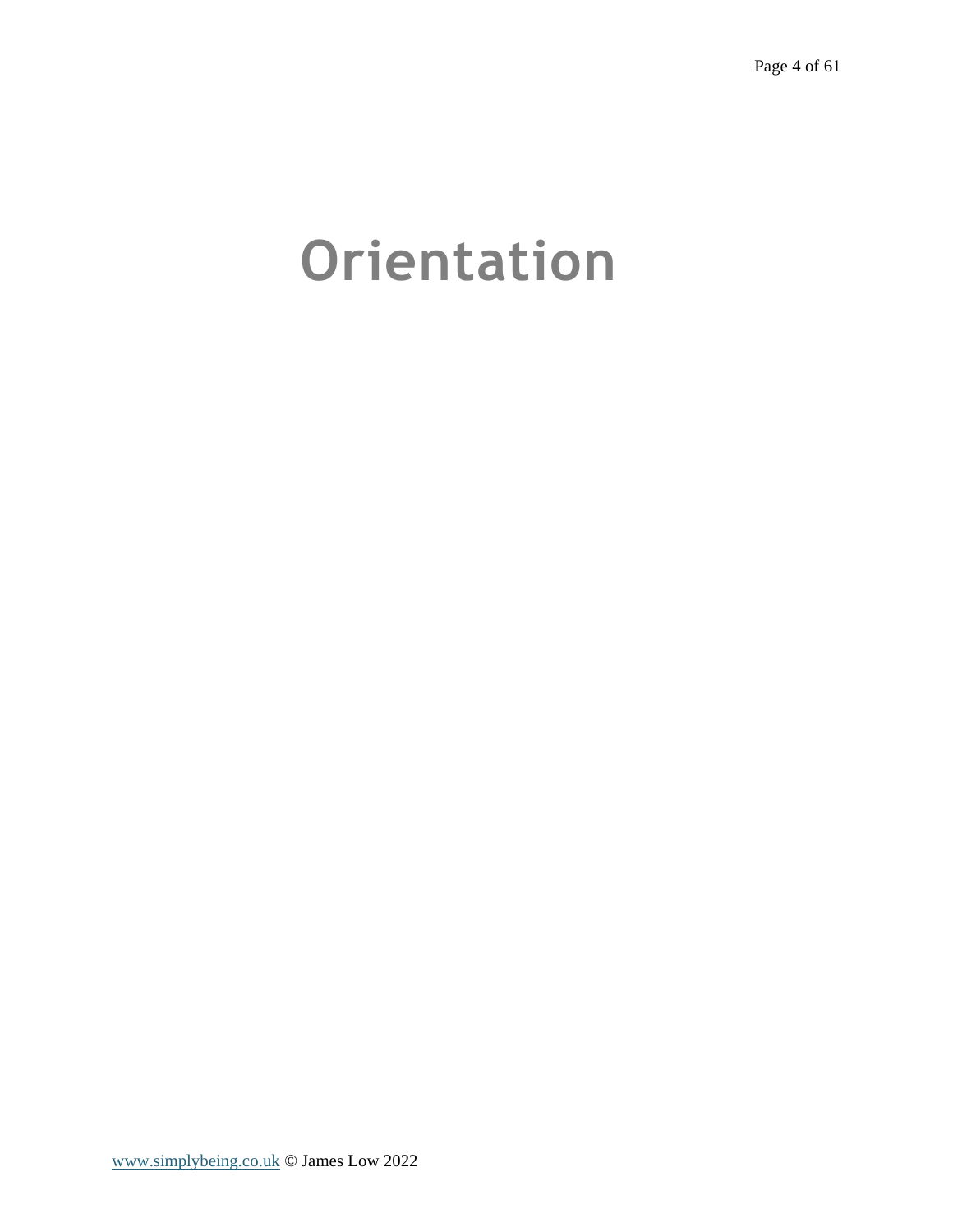# **Duty, discipline, determination**

<span id="page-4-0"></span>Moving in the ocean of stimuli, consciousnesses are ceaselessly evoked. So much to react to, so much to do and so little time.

Our orientation to what occurs can be structured in three ways, 1) habitual, 2) intentional, 3) open immediacy.

## <span id="page-4-1"></span>**Habitual**

Mostly we operate habitually according to patterns, associations, tendencies, construals and so on, that were installed in our mind stream a long time ago. In this mode, a stimulus arises in the field of experience and is identified as being either 'external' environment or 'internal' thought, feeling or sensation. The stimulus evokes a habitual response such as excitement, boredom or fear. Then these responses lead to their linked pathways of action such as joyful mobilisation, depressed sinking, avoidance/retaliation and so on.

These pathways of response constitute our personality and feel necessary and 'natural' even when unpleasant, tedious, guilt-ridden and so on. In the flow of stimulus/response, time goes by, life goes by.

Once the basic structure of life is established it tends to run on automatically unless interrupted. New tasks can become a terrible challenge as they force us to alter the way we do things. That gives rise to the struggle to keep life on track, mobilising brief focused intentions to rectify new trends that cannot be normalised. This is the usual pattern of operation of the five skandhas<sup>1</sup> and is the basis for samsaric existence.

In this context notions of duty adhere to the constraints and requirements we adapt to in the course of our socialisation. We find ourselves required to carry out tasks under a sense of our importance and their necessity and it becomes our duty to carry them out in whatever is considered to be the 'right' way. This can apply to anything from ironing one's shirts to fighting for one's country. Lurking behind the continuing performance of these tasks is a sense of fear and anxiety arising from the sense that something is at stake, that negative consequences would arise from their non-performance. This brings forth a disciplined, though perhaps not very conscious, commitment to maintain the patterns that one has adopted. The determination to maintain these ways of being is often revealed in the sadness and confusion that arises when, due to illness, redundancy and so on, this is no longer possible.

## <span id="page-4-2"></span>**Intentional**

The second mode is governed by conscious intentionality organised around known guiding principles. This is the basis for any ideological/experiential system whether political, economic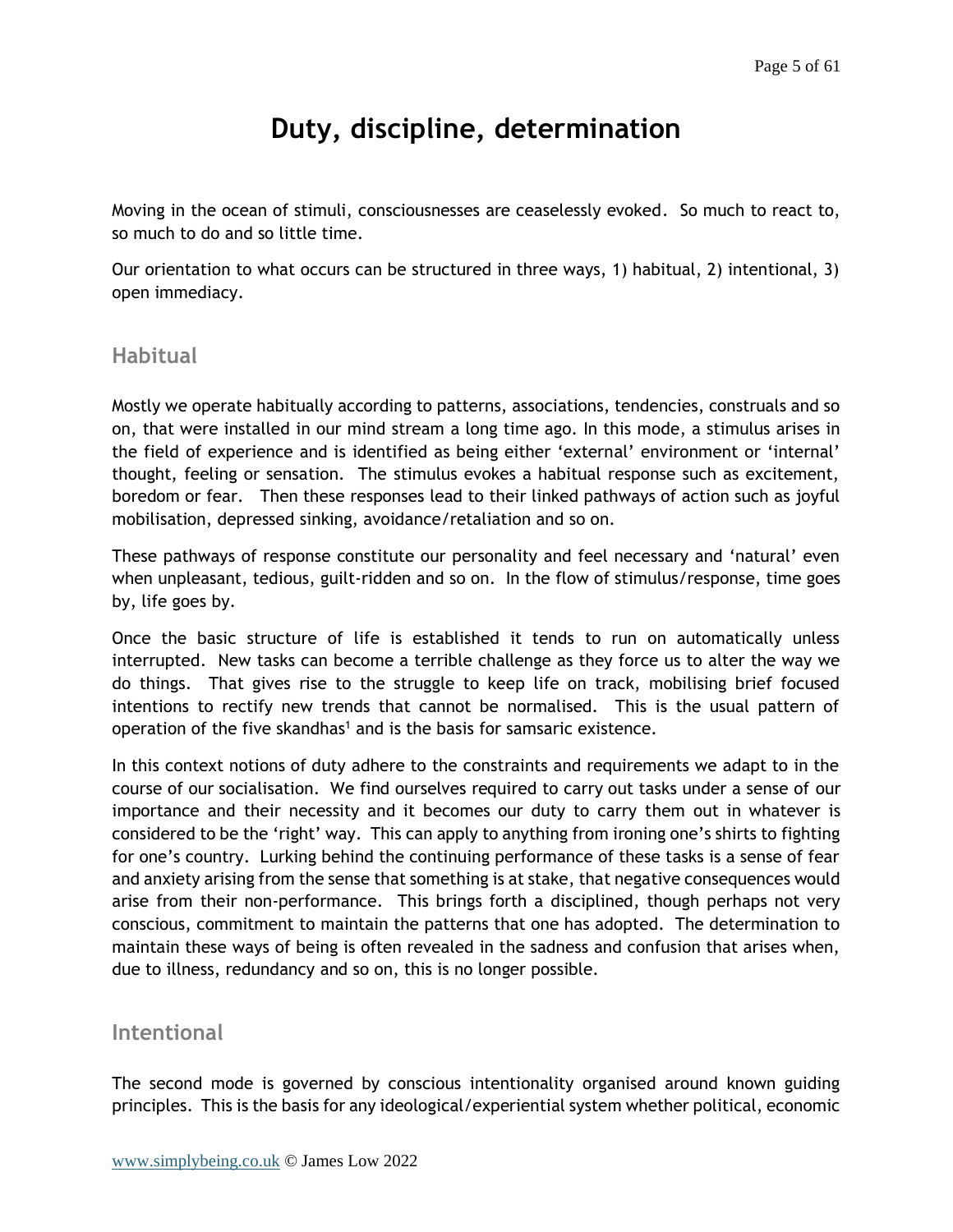or religious. The more the ideology strays from the actual, the phenomenological, the more chaos such intentionality can create (e.g. Stalin's five year plan, Mao's Great Leap Forward, religious murder of witches, and American native peoples and so on)

In the dharma systems, the ideological and experiential are linked through view, meditation, activity and result in each of the 'nine vehicles'<sup>2</sup>. Intention is vital if clarity is to be developed, for intention not only establishes a path of linked tasks but illuminates when the path is strayed from. For all the vehicles, duty, discipline and determination are required because of the pervasive tendency to become distracted and to act in the habitual manner outlined above.

In the mahayana<sup>3</sup> practice, duty is established through obligation and disciplined through vows. If all sentient beings have been our mother in a previous life then the care they offered us puts us under an obligation. Everyone we meet is someone we are in debt to – there is a nonnegotiable duty to act for their welfare. This duty is supported by the hinayana<sup>4</sup> duty of focused attention developed through shamatha and vipassana, meditations which respectively develop calmness and clarity, and through the vows of restraint. It is also supported by the vajrayana samayas<sup>5</sup> which bind us to the regular use of powerful methods<sup>6</sup> for the welfare of us all.

Duty is a sense of obligation. It is not the friend of the ego's flighty freedom, the desire to follow one's own inclination. When we accept a duty there is a diminution of the freedom to do as we like – although we may find a different kind of freedom within the constraints of duty. The fulfilment of duty requires the development of specific qualities notably those of the six paramitas<sup>7</sup>. In particular, patience is necessary for overcoming the irritation arising from the frustration of one's impulses by the necessity of the duty one is committed to. Duty often makes the ego sad which is why it helps to link it to a series of intentions: to help all beings, to do the practices necessary for this, to do the practices mindfully in spite of all obstacles including feeling a lack of interest. The expansive focus of the intention helps to contextualise situational difficulties and so keep them to their actual size.

Discipline supports intention by developing skills of non-distraction and the power to not be deflected or overwhelmed by contingent circumstances. Impulses can seem so vital and full of life – we often feel most alive when we are following them. Yet the impulse is like a river in the Sahara, suddenly roaring down the wadi only to vanish into the sand. Discipline implies being able to organise and manage one's time and energy so that tasks are attended to and completed in an orderly manner.

Discipline is dualistic in structure, with one aspect of ourselves keeping other aspects in check. It is a gathering of oneself, an aligning of small momentary intentions with the bigger enduring intentions to which we have committed ourselves. For most people, integration into the ground awareness is difficult if energy is very dispersed, so some degree of discipline is part of all the dharma paths and vehicles at some stage. A disciple is one who submits herself to discipline, who follows a path rather than wandering hither and thither. The goal is not gained without sacrifice, a sacrifice which is invariably resisted by the ego's need to maintain its familiar sense of self. For example, being on time requires being in time, submitting to the non-negotiable regularity of linear time. Finding, and aligning oneself with the specific, emergent rhythms of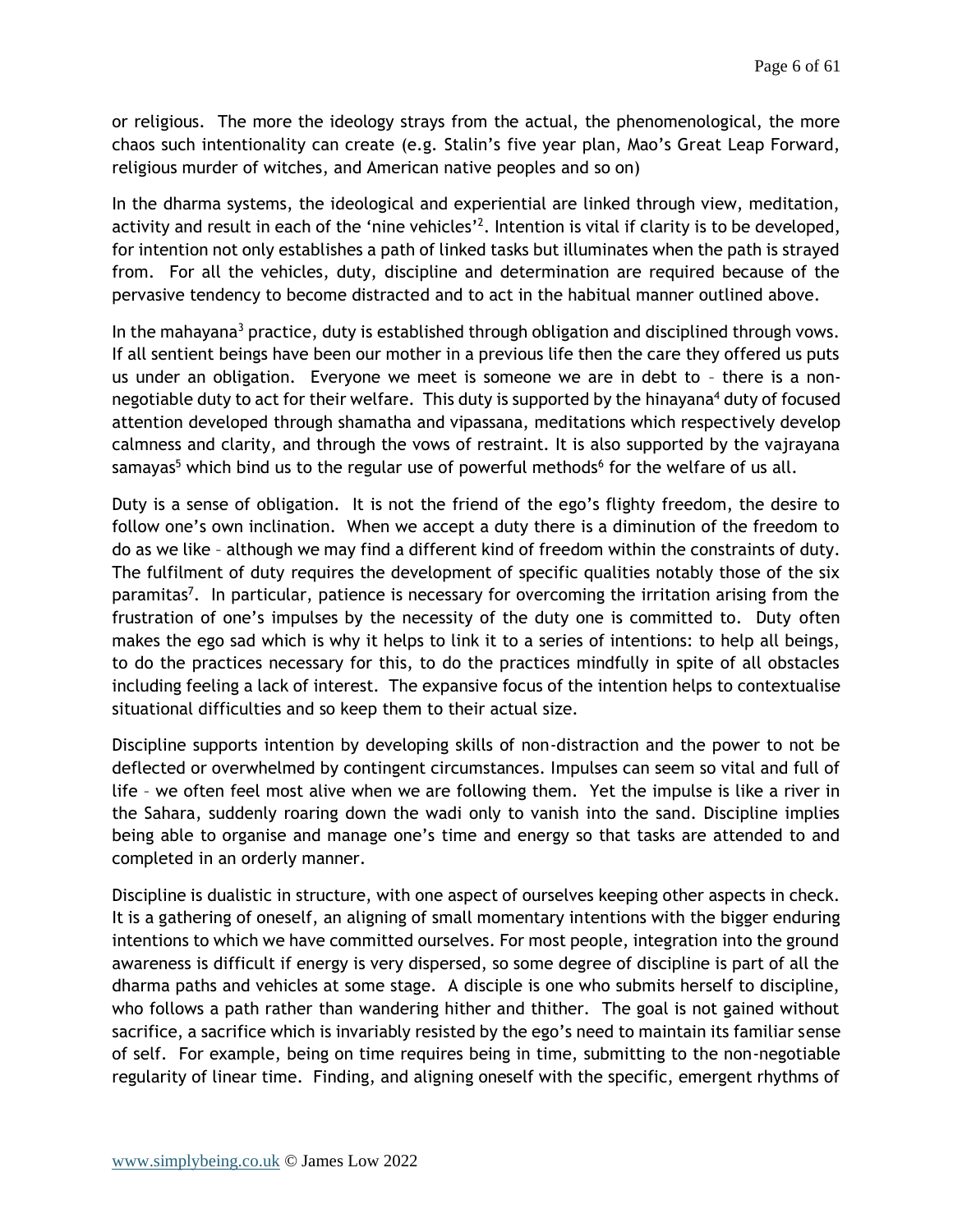the world requires an attention to the ever-changing pulsations, movements which are not determined by one's own wishes.

Discipline simplifies life by allowing the issues, events and practices that are privileged by our intention to remain figural while relegating to the background those aspects that are deemed important by our habits. This of course is using the intentional artificial to simplify the habitual artificial as part of the task of deconstructing the artificial into its own natural ground. Finding the middle way with discipline, neither too tight nor too loose, is not easy for it requires an adult, non-defensive and non-blaming acceptance of our tendencies to go astray.

Determination is the force of will, the power to carry on despite all setbacks. It is the courage and strength to shape events rather than be shaped by them. It involves a resolute intention that will block and remove impediments. Determination requires a clear sense of the goal in order to find the path through rugged territory, often in the dark. Not to give up, not to turn away, but to keep heading home. However, the ego seeks a home that is different from the home sought by awareness. The ego's sense of home lies in the good and pleasing object, the feeling of comfort arising from the satisfaction of our desires. Whereas awareness seeks only to abide in its non-duality. Objects encountered along the path can be misappropriated as homes for the ego, thus making the journey very long and confusing. Each false home adhered to will vanish, due to its own impermanence and the fickleness of our fancies. Each eviction or abandonment brings a degree of disorientation. Determination is the force that allows us to avoid these temporary distractions and to continue mindfully following the central intention whatever the terrain. The enemy of determination is leakage, letting energy and focus be dispersed through the porosity that comes from being interested in everything.

However, balance and perspective is vital otherwise duty, discipline and determination will reveal their shadow aspects of drudgery, distraction and depression. Where duty loses its enlivening inspiration and becomes simply a demand to do what must be done it becomes drudgery, and the person compliant with it a mere drudge, an empty anybody yoked to a task that has lost its meaning.

If discipline becomes enforced beyond a person's capacity they are likely to protect themselves with distraction. The too-tight disciplining of attention that will not allow any free movement will lead to its opposite, aimless distraction, for the mind's natural activity is movement not fixation. Over-coercion will lead to the compensatory search for release through undirected wandering.

When determination is applied to push through an unending stream of difficulties exhaustion of body and spirit is likely to occur and this leads easily into depression and hopelessness. A dynamic balance is required so we have to allow a pulsation between the polarities of effortful striving and effortless ease. The middle way is not a matter of being fixed to the middle but of not getting lost in the extremes.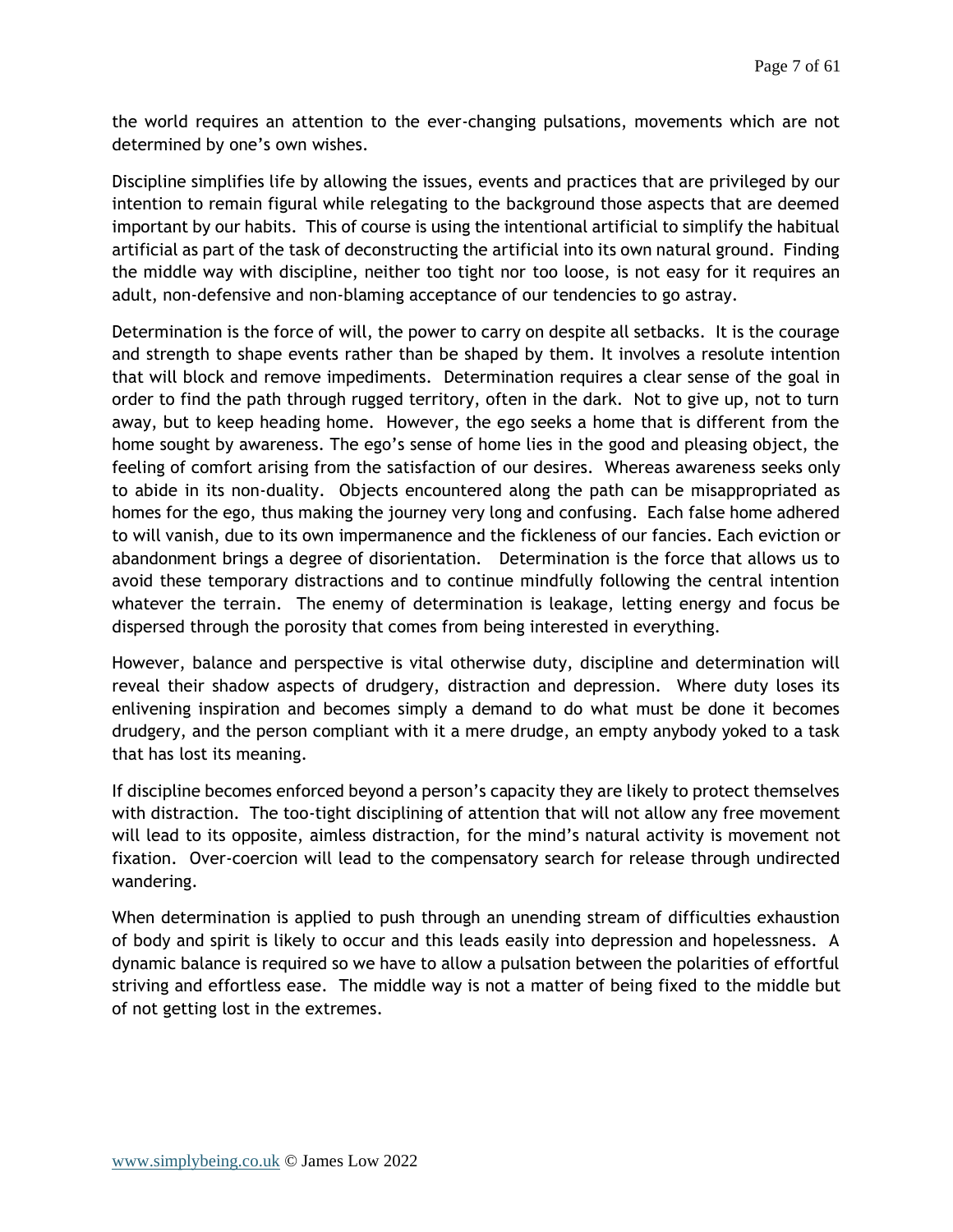## <span id="page-7-0"></span>**Open immediacy**

The third mode, open immediacy, places no restriction on what occurs because it is not looking for anything. There is no intention, no extension, no tension. Relaxed, open at ease, this is the state of completion needing nothing added to it. Unchanging, it is not a construct and so is free of beginning and ending; this is the truly indestructible vajra. In this state activity arises spontaneously without creating anything. The energy of openness performs all activity, is all manifestation, and so all the possibilities of samsara and nirvana arrive in it.

However, the relaxation that allows the letting go of conscious attention, also allows the arising of habitual patterns – and if they are not allowed to self-liberate, new webs of entanglement will begin.

Polarised notions of order and chaos can lead to an anxious over-involvement – a sense that it's all up to me and if I don't hold it together, everything will fall apart. This leads to busy preoccupation which leaves no time or space to attend to the natural ordering of phenomena. Experience is, by its own nature, patterned, exhibiting form, structure and immediacy. Out of and within the ever-open purity of ungraspable being there is the immediate presence of the perfectly formed field of experience. Relaxation of anxious engagement is necessary to allow natural perfection to reveal itself as not what we thought it would be. Our thoughts seem to be the leaders and organisers of experience yet they express the after-the-factness of conscious intention. The act has already been initiated before it reaches consciousness. Egoic selfreferencing consciousness is part of the post hoc narrative, the creation of an artificial order that follows the direct immediacy of the actual situation. The actual situation cannot be apprehended by thought yet it is revealed to open awareness unpreoccupied by thought.

This opens up a very different perspective from that embedded in the paths of striving. When we set a goal, such as developing compassion and wisdom, if we don't radically shift our frame of reference, we may find ourselves identifying our driven and constrained ego as the necessary vehicle of success. This is a big mistake as striving cut adrift from its ground of emptiness and lacking the motivation of compassion will simply become part of the problem.

Whether we follow a path of striving or seek a path of enjoyment we need to avoid collapsing into the object of our intention. In the arising of subject and object, whether in habitual or intentional ways, the key point of focus is the experiencer not the object of experience. Integrating with the simple state of experiencing presence is the always open door to ground, path and result.

In order to clarify this we can consider five ways in which we as the subject can relate to the arising of experience. The first three ways occur primarily as 'internal' experiences, as thoughts arising in myself. This is the domain revealed and questioned by meditating with a prefigured focus. The more we can move from states of habitual fusion the more freedom we have to engage creatively with the potential of each situation we encounter.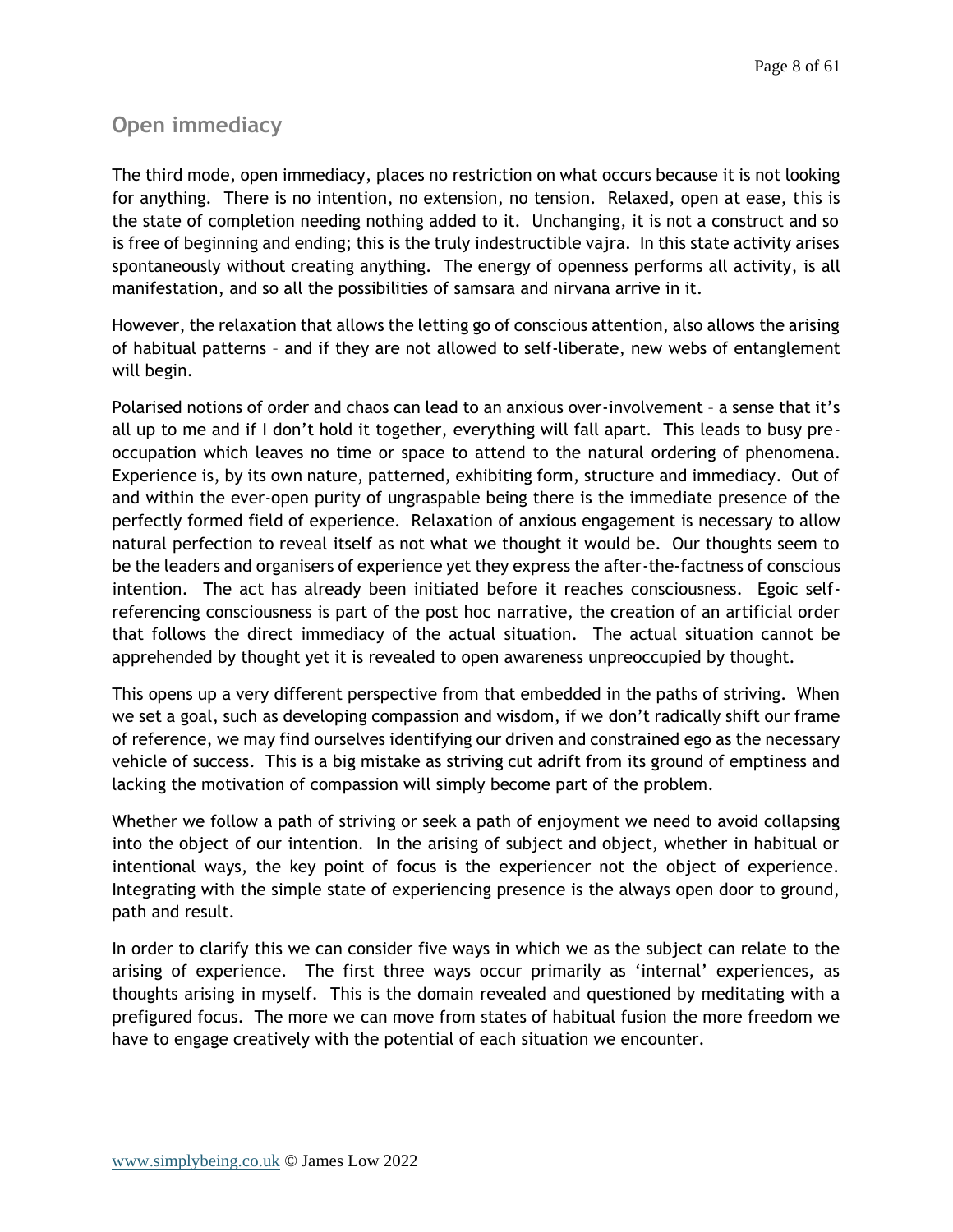1. Total fusion with the arising: an unmediated imperative e.g. 'I must sit down', or 'I hate you', in which there is only unlimited identification with what is arising. Other arisings are devoid of impact, and I am just this uninterruptible fact.

2. Noticed fusion, for example, 'I feel tired and I need to sit down soon.' Or 'I am aware that I hate you', in which there is some recognition of the fused state. This recognition may or may not influence the sense of inevitability of the trajectory of the state.

3. Defusion, which is achieved through recognition and the availability of the sense of agency able to manage the relation between 'myself' and the arising I am tempted to fuse with. For example, 'I know I'm tired, but I'll get a rest soon so I'll just keep going' or 'I know I can feel hatred for you but we have to work together so I'll keep it in check.' The balance or choice point of identification/disidentification is present in consciousness and can be tipped by an act of will, for here conscious intention is stronger than habitual assumption, impulse, foreclosure and so on

4. Recognition of flow, where the 'unbiased observing' viewpoint is settled into, allowing a sense of seeing what is going on in both 'object' and 'subject' arenas. Thus both the environmental field and its impact on the senses, and the experience of thoughts, feelings and sensations and all that is taken as constitutive of I, me, myself, are opened up to focused attention. This brings a sense of the impermanence of experience so that the intensity of the moment has less power to capture identification and thereby create a small world. Thus 'I am tired', or 'I hate you' remain as part of the field; not removed or ignored yet also not able to dominate and control.

5. Non-dual awareness, where, by resting in open awareness, the movement of subject and object is unimpeded as the flow of non-reified experience. Presence is pervasive and so always already there, formless and without essence yet the illuminator of all. Its indestructibility is free of hopes and fears connected with gaining or losing any particular pattern of arising, whether 'subject' or 'object'.

Generally, the development of conscious intention helps to clear a space free of habitual preoccupation. In this space focused activity for the benefit of others can be performed in the manner of a dream. This reveals activity as always already in integration with open immediacy.

Developing duty, discipline and determination are not lower practices but vital aspects of the falling away of intoxication by the fantasies of ego's imaging. For the activity of dharma to continue they are necessary aids, the supports that ease the passage back to the source that has not been left. Staying on track may sound restrictive but it opens the already open door.

*James Low 2011*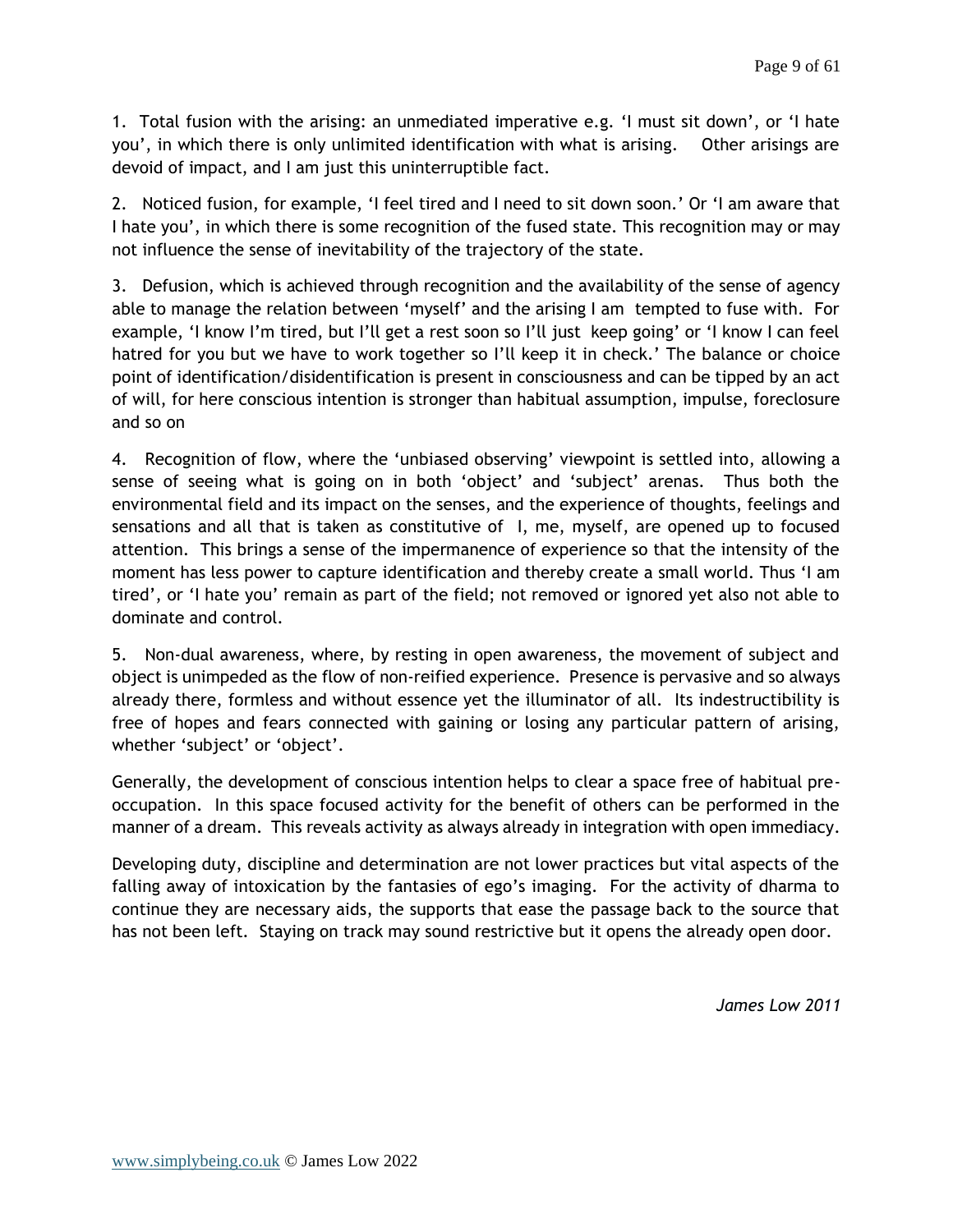The five skandhas or heaps are the five basic components of a person according to the buddhist tradition. They are form, identified as shape and colour; feeling, identified as positive, negative or neutral responses to form; perception, identified as the interpretive response to feeling and form; associations, identified as the formulation of experience; consciousness, the mental apprehension of experience.

<sup>2</sup> The nine vehicles or yanas describe nine different views of our lived situation, each with their own corresponding methods of meditation, activities and results. They range from an attitude of renunciation and avoidance through embracing all beings to the perception of the divine nature of all appearance to the effortless, spontaneous liberation of all phenomena.

<sup>3</sup> Mahayana or great vehicle refers to embracing the emptiness of all phenomena and the compassion that flows from that. Although we move in a world of seemingly real entities there is actually no phenomena, including ourselves, which has an inherent, self-defining essence. In recognising the illusory nature of experience great compassion arises for all those trapped in attachment to fictitious entities.

Hinayana or lesser vehicle refers to an approach to life marked by carefulness made necessary by the dangerous nature of the world we inhabit. Enmeshing involvement is available on all sides and therefore renunciation and clarity of intention is required in order to avoid attachment and its inevitable consequence, suffering.

Vajrayana samayas are commitments of the indestructible vehicle, the path of tantra or transformation. By binding oneself to a practice of identification with a divine being, the habitual patterns of interpretation and action embedded in our usual sense of self is loosened so that a new sense of freedom is awakened.

 $6$  Powerful methods are those which work with the energy which manifests as the illusory appearance of the world. In recognising the lack of fixity in our experience creativity is released to effect the necessary changes.

 $7$  The six paramitas or transcendent qualities are generosity, patience, endurance, determination, discipline and wisdom. The development of these qualities provides the basis for sustaining the bodhisattva commitment to work for the benefit of all beings until they are enlightened. The qualities are transcendent because they are grounded in the understanding that all beings and all phenomena are devoid of inherent self-nature. This opens the way to a path without limit.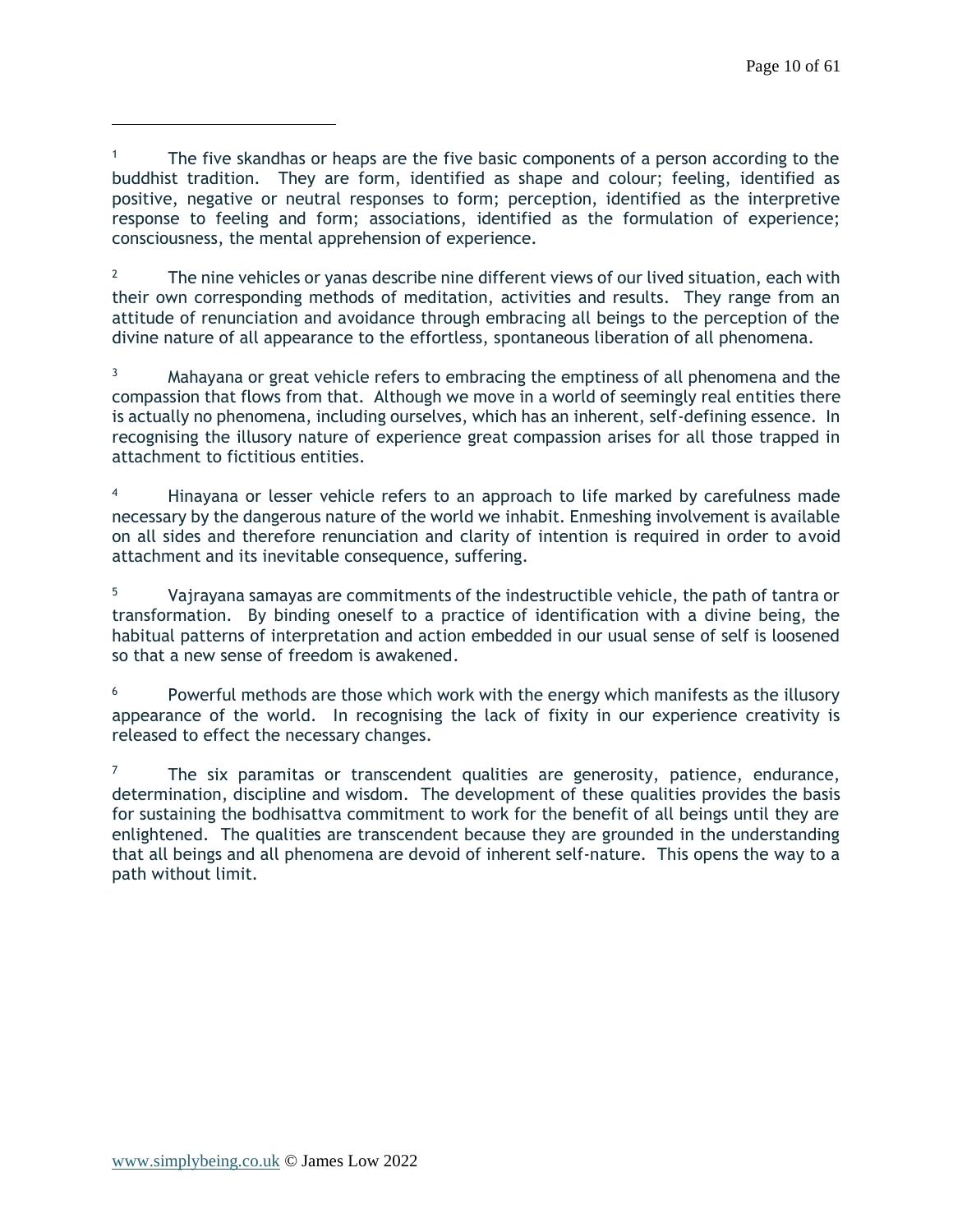## **Splitting and integration**

<span id="page-10-0"></span>The wish to gain more of what we deem to be good and have less of what we deem to be bad seems to be a universal human desire. We seek the good in the items of our daily life, for example in the taste of food or in the quality of clothing. And we seem also to seek for the good in areas that are less easy to define, for example love, truth, God, the meaning of life. The belief that human beings, or at least the group of them that we belong to, are good appears to be a generally held one, expressing a hope that we are basically okay.

Goodness can be seen as a quality of special beings, of God, of saints, of yogis, of altruistic healers, or as a basic human potential requiring political or psychological or spiritual awakening. It can be felt to be located in the past, in the notion that we are fallen creatures exiled from the ease of paradise, as indicated in, for example, the Old Testament of the Bible or in the ancient Greek and Indian notion of a gradual decline from a golden age to an age of lead, of the dregs, when all beauty, love and truth has almost vanished. The hope of paradise can also be projected into the future through the belief that science, or communism, or capitalism, or free trade, or the return of the Messiah, or gaining enlightenment, or being reborn in a buddhist pure land, or some other ideal will bring about the end of conflict and sorrow. Paradise can also be located in the present when, for example, the enthusiasm of love brings about a lessening of anxiety and a sense of the simple fulfilment to be found in the company of the beloved.

There are many, many such hopes and beliefs to be found across human cultures and revealed in creation myths, initiation ceremonies, cargo cults and so on. Yet somehow the hoped-for paradise is elusive and even if we get a taste of it, it does not last long in its fullness. With the sense of being cut off from wholeness, completeness and the easy flow of paradise, diverse cultures have developed many notions of the skills, methods and efforts required to gain or *re*gain that state where all will be well.

The gap between what we currently have and are what we would like to have and to be, indicates a splitting and separation, a drifting apart of fantasy and reality. Do we dream of paradise as a compensation for the troubles that pervade our reality, or is there a 'spiritual reality 'which is hidden by the fantasies, beliefs, habits and urges that constitute our daily life?

Many cultures and spiritual traditions have been troubled by the question of why this world is so full of difficulties—especially if it is believed that the world was made by God. The various answers offered usually begin with a choice—for example in the Upanishads it is said that one day God was lonely so he made the world and its inhabitants in order to give himself something to relate to. He did this by splitting himself, creating a knower and a known, a meta-subject experiencing an ever-unfolding drama to intrigue, delight and annoy.

In the ancient Greek myth Kronos castrates his father Uranus and rules the world until he in turn is overthrown by his son Zeus. Kronos wields his sickle inflicting a cut in the integrity of his father thereby separating potency from stability. The cut creates a gap between heaven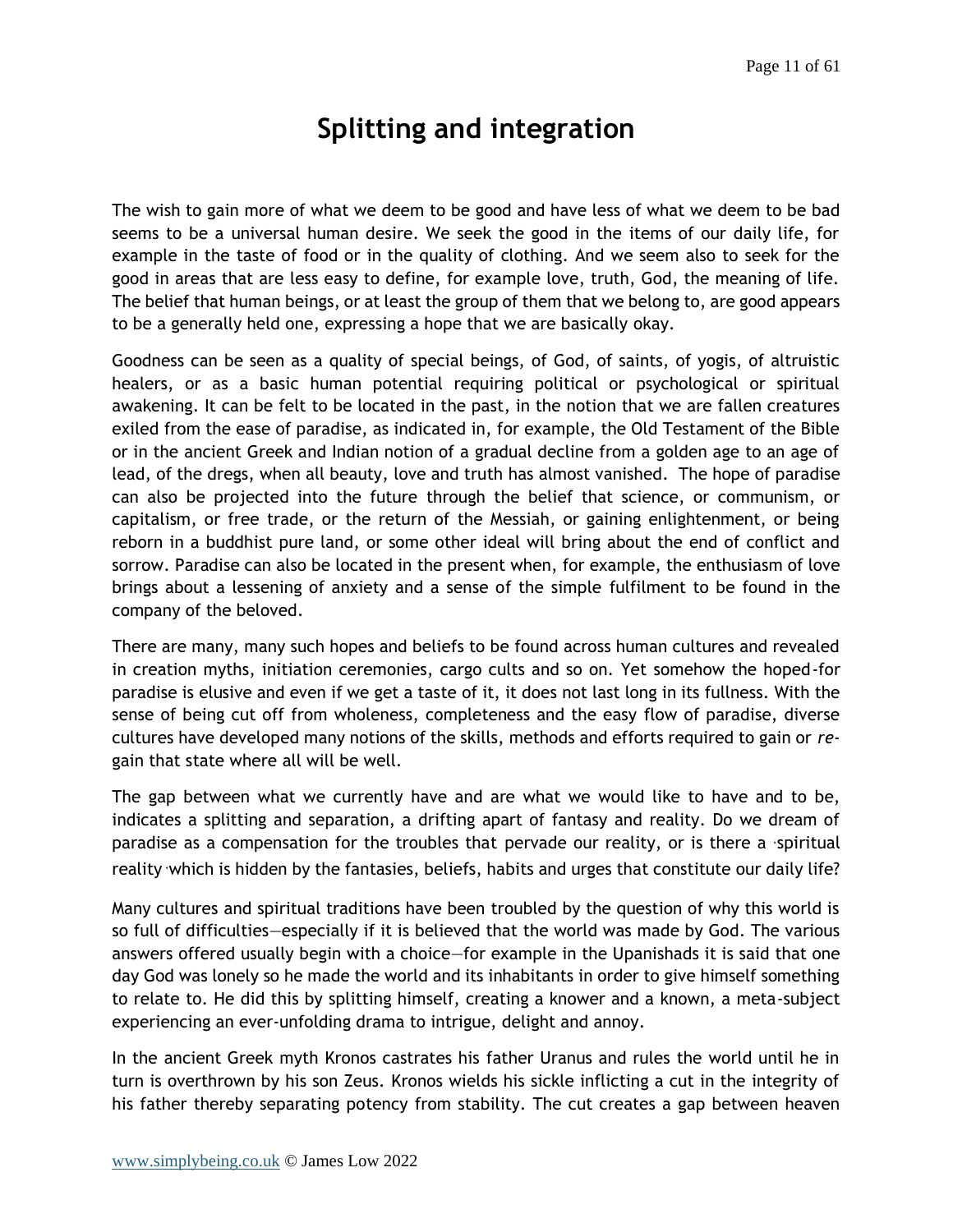and earth which sets in motion the flow of becoming, of change, time and human history. Kronos is equated with time and is a continuing presence in our culture through the images of Old Father Time and death as wielders of the sickle, reminding us that life is no longer infinite.

From its roots in the Bible there is the elaborated story that having made the world as a perfect place, God makes Adam, the first man, and from him, Eve. Adam is split by rib-removal to make Eve. They make a complementary pair, enjoying everything without effort as they wander in a realm of rich variety yet without the duality of either/or. They have perfect freedom and immediate satisfaction – a world free of choices and decisions. Yet there is one choice that hangs in the air, the choice to ignore the prohibition on tasting the fruit of the tree of knowledge. The site of splitting is already established and there is a kind of inevitability in Eve's move towards the apple, the unknown, and the loss of ease. Non-paradise is split from paradise creating the realm of cause and effect. Now it is no longer God who is the source and cause of everything, for human beings must rely on their own effort to make the world work for them – hewing wood and drawing water, sowing and reaping. They have gained a freedom to act, but with all the responsibility and anxiety that this can bring.

From one point of view these stories and many others like them can be understood in terms of crises in infant development, the collapse of healthy narcissism in the face of an environmental demand or indifference. The paradise-like satisfaction of life in the womb is replaced by an environment in which satisfaction, warmth and ease are temporary and require the effort of others to ensure their establishment. As the primary caregiver becomes less and less able to meet the ever more complex, and often contradictory, wishes and demands of the infant, there is likely to be a sense of lack and frustration and with this an urge towards agency. The notion of paradise can be taken as the projection of the infantile carefree self-at-the-centre experience. Unhealthy narcissism is then a later attempt at resolution of the pain of duality by identification with the totally satisfying and non-frustrating other, the other who is in fact a reflection of oneself. This is a falling in love with a representation of oneself as if it was oneself, making an 'I am 'out of that which I am not.

From another point of view, the infinite nameless presence that is called God, the great 'I am that I am 'splits or differentiates as the creation. This differentiation is without inherent reification – yet the very process of naming installs a sense of separate independently existing entities. Thus the 'vertical 'split between the God, the source, and its manifestation is followed by a 'horizontal 'split manifesting as the binary opposition that establishes the categories which generate our sense of meaning and control. Thus we have male/female, animate/inanimate, humans/other creatures, good/bad, self/other, mine/yours—oppositional pairings that create by the act of exclusion rather than an act of intercourse.

No later attempt to create completeness by joining, by intercourse, can fit the two 'halves ' together again, as they have been further transformed and differentiated by their search for each other. This splitting also structures our intra-psychic experience as we establish our own personal constructs within the categories of like/not like, happy/sad, energising/depressing and so on. Choice divides up the world as our agency both creates and moves within a world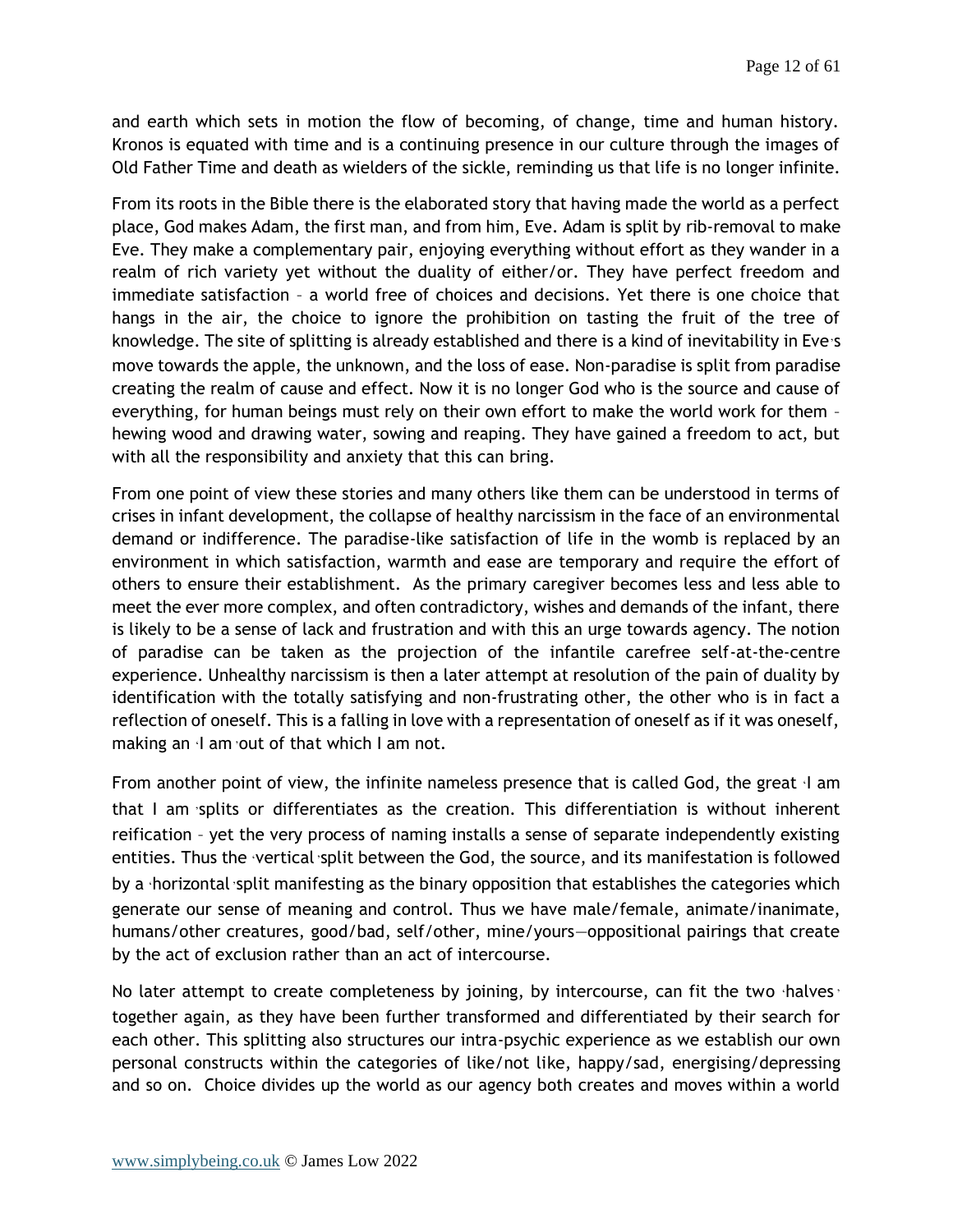of options and diverse paths leading to an infinity of possible outcomes that we can never see clearly from wherever we stand.

Our identity, the fragments we call ourself, cannot find a way back except through the future, in the hope of salvation of one sort or another. As with the trapping tunnel in a lobster creel, getting in is very easy but the way back is blocked, and so we must go on, pursuing the many goals and urges that catch our attention. Peace cannot be found within or outwith this movement onwards, for there is nowhere to rest for those trapped in time. Eventually old age and death insist and the goals we pursued fade into the past, whilst lingering like ghosts and echoes to haunt our final days. All that was meaningful has lost its context and all we can do is say weakly, 'It seemed a good idea at the time".

There are many, many different approaches to understanding these experiences. Here we will focus on two of them, buddhism and psychoanalysis. They are both attentive to the phenomenon of splitting and hold out hope of the possibility of an improved accommodation and even integration between the remnants of the split.

I will briefly outline the way splitting may be understood according to views held generally in the nyingma school of Tibetan buddhism. Other schools and styles of buddhism may offer different views. This view differs from psychoanalysis in that splitting is held to occur prior to the existence of an individual psyche that might need protection from an invading or abandoning environment, and is not considered to be defensive. Indeed splitting is seen as the originatory moment of the fallen realm of samsara, a splitting or forgetfulness which continues as the basis of our experience of ourselves and our world. Our efforts to organise the confusion resulting from this split further distracts us from the natural perfection that has been lost sight of. Yet underpinning all experience is basic presence, infinite awareness which is also primordial being. This is not a God or something Other but is the direct, immediate ground of our being. Splitting is the momentary 'slippage 'that presents experience as something existing in its own right. This is a slippage within the unborn field of experience—it does not create anything existing in truth. Splitting brings forgetfulness of the ground and a simultaneous perception of self and other as two independent domains.

Self and not-self continue to split and differentiate giving rise to the complexity of individuals and environment, both perceived as reified domains constituted out of discrete entities. Within this domain of lostness each individual participates in diverse forms of splitting, both conscious and unconscious, as they are obliged both to make sense of what is going on and to hold themselves together. A huge and ongoing busyness is generated by the primal split—and it is this that we experience as ourselves, getting on with our lives, acting and reacting, creating and destroying, but often with a sense of some sort of fundamental lack or *dis*-ease, a sense that our identity is not quite secure. Paradoxically the lack is not a lack of something but rather of nothing, of the open spaciousness of being which is the basis of integration.

Splitting leads to duality, to objectifying, compartmentalising, repressing, disowning, projecting, dissociating, fixating, depersonalisation, alienation and so on. The effects of being cut off from the ground of one's own being are painful and long lasting and the attempts we make to protect ourselves from the anxiety and confusion resulting from the split lead to a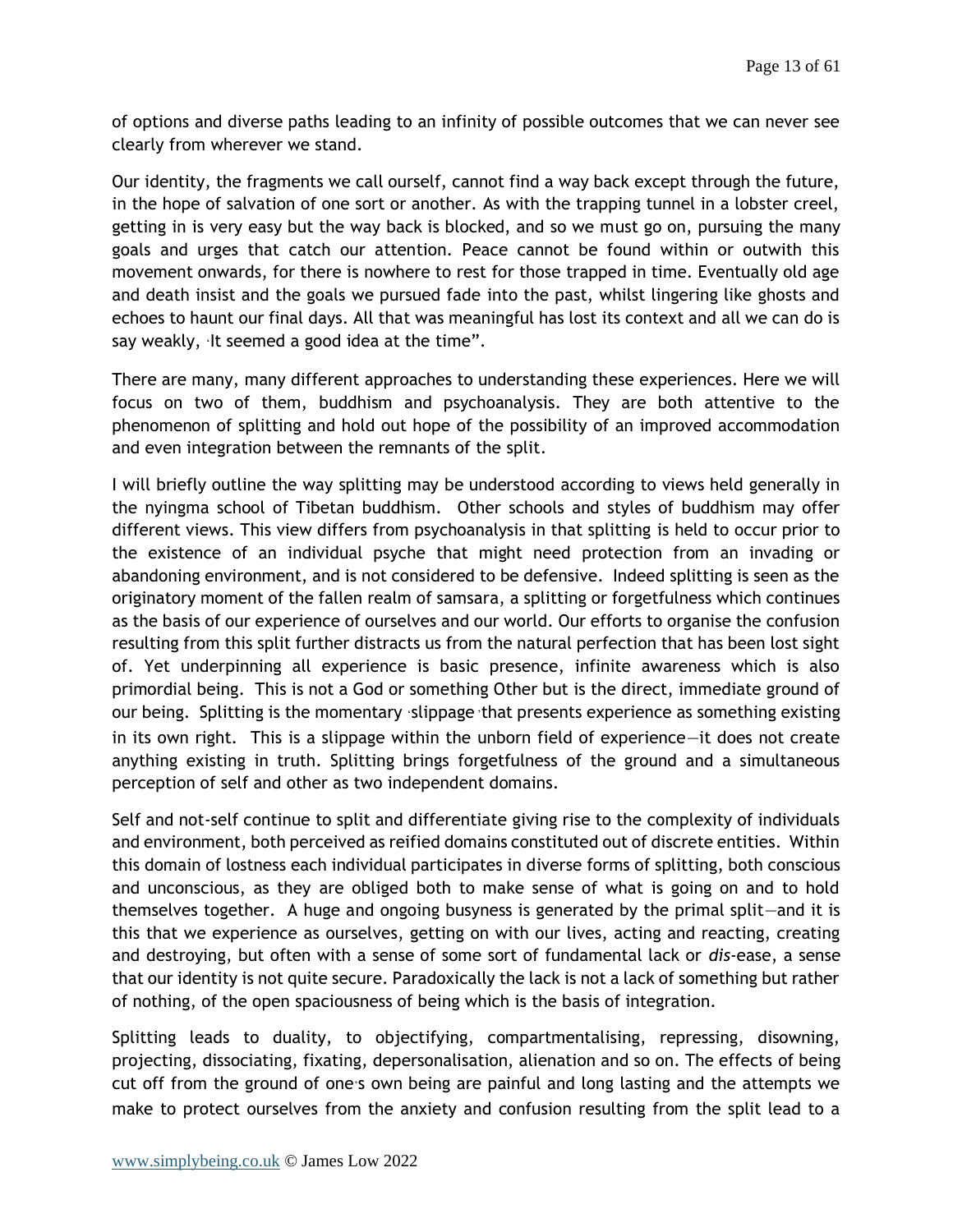further diminution and intensification of the few strands of identification with which we weave our fragile sense of self.

The totalising tendency of the ego seeks mastery through knowledge – naming, defining, judging, summing up people and situations to install a sense of reliable truth. But this is a house built on sand for it rests on the false supposition that there are truly existing entities. Isolation leads to desolation. It is only in relating that we awaken to the dynamic nature of our being. Greater ease of relating to others is grounded in being at home in ourselves. Not in selfconstructs but in the immediacy of the welcome of being as it reveals itself through the ceaseless flow of relating.

The function of meditation is to bring the dynamic flow of experience and the basic ground of our awareness into coincidence. Although the original split is deemed to be illusory, occurring in the manner of a dream, none-the-less when this is not recognised, it is as if we are cut off from our source. Tasting the non-duality of the infinite ground or field and all the unique specific moments of finite experience, we are released from the anxious burden of managing a solitary self. Nothing has to change in the forms of experience we encounter; we simply awaken to the fact that appearances are not what we have taken them to be.

If this meditative approach seems too radical, too different from the realm of our daily assumptions, then the path of tantra offers a way to transform the illusion of being apart by resituating us as part of the whole, as deities within the mandala. All aspects of ourselves and our world, even the most 'demonic', are recruited into the divine mandala where they are transformed into and recognised actually to be aspects of the energy of the centre, of the source, of the divine. Here we have orchestration as symphony rather than the polyphony revealed in the space of becoming. In tantra the centralised harmonisation of function replaces the cacophony created by individual impulsivity.

Psychoanalysis, particularly the Kleinian trend, has also been attentive to splitting and its consequences. The phantasy that the safe can be separated from the unsafe, the nurturing from the harmful, the good breast from the bad breast, is one that holds out the promise of omnipotence, of the annihilation of all that is troublesome and the securing of the paradise of the good object. However, as Klein indicates in her paper, *Symbol Formation and the Development of the Ego*, there is no such thing as a free lunch. The baby's phantasy is redolent with the fear of punishment for the gain of sustenance is felt to be based on theft. The gift is not to be trusted because it is always part of a deal, the implicit contract of exchange that binds self and other.

Even with the possibility of moving from paranoid-schizoid splitting to the depressive position, there is still an on-going tension between the vectors which are being held in proximity. Because we experience love and hate as opposites no real integration is possible. Either one wins or the other wins or they cancel each other out; they cannot truly collaborate. So ill-ateaseness becomes our companion.

The buddhist concept of interdependent co-origination points to the fact that because subject and object are movements within one field they are inevitably mutually influencing. The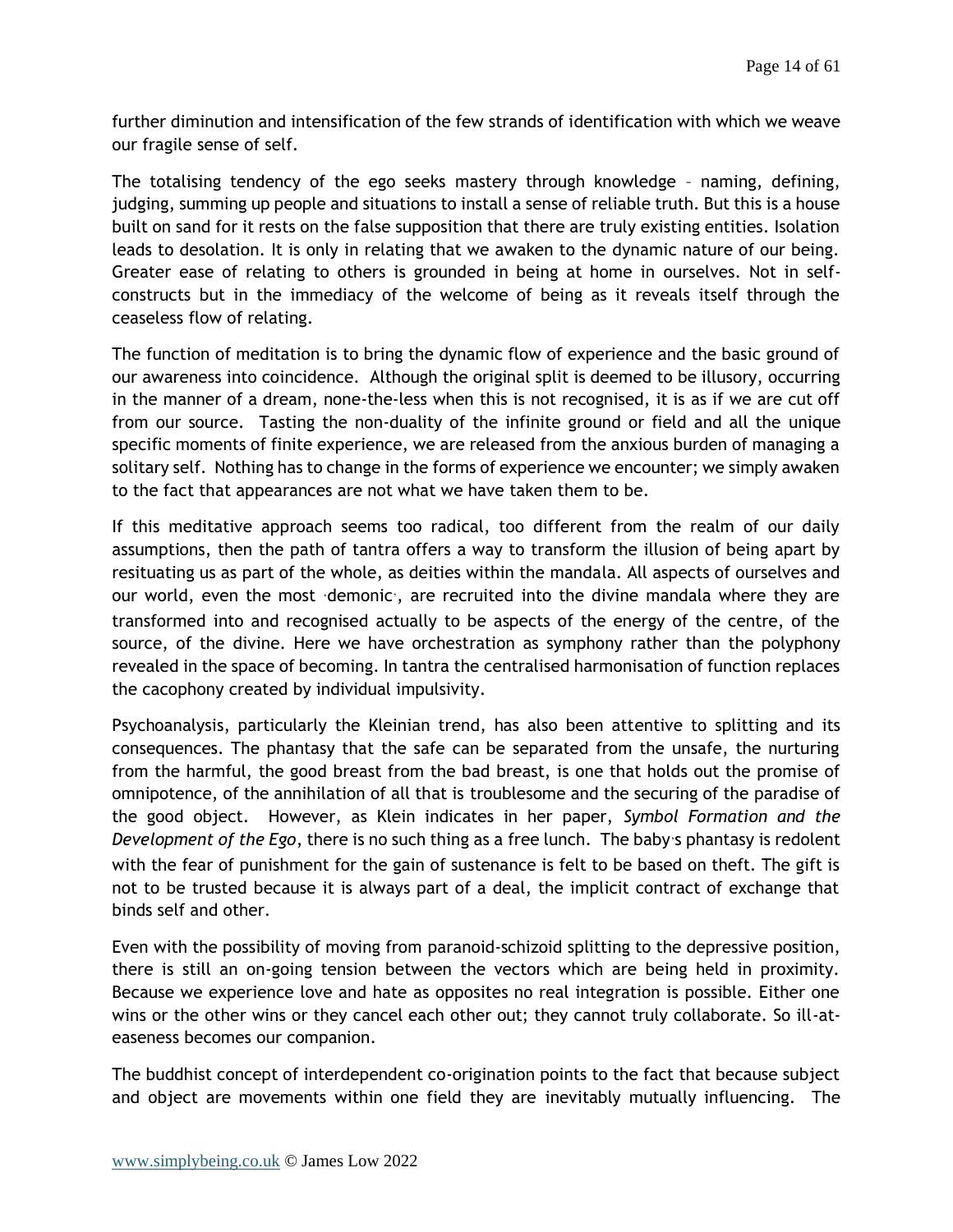individual is in fact a part of an infinite dynamic interactive unfolding. The fact that we give names to people and things does not mean they have inherent self-existence. Due to causes and conditions we expand and contract, are happy and then fearful. There can be no stability because there is no unchanging essence in the individual or in anything they encounter.

From the buddhist point of view the direct taste of the non-duality of the unchanging ground of awareness and the ceaseless experience of movement cannot be achieved through developing and changing the patterns and contents of movement. This opens up a space different from the terrain of psychoanalysis. When we work in the clinical setting, two people engage in a range of interactions, both conscious and unconscious. Valuable as this work is, it cannot escape the mesmerising pull of duality. The formation of the self is indeed a dialogic process through which we can develop great richness of personality with concomitant enjoyment of life. Yet the ground of our being requires a direct seeing that is probably best achieved in the simple practice of meditation, of being present without bias with whatever is occurring, neither observing from a distance nor merging into it. This has some similarity with the analyst's free-floating attention, traditionally advocated as the supportive factor for the patient's free association. However, in that situation the frame is still that of a two-person interaction.

For me buddhist practice opens a space of presence that is facilitative of relaxed spontaneous engagement with whatever the patient brings. Nothing formally 'buddhist 'needs to enter the session. Love as open acceptance of our actual situation deconstructs the basis of judgement and allows both parties to make contact within unbiased equanimity.

I believe this approach to be more ethical and respectful than the prevailing tendency to decontextualise buddhist practices and select bits of it to construct techniques such as 'mindfulness'. Expert-led interventions of this nature cause further splitting as their focused intention increases subject/object differentiation.

*"Who is the one who protects themselves when engaging in splitting?"* This question, if taken up as a direct enquiry rather than as food for thought, may open the door to that which is given, the basic continuity of our presence prior to and co-terminus with all our experience, whether split or otherwise.

Clinically the critical factor for me is to find a way to remain unsplit, whilst within the maelstrom of splitting and projection that frequently occurs. Resting in the openness of the givenness of integration allows a degree of fearlessness, a sense that one's own basic presence and therapeutic availability will not be lost, no matter what arises in the force-field of transference/countertransference. It is this, I believe, that gradually awakens the patient to the possibility of freedom.

*James Low, October 2012*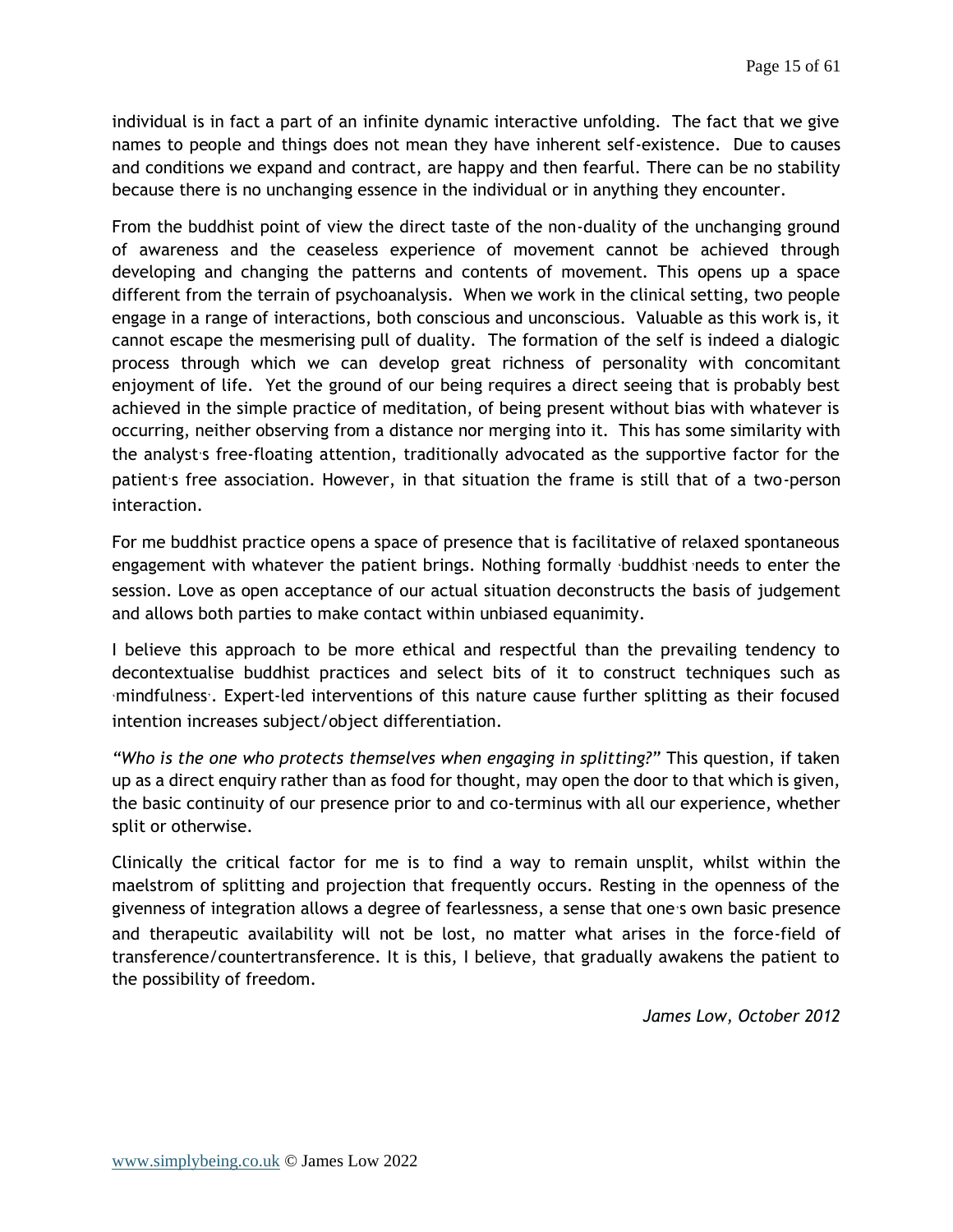# <span id="page-15-0"></span>**View**

[www.simplybeing.co.uk](http://www.simplybeing.co.uk/) © James Low 2022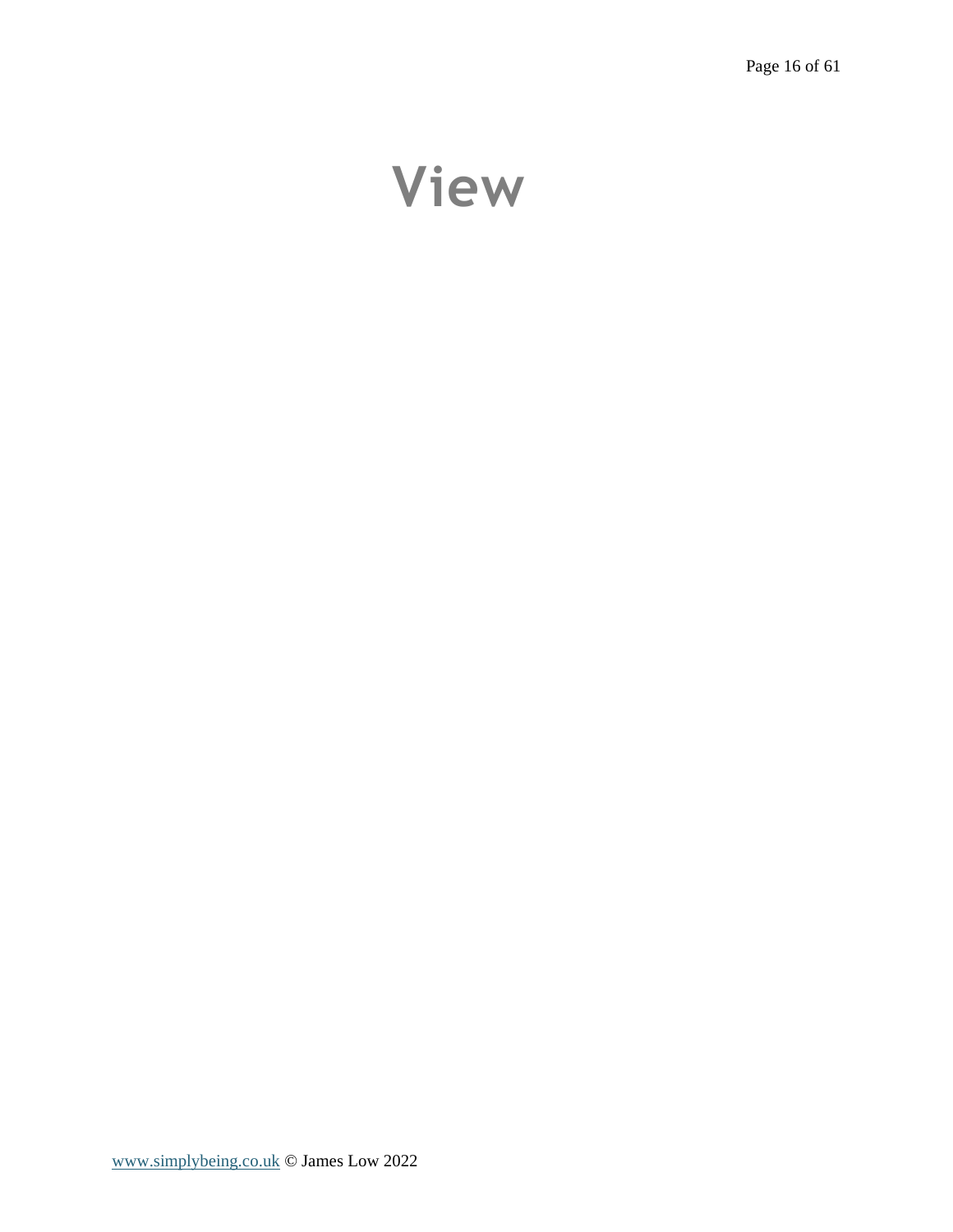# **Ground path and result**

## <span id="page-16-1"></span><span id="page-16-0"></span>**Ground**

The basis of all experience is ungraspable simplicity free of artifice: uncompounded, uncreated; spontaneous, self-arisen; infinite; inconceivable; inexpressible presence eluding capture by concept, categories, definitions. This, the ground of your presence, is other than anything you know yet not something apart. The open ground has never been lost or limited. It is always already whole and available. This truth is self-valid in the immediacy of awareness and does not rely on concepts.

### <span id="page-16-2"></span>**Path**

This openness is always available to those who are available. Preoccupation with thoughts, feelings, plans, sensations, memories, interpretation and so on generates the illusory unavailable self. Letting go of the dualistic habit of reifying self and other allows self to relax into its basis, and then the other, the object, arises and goes free by itself. Relax and release. Striving will not help for we have never parted from the source we seek. Relax and release till clarity dissolves the clouds of habitual activity and doubt loses its power to disturb.

The path consists of View, Meditation and Activity.

#### <span id="page-16-3"></span>**View**

The open ground of all appearance and experience is empty of self-substance. Although empty of anything graspable by concepts, it shows its potential as all that is revealed to our awareness, our instant presence.

The primordial purity of the inseparability of space and awareness is the true freedom we seek. It is freely available if the patterns of obscuration, identification, judgement, assertion and so on are seen to be merely sinking rafts on a stormy sea. Paradoxically, relaxing our reliance on these rafts calms the sea and all becomes clear as it always has been.

## <span id="page-16-4"></span>**Meditation**

Relax and release intention. Many diverse experiences arise. They will go free by themselves if we do not involve ourselves.

We involve ourselves in three main ways. Firstly, by reification, taking self and other to be truly separate and real in themselves. Then, following either desire or aversion, we either seek more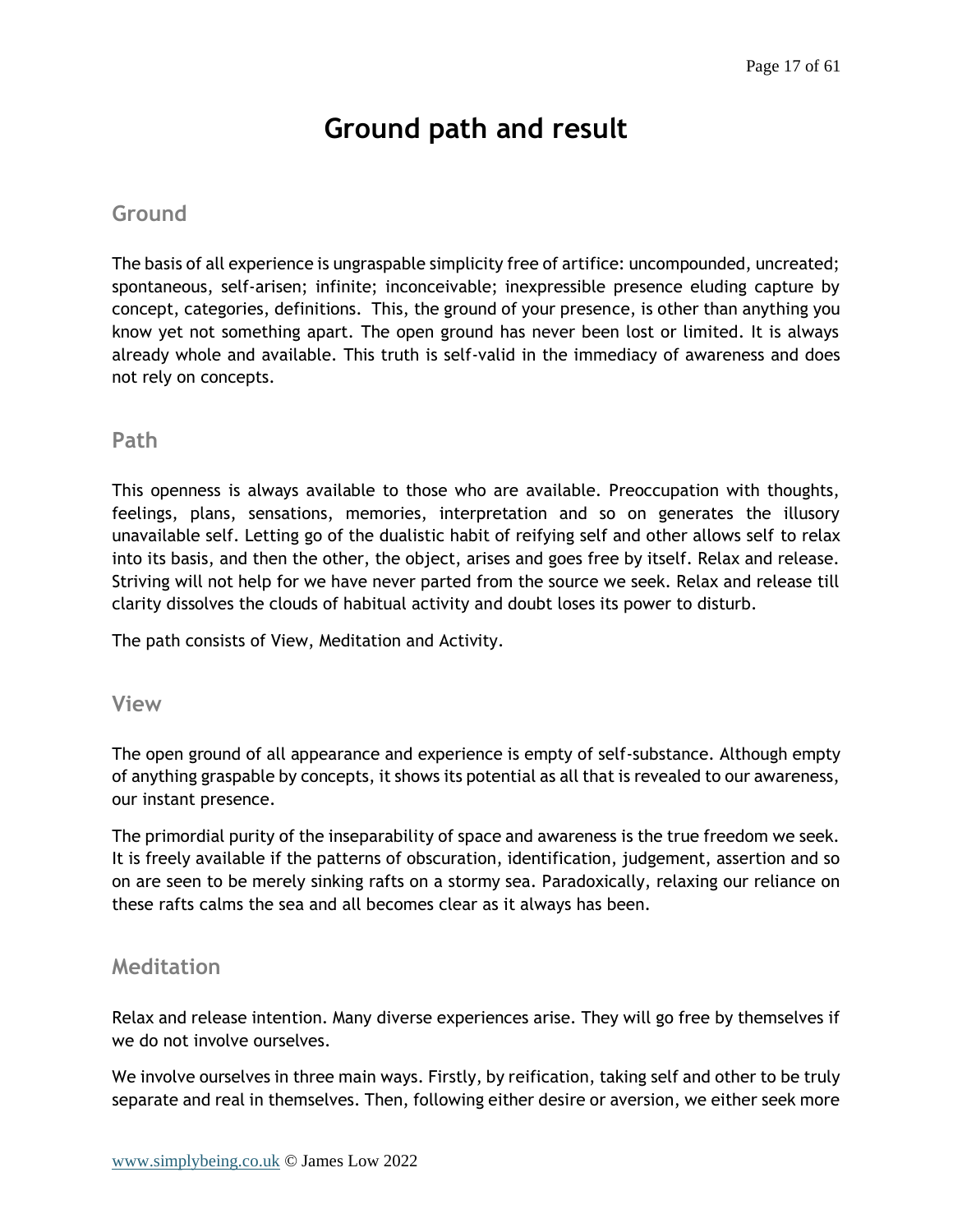of what we like, or less of what we don't like. This dynamic selectivity, the unfolding of duality, is a delusion manifesting due to our belief in the real and the energy of our commitment to it.

Since all that we experience, including ourselves, is merely captivating illusion, the path to freedom is simply to relax belief, arousal and involvement.

## <span id="page-17-0"></span>**Activity**

At rest in unchanging openness there is clearly no other source for anything which occurs. Being present with the revelation of the radiance of the source is the activity as this radiance is the clarity of the non-duality of the compassionate play of illusory subject and object.

### <span id="page-17-1"></span>**Result**

The result arising from view, meditation and activity is the peace and contentment of being free of seeking experience as if one had a lack or a need. This is called the dharmakaya. From this openness, illusory manifestations of sambhogakaya and nirmanakaya arise to facilitate dreaming beings awakening to the source they have never left.

The openness of the mind itself is infinite, encompassing all that is referred to as time and space. All that is experienced is within it. If this truth becomes self-evidently clear for you there is no need to go looking here and chasing there. The unborn integrity of openness, clarity, and responsive presence is the buddha, unchanging compassionate liberation from the delusion of reification, duality and karma.

*James Low. November 2017*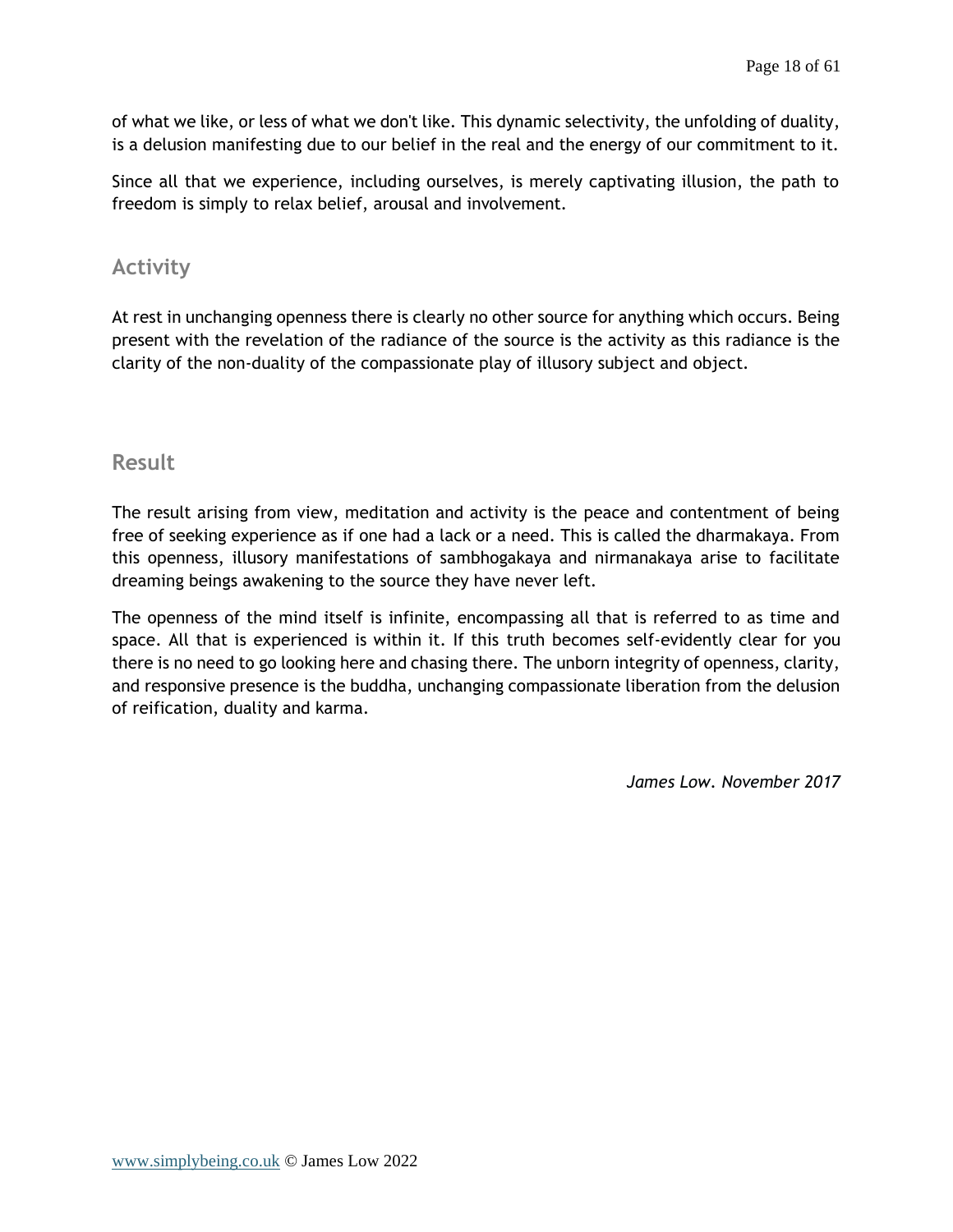# **The Play of ignorance**

<span id="page-18-0"></span>With the seeming separation of subject and object, the subject is marked by lack.

The primary lack is the absence of stable identity with the consequent sense of vulnerability to fluctuations in experience, whether this appears to be internal or in the environment.

This existential lack feeds a sense of lack of the features that surround the subject which are taken to be attractive. This generates pulsations of desire, need, longing and a sense of frustration when the object is not quite what we want.

The primary lack also feeds a sense of danger, in that by opening myself, to what I want, I am also open to aspects that I don't want and so aversion easily develops, ripening as anger and hostility.

Subject and object are born together and are mutually sustaining. They arise from the thickening of energy when its patterning is repeated in order to create the semblance of stability and reliability.

Actually, each moment of the pattern is fresh, for 'repetition' is an illusion based on the delusion of the real existence of enduring entities.

There is no essence or substance to what we take to be 'subject' and what we take to be 'object'. These appearances only seem real and substantial due to the activity of reification.

This activity, the creativity of our mind, generates the delusion of self and other, subject and object, as really existing entities. If we see that this is true about either subject or object then both dissolve.

Imagining that subject and object are separate and self-existing, the energy/activity of grasping at them, shaping them and attempting to control them, is the dynamic that sustains 'them'.

Our investment of focus and identification in the emergent 'object' fluctuates, moving rapidly across the spectrum between the polarities of distanced observing and identificatory fusion.

The unborn primordial ground or basis or source which is open and empty effortlessly gives rise to energy patterning which we experience as 'me' and 'not me'.

Me includes body, voice, mind, identified through the activities we know as thoughts, feelings, sensations, movements, gestures and so on. We take the source of these arisings to be something internal, inside ourselves, the core of 'me'.

Similarly we take everything else to be external, with each 'not me' being generated by its own individual thingness.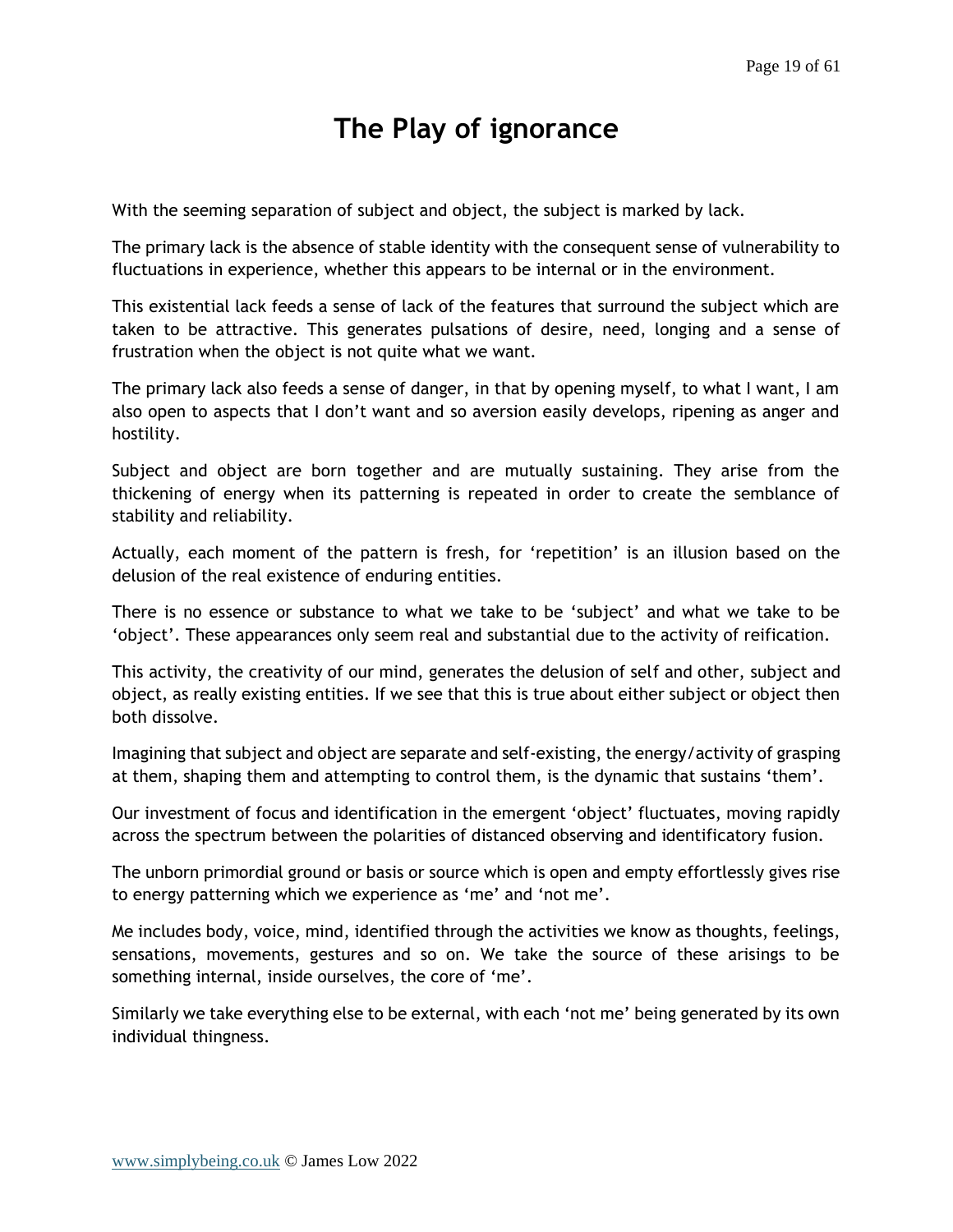This dualistic interpretation is how the display of the ground arises without awareness of the ground and so seems to generate its own self-creating and self-deluding ideas about what is occurring.

The ground becomes apparent when we awaken from the dream of duality. The ground is the ground of both awakening and dreaming. There is no other door to freedom than awakening to the ground.

*James Low. November 2017*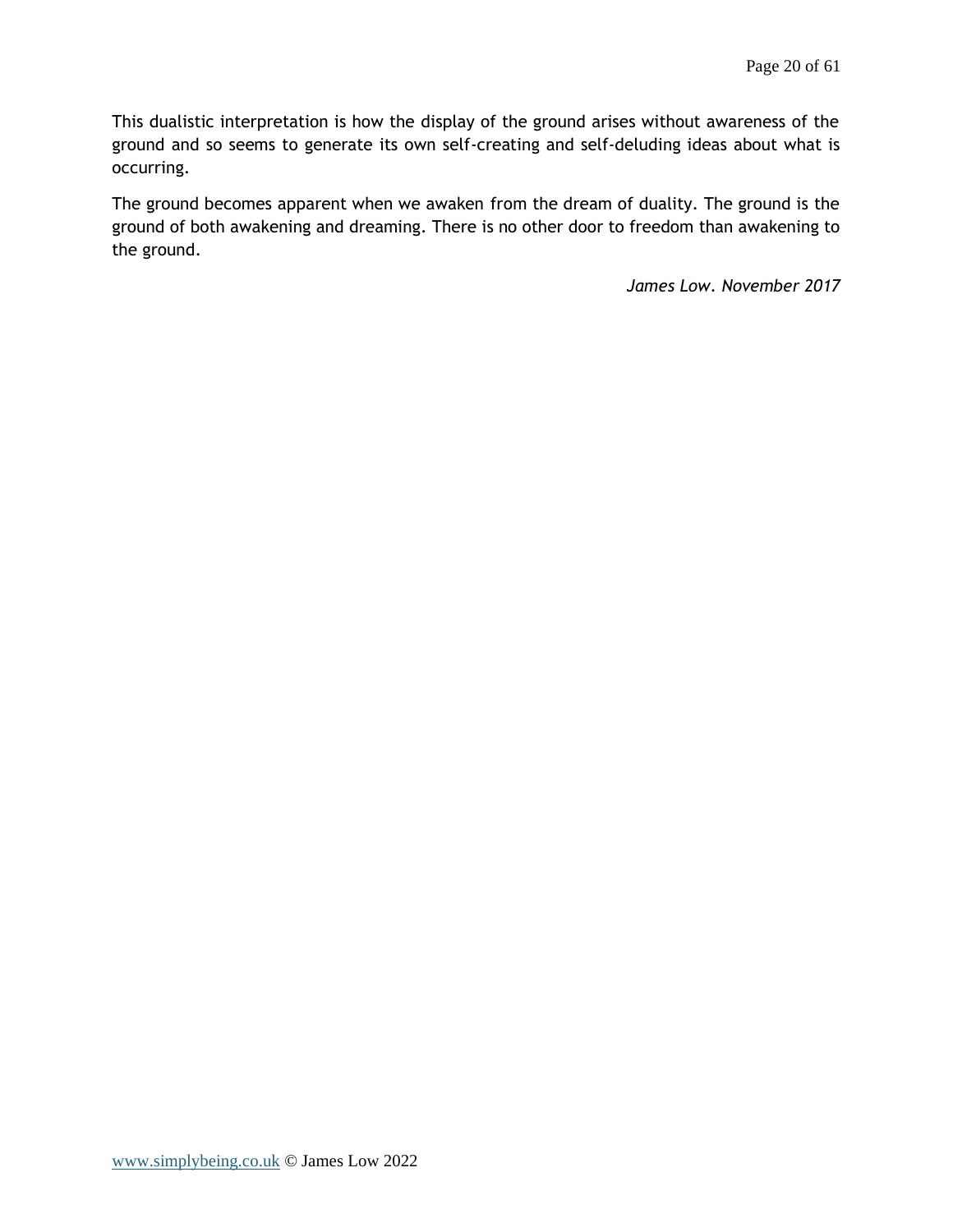# **The Generous ground**

#### <span id="page-20-1"></span><span id="page-20-0"></span>**View**

- 1. Mind is empty and full.
- 2. Experience is all that is available.
- 3. Experience is the imagination of the ground:
- 4. This can be unmediated; the awareness of the ground shows integral non-dual manifestation as it actually is.
- 5. Or it can be mediated by unawareness of the ground leading to all the possibilities of samsara.

#### <span id="page-20-2"></span>**Meditation**

- 6. Primordial purity is invulnerable, indestructible, unchanging and so
- 7. Relax and release. Rest in and as the unborn open
- 8. Available for whatever manifests, whether seemingly as subject or object, without reification, bias or judgement.
- 9. This self-liberation of phenomena, including self, directly shows the unshowable ground.
- 10. The ungraspability of ground open emptiness, infinite translucent clarity, and evanescent co-emergent participation is liberation itself.

## <span id="page-20-3"></span>**Activity**

- 11. Manifesting as appearance and emptiness, apparitional forms mutate as connectivity of the energy of the ground is privileged above all.
- 12. Accepting projections without being bound by them, presence remains integral within the modes of splitting that display as our own known worlds.
- 13. With unchanging awareness of the emptiness of illusory manifestation, myriad forms arise according to the needs of those believing in inherent separateness.
- 14. Whatever occurs is non-cumulative and so there is no residue of energetic charge; all is within the avadhuti and so empty naked freshness is the mode of availability and responsivity.
- 15. Ungraspable, uncatchable, this is the enigma of the presence that helps by facilitating the dissolving of the delusion of the duality of the existence of the one who needs help and one with special qualities who kindly offers help.

### <span id="page-20-4"></span>**Result**

- 16. The result is non-confusion in the midst of chaos.
- 17. The ground and its clarity are inseparable from participation without contamination.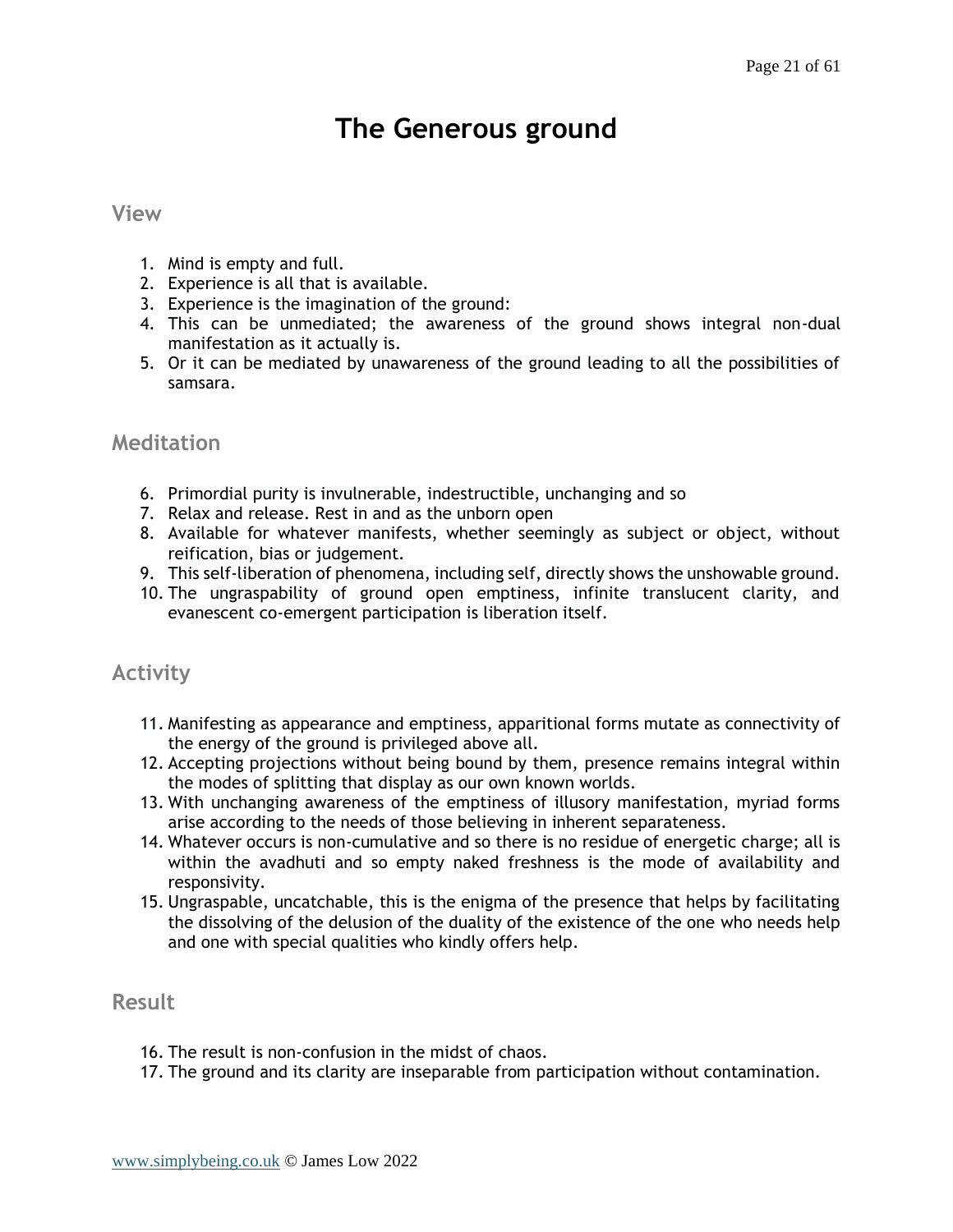- 18. The primordial purity (Tib. *sangs*) of mirror-like open empty awareness shows myriad (Tib. *rgyas*) appearances of connectivity.
- 19. Participation in the field inseparable from the clarity of the field and its ground is the dreamlike quality of apparitional forms.
- 20. Delusion (Tib. *kun brtags*) is dissolved by awakening to illusion (Tib*. lhan skyes*) revealing the self-liberation of reification, attachment and discrimination.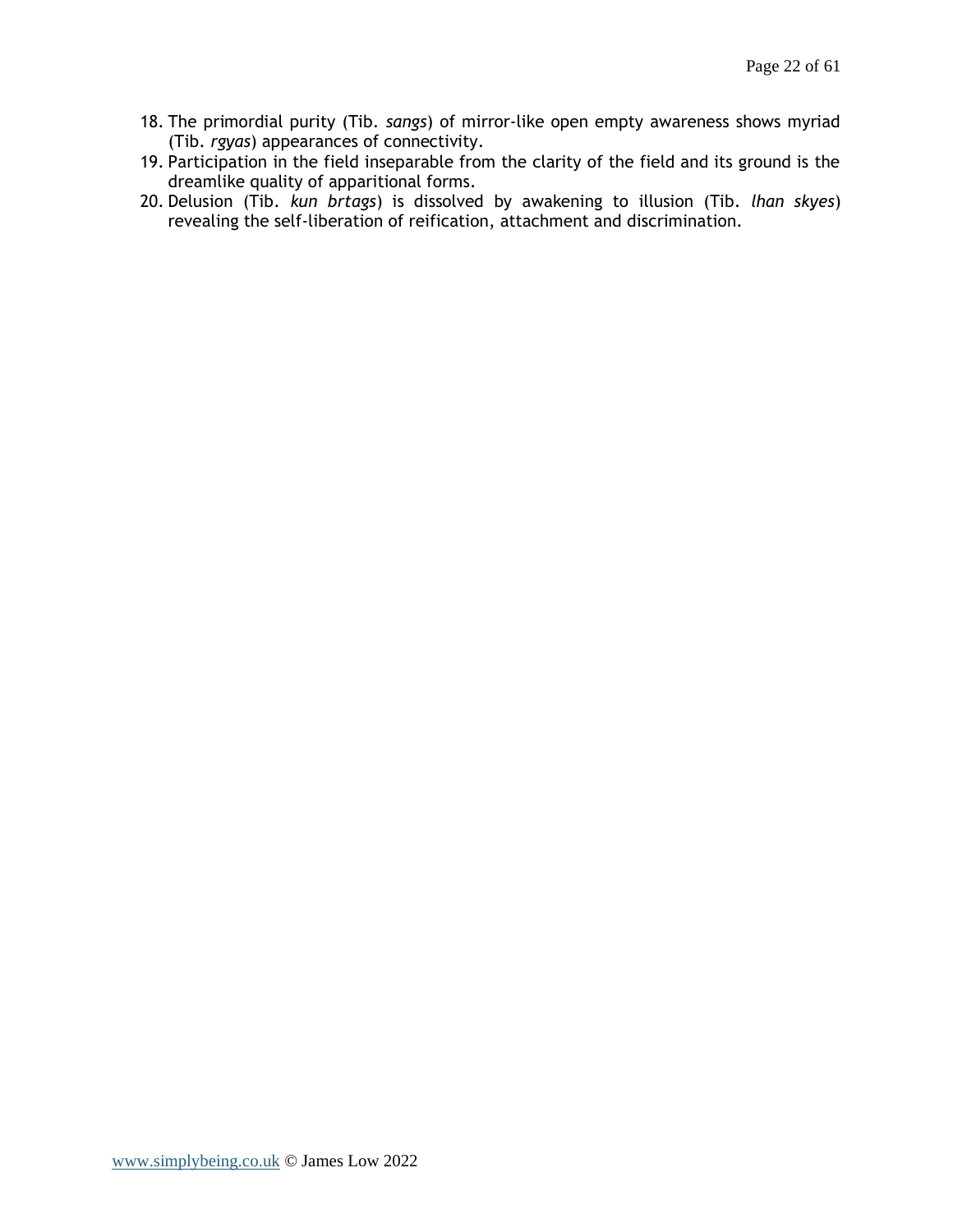## <span id="page-22-0"></span>**Practice guidelines in retreat or in daily life**

The Tibetan term for a retreat is *Tsham* indicating a limit or boundary. You go into retreat and keep the world outside. This can be useful in the short term but our focus of practice is the ever-open nondual integrity of the whole.

Whether in retreat or out of it we should gently align ourselves with the View, Meditation and Activity set out in our Dzogchen texts

#### <span id="page-22-1"></span>**View**

Mind itself is ungraspable, an open infinite presence like space.

Mind's radiance is ungraspable like sunlight in the clear blue sky.

Mind's kindness is ungraspable as ceaseless unborn appearance, like rainbows and clouds.

- 1. Relax and release till mind itself is your source.
- 2. The immediate presence of the mind itself is ungraspable. Being free from the fabrication of entities, potential is unobstructed however it is.
- 3. This bright clarity is without bias and appearances arise without forgetfulness of the inclusive source. Your own apparitional appearance is nondual in this everchanging field unconditioned by the delusion of reified subject and object.

### <span id="page-22-2"></span>**Meditation**

1. Guru Yoga of the White A or  $\mathbb{R}^n$  is the effective way to relax and release yourself from your dualistic preoccupations. We are opening to the intrinsic openness of our mind so that unimpeded sky to sky presence lets all obstacles and distractions self-liberate. Sit comfortably and imagine a white letter  $<sub>x</sub>$  or A in</sub> the space in front of you. It is surrounded by encircling rays of light: blue, green, red, yellow and white. The A is the presence of primordial purity and the rays of light are the potential of instant presence nondual with primordial purity.

We make a slow and steady sound of A three times, dissolving all involvement with whatever arises. With the last sound of A the image in front of us dissolves in space and we remain relaxed and at ease. Whatever comes, comes – and goes. Self-appearing and self-disappearing. Resting with the presence of awareness the non duality of open emptiness and ceaseless unobstructed appearance become clear.

Maintain this openness as you get up and engage with the forms of the world. By not entering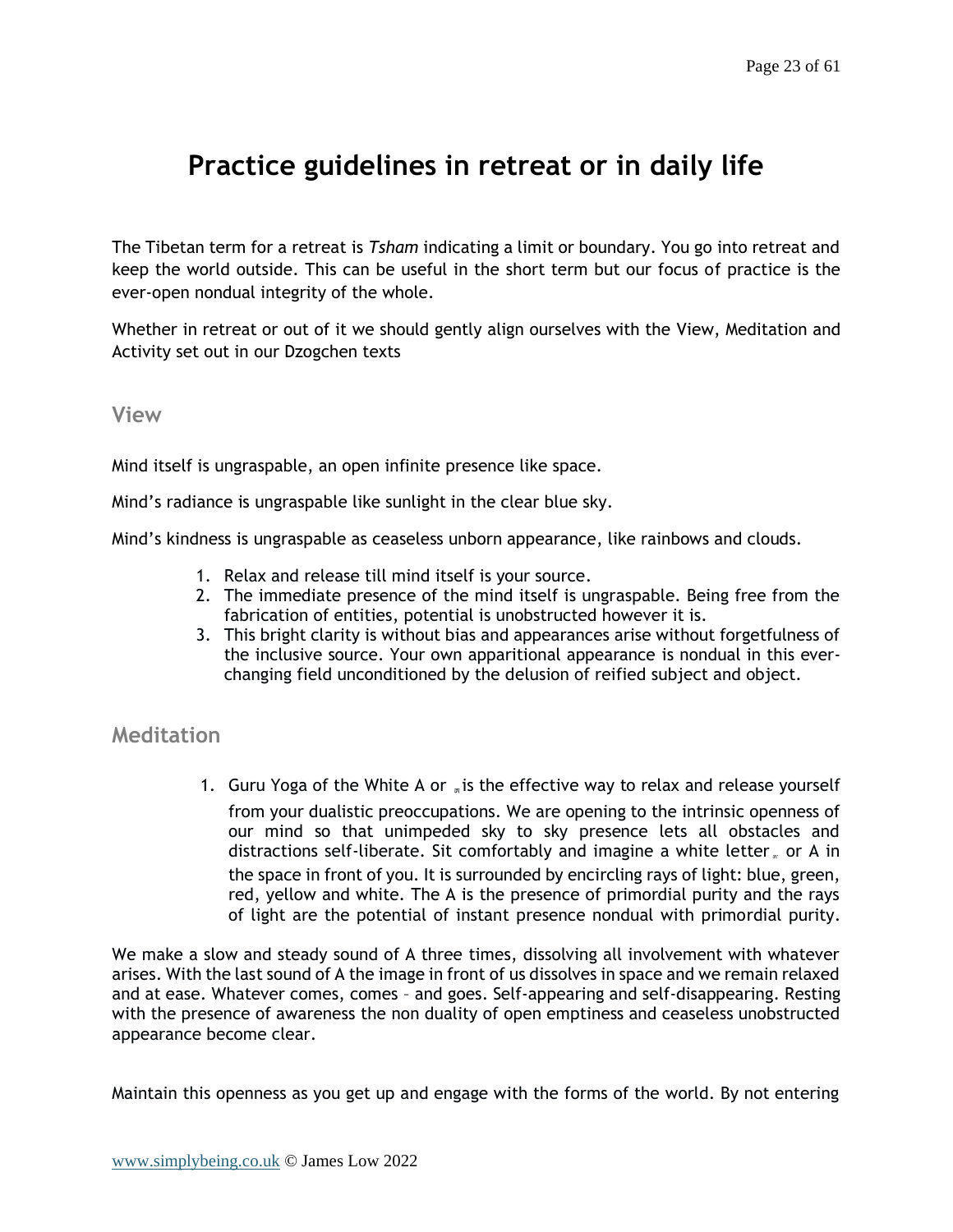into judgement and by not entertaining commentaries on what is occurring all that arises is present in nonduality.

- 2. 5 questions till clarity of source is present
	- a) Does might have shape and colour?
	- b) Does mind have size, big or small?
	- c) Does it come from somewhere?
	- d) Does it stay somewhere?
	- e) Does it go somewhere?
- 3. Do Phat! when fusion with arisings occurs. Open to the opening revealed by Phat! Rest in that opening so that all that occurs is within it. The one-pointed force of Phat! disrupts the delusion of the flow of time and the fixity of place, opening us to the freshness of immediacy, the nakedness of presence, awareness free of content.

## <span id="page-23-0"></span>**Activity**

Move in the revelation of the senses without conceptualising self and other, inside and outside. Dance and sing with the five elements. Free of the need for artificial meaning constructed with concepts, remain relaxed in openness undefinable by concepts, untainted by opinions about self and other, and unwoven on the loom of comparing and contrasting entities.

The world as it is is not dangerous; it is what we make of it that is dangerous. Our own mental formations identify phenomena to be rejected and phenomena to be adopted. The actuality of all phenomena is their non-duality with emptiness. Moreover, the awareness that illuminates their arising and passing is also non-dual with emptiness. Everything is the mind and yet this mind has never been established as an existent. We are neither advancing towards a distant goal nor retreating from present difficulties. Rather we are releasing our identification with the deluding ego-nexus so that its ephemeral constituents can dissolve. Grasping at entities reifies both grasper and grasped at.

As the subject site thins and vanishes, unborn awareness shines forth. As the object side thins and vanishes, unborn space, the source and site of all phenomena, is clearly inseparable from awareness. Non-dual presence is simply present and intrinsically free of advance and retreat.

Sit in the seven-fold posture of Vairocana if you can. If not, then as far as possible ensure that your skeleton is aligned with gravity so that your weight rests on it without muscular tension. The seven-fold posture is as follows: legs crossed, hands in lap, spine straight, shoulders dropped and open, chin slightly lowered, lips and teeth resting naturally, tongue touching upper palate. Eyes slightly open with gentle focus on the tip of the nose. Breath is gentle and unforced.

Having settled in the body, as the body, attend to the experience of the body. If your mind is easily distracted focus on the breath, on your posture or on sensation in the body. By being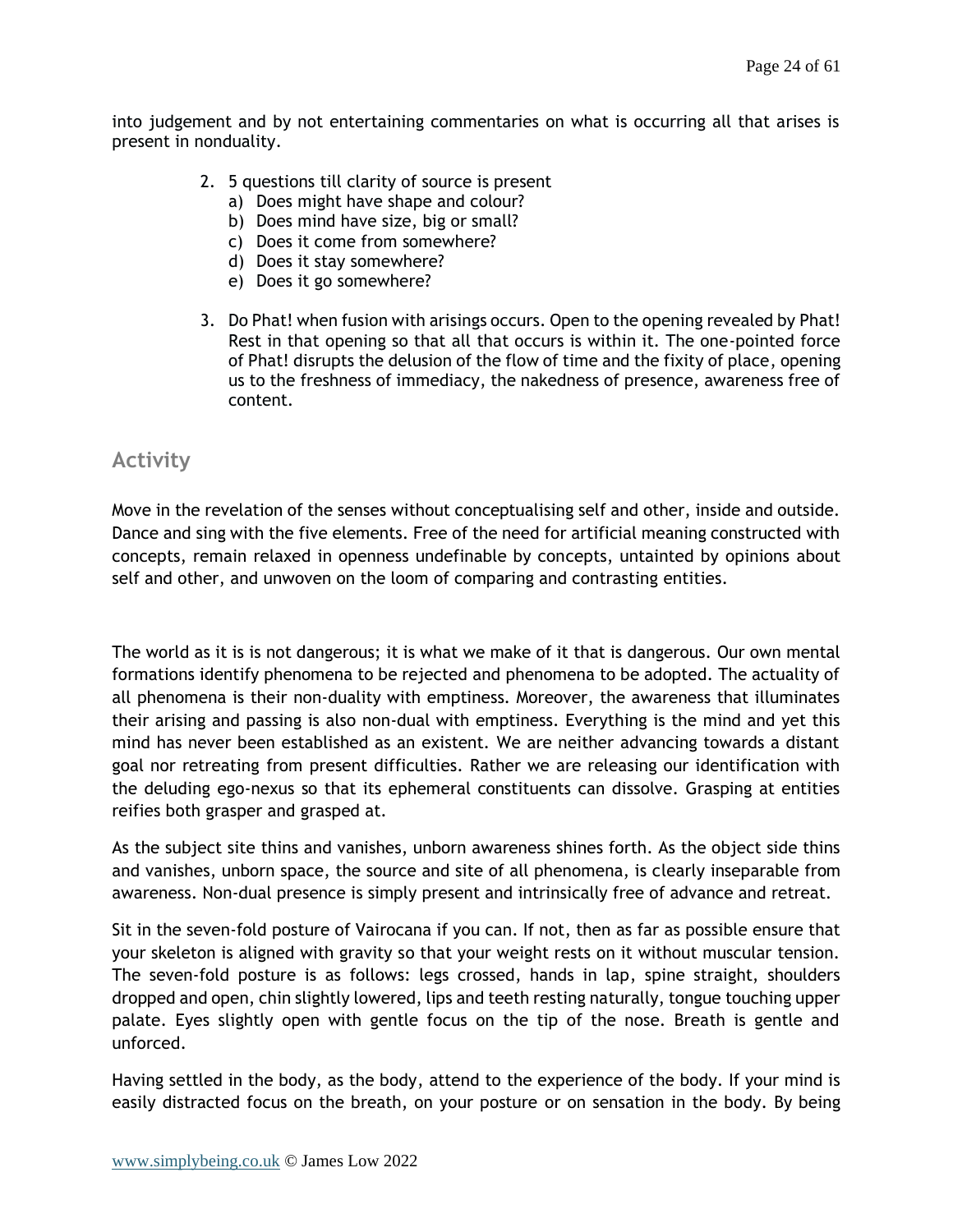mindful of these occurrences, attention settles on its chosen object and becomes less prone to distraction. The body is sensation, the experience of sensation. Sensation arises and passes without effort. The body itself offers nothing to cling to. If there is clinging, it is clinging to thoughts and feelings about the body.

Maintain the sense of the body as shifting patterns of energy appearance within ever-open awareness. If this is difficult then stand up, stretch and move about while keeping your attention on your experience of your body. Then lie down on the floor on your back letting your feet fall outwards with your hands palm upwards. Let your breath settle, long and even. This is the corpse pose, neither waking nor sleeping, free of effort. There is nothing to gain, nothing to do. As if you were a corpse you have nothing to do with anything. Let go of bias, judgement, adopting and rejecting. The ego-self is busy with self-maintenance. But as a corpse you are released from these demands. The experiencer is the ego, the self which is born together with the object. Let go of identification with anything which arises, whether it seems to be self or not self. The person who wanders in samsara is dead. The body is just there, not asleep but as if dead. Awareness is present and unimpeded by swirls of involvement. Awareness has no fixed or personal content. It is open, unconstructed, uncontrived. Whatever comes comes, whatever goes goes. Uninvolved presence. This is an excellent basis for practice. When uninvolved presence is stable return to sitting upright.

*James Low, April 2022*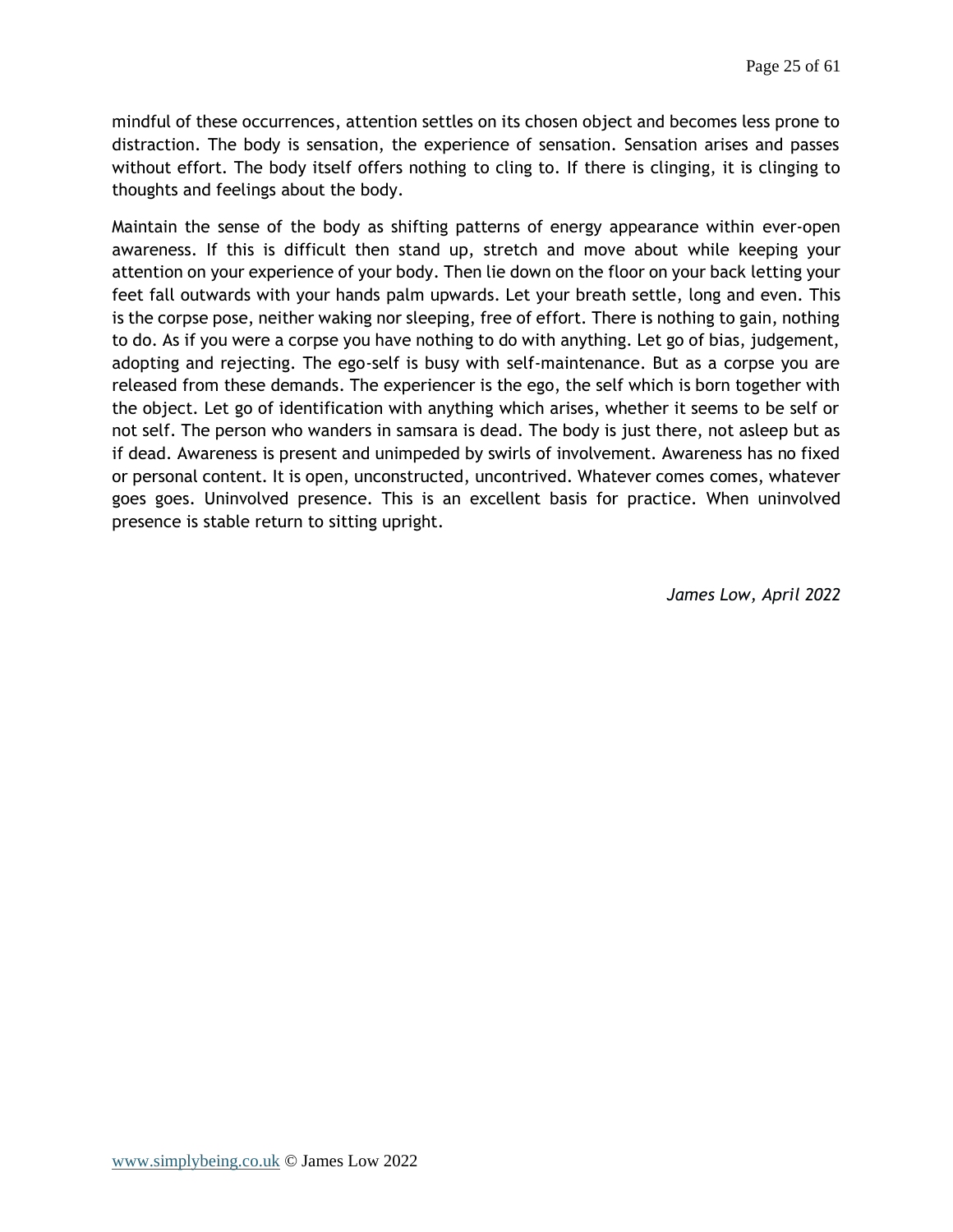# **Integrating with the integral**

- <span id="page-25-0"></span>1 We begin with the inseparability of ground, path and result.
- 2 The ground or source or base gives rise to both awareness and unawareness of how the whole actually is.
- 3 The ground is inclusive and integral. It is unmade, self-occurring, infinite, inexpressible and beyond the categories of samsara and nirvana. It is the sole ground of everything and there is no other ground.
- 4 When there is no awareness of the ground its openness seems to be oblivion and there is no recollection. This gives rise to duality and the delusions of sentient beings who take their experiences to be real.
- 5 Awareness has no need of a path. The many dharma paths are taught for those who wander in samsara.
- 6 The path is revealed through the lineage coming from the primordial Buddha Samantabhadra. It is presented as view, meditation, activity and result.
- 7 The view is the integrity of essence, nature and expression. This is how the non-duality of the ground aspects of primordial purity and immediate presence appears as the path. This is the first key point of Garab Dorje: **AWAKENING TO THE INTRINSIC ABSENCE OF TENSION.**
- $8$  The meditation is the non-meditation of resting in how it is: not merging with or avoiding any arising. This is the second key point of Garab Dorje: **RESTING AT EASE UNTOUCHED BY THE DUALISTIC STRUCTURE OF TENSION.**
- 9 The activity is intuitive spontaneity free of conceptual commentary. This is the activity of the non-dual display inseparable from the ground. It manifests as unlimited expression free of owner and agency. This is the third key point of Garab Dorje: **ENDLESSLY EFFORTLESSLY FREE OF TENSION**.
- 10 The result is the ceaseless presence of the three aspects of buddha: dharmakaya, sambhogakaya, nirmanakaya. Nothing has been gained or lost in this simple presence of the infinite whole dzogchen. Intrinsically free of duality and all the polarities it offers no basis for tension or reactivity.
- 11 From the very beginning, the body, voice and mind of all sentient beings have been free of inherent existence. Their bodies are pure appearance devoid of any personal essences or individual factors establishing true difference from the ground or from its instant presence.
- 12 Without cause or condition, there is unawareness of the ground. There is blankness and oblivion. With the arising of the energy of the ground, non-dual with the ground, this arising is bewildering. The vibration of anxiety manifests the polarities of subject and object. Due to this there appears to be something along with one who apprehends that something. This something has no existence of its own and is inseparable from nothing and yet simultaneously it is falsely held to be something. As the delusion of somethingness becomes established the many different somethings are organised according to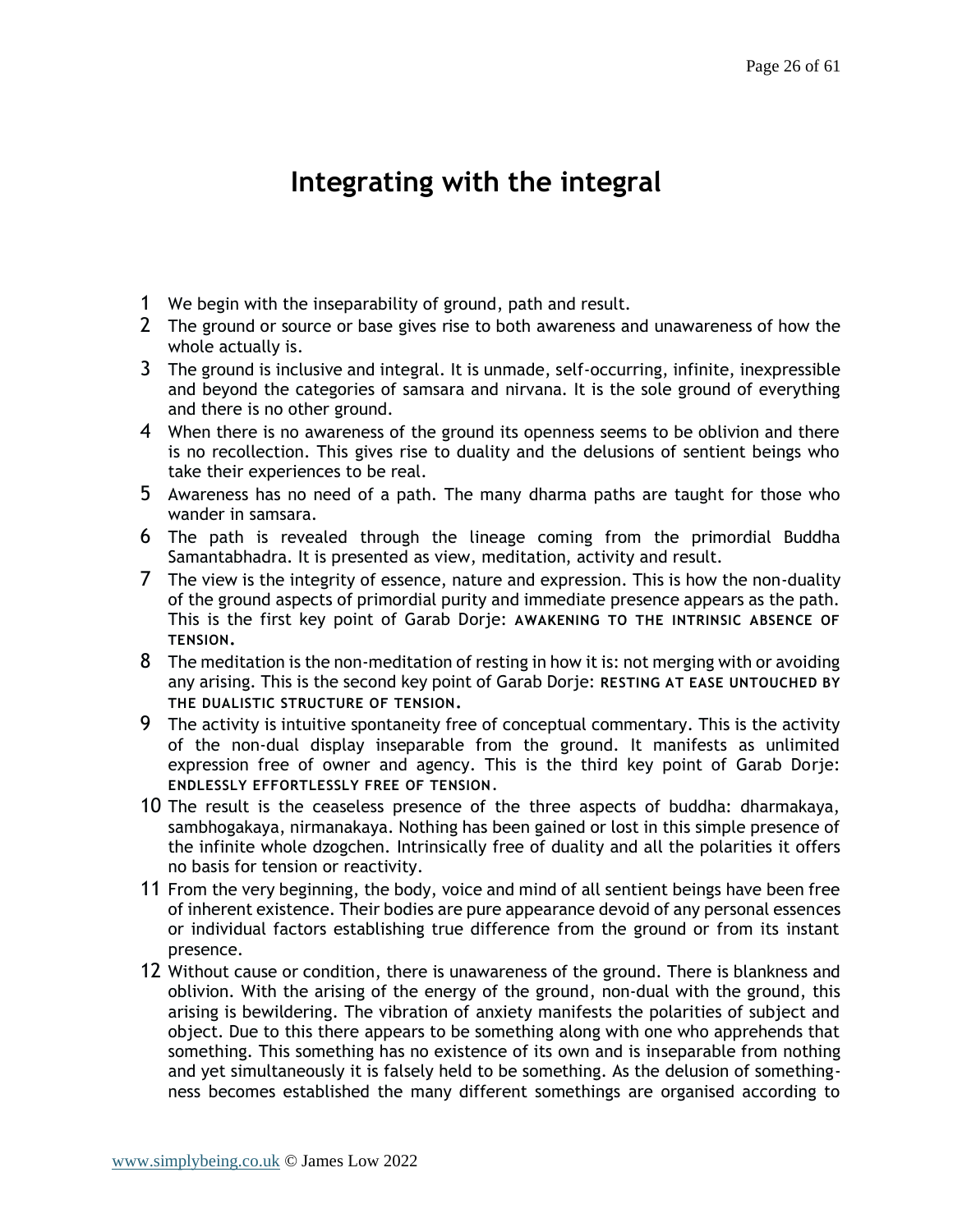signs and names. This process strengthens the subjects', the apprehenders', sense of agency, of being the doer, the maker. However, not understanding the nature of cause and effect the subject accumulates tendencies and traces of past actions and this karmic force manifests the further delusion of being a sentient being wandering in the six realms of samsara.

- 13 Thus, if born in the human realm, we find ourselves in a human body already carrying the tensions of our hopes and fears arising in relation to sensations, perceptions, feelings, thoughts, memories, plans and other aspects of our imagination. Due to all the factors mentioned above we experience ourselves as separate individuals moving in a world of other separate individuals. We fear loneliness and abandonment and so seek closeness, yet we also fear invasion and overwhelm and so seek apartness.
- 14 We then move along and back a spectrum of being a mind in a body, being a mind having a body, being a body having a mind, being a fully inhabited body-mind. The everchanging environment and our ever-changing flow of mental and physical events interact as a ceaseless stream of experiences generating tension and release. This tension and release does not shift the underlying tension arising from ignoring the ground and imagining entities.
- 15 The function of integrity or yoga is to make us conscious of how much tension we both arise from and give rise to. This tension determines our activity. Yoga or inseparability from the natural is a branch of meditation through which we can become more conscious of how subject and object arise and pass. We can then see that although we can identify as subject or object we are neither. The body is the expression of the energy of the display inseparable from the ground. Through yoga we can gain release from the dualistic tension underpinning consciousness and open to our intrinsic unborn awareness.
- 16 With the body as the effulgence of the ground there is no basis for our deluding egoidentity to apprehend it as an entity. Our body is an aspect of our ongoing non-dual conversation within the openness of display.
- 17 This body is an interplay of the five elements within the field of display of the five elements. When there is tension thickening and controlling the ego, the profound intrinsic relaxation of awareness is functionally inaccessible although actually always available. Then water, fire and wind can easily cause disturbance. Space seems too ethereal to be availed of and so again and again the ego turns towards the earth element, establishing rules, choreographies, restrictions, containments, and many other modes of imposition. The structure of the resulting imbalance can be released by opening to the open and so allowing experience free transit in the space it is inseparable from.
- 18 The ego is porous whereas awareness is not. The ego leaks out and is flooded in. Renunciation, control and avoidance can help to titrate the quantity of inflow and outflow but it cannot bring them to an end. If we are identified with the ego we will always be vulnerably at the mercy of the happenstance of events. Rather than having to continuously seek to balance or antidote the ever-shifting field of energy, we can attend to our intrinsic awareness which is open, undefended and unaffected by the flux of events. No event can improve or harm awareness. Whereas the ego is being constantly formed and reformed in the shifting vectors of arisings.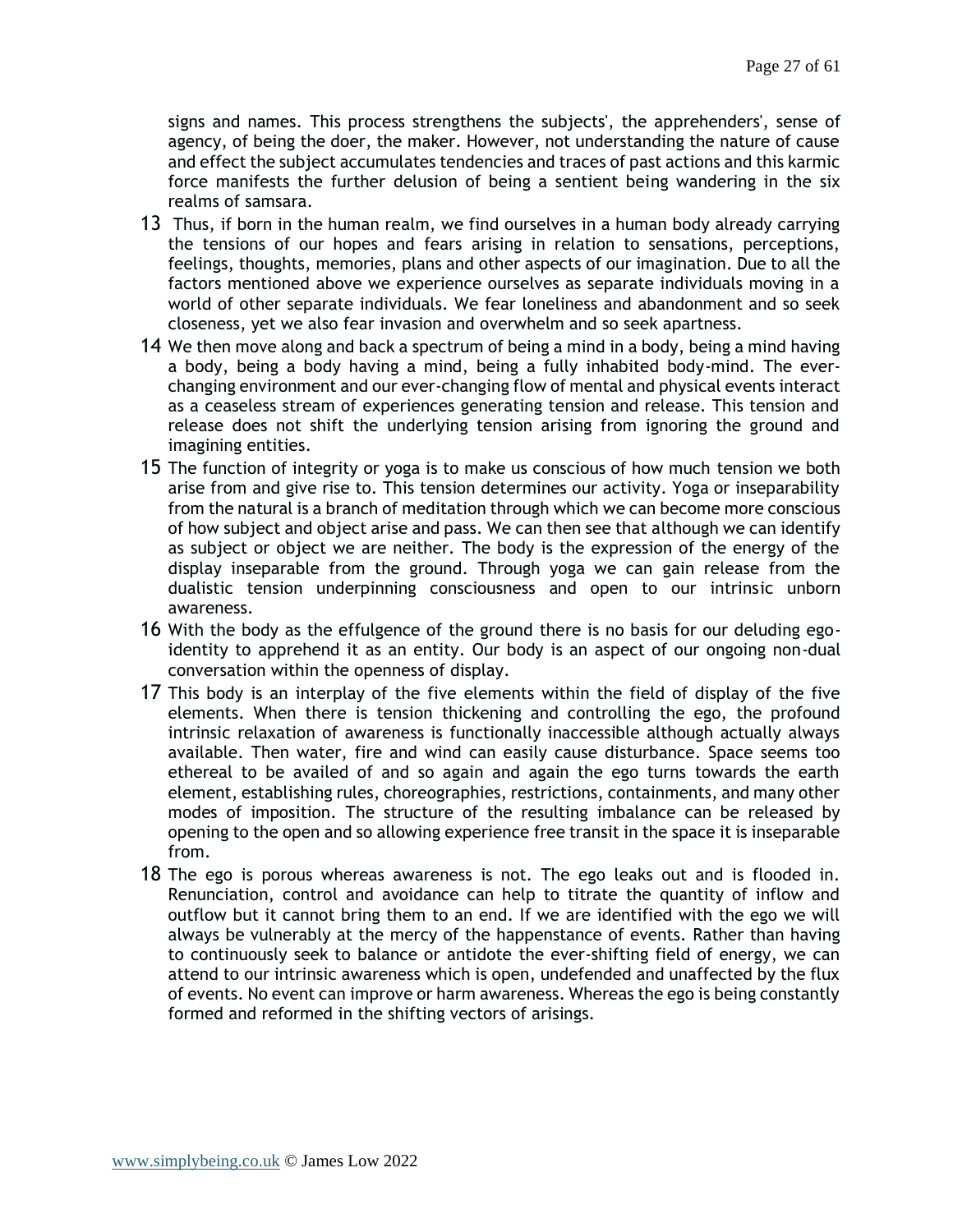## <span id="page-27-0"></span>**The Ideology of self and the presence of freedom**

The ground is not changed by its display.

This display is the play of awareness, of presence inseparable from the ground.

The ground seems not to be present when there is absence of presence inseparable from the ground.

This absence has no other source than the ground it is not aware of.

To be unaware of the ground is to be unaware of the actual origin of ourselves and everything that occurs for and as ourselves.

This absence of simplicity, integrity and clarity manifests as the energy of the ground appearing as subject and object, self and other.

These polarised ideas are taken to be real self-existing, seemingly self-originated, entities possessing both essence and substance.

Identifying as self, other is displaced, pushed out and away as forever not-self.

This delusion is maintained in the face of everyday connectivity such as breathing, eating, moving, speaking.

This gives rise to so many entities. There seems to be too much stuff. For the ego, only selectivity can prevent overwhelm.

Then our restricted selective attention is fed by attachment to the seeming givenness of what is apprehended.

The impact of the apprehended arising has a consequence, for we react by either adopting or rejecting what ever we think has impacted us.

Being symbiotic, the subject needs the object to avoid going unconscious.

Hence the subject recruits the turbulence of desire, aversion, pride, jealousy and so on to maintain the vivifying play of excitation.

For the anxious hungry ego, attending to the unadulterated simplicity of what is occurring generates boredom and dullness.

This experience returns the ego self to the busyness of distraction and excitation.

Yet the unchanging ground is always available, always present, always inseparable from whatever is occurring.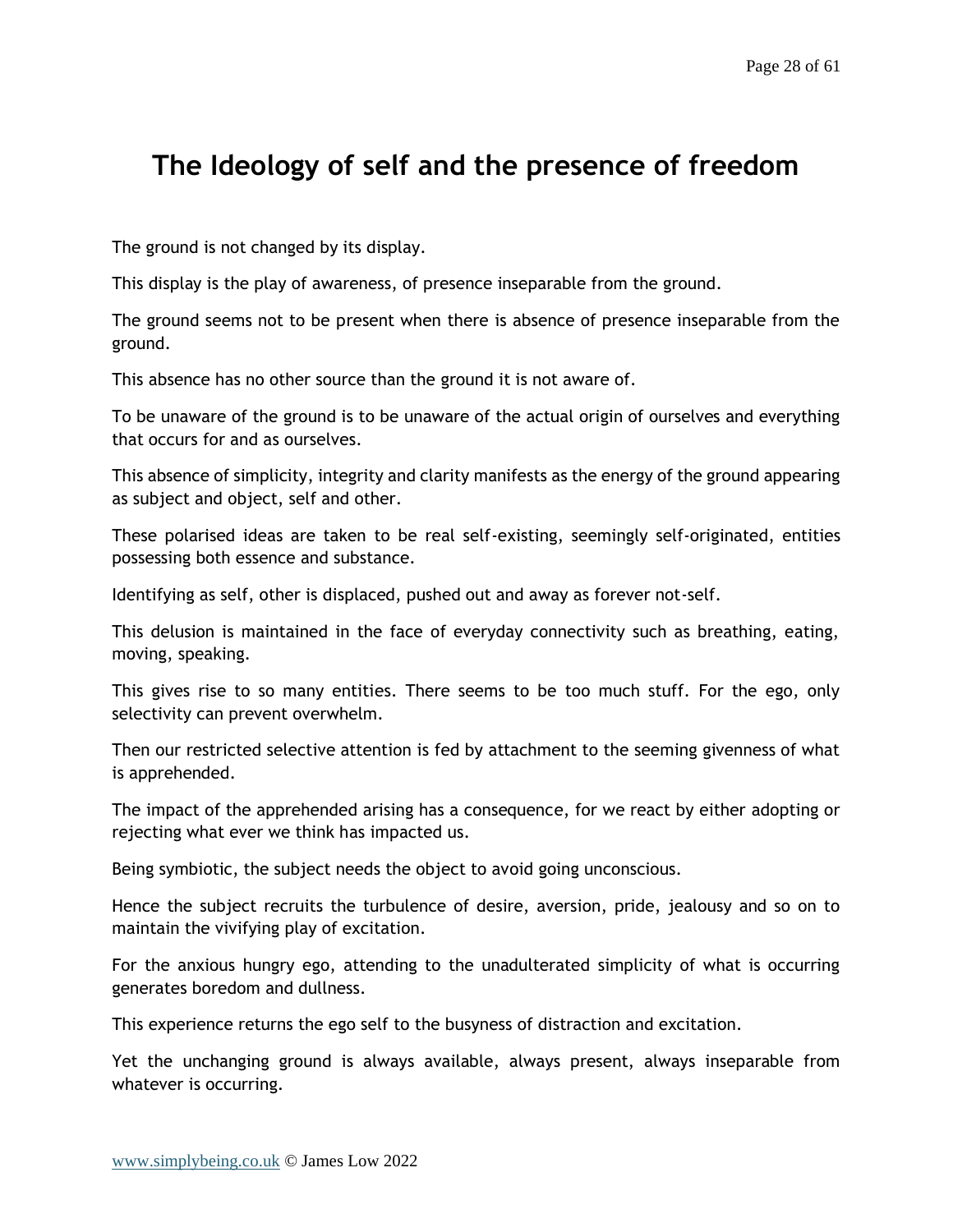Therefore relax and release. Relax body, voice and mind. Relax fusion with habitual tendencies of arousal and mobilisation.

This relaxation is itself releasing, revealing the self-liberation, the self-vanishing of all that arises.

Resting in this primordial purity, openness and ungraspablity of awareness, we find that all display is intrinsically free.

With this we are free. Free, relaxed, contented and without need for either subject or object although they may continue to arise in the manner of a dream.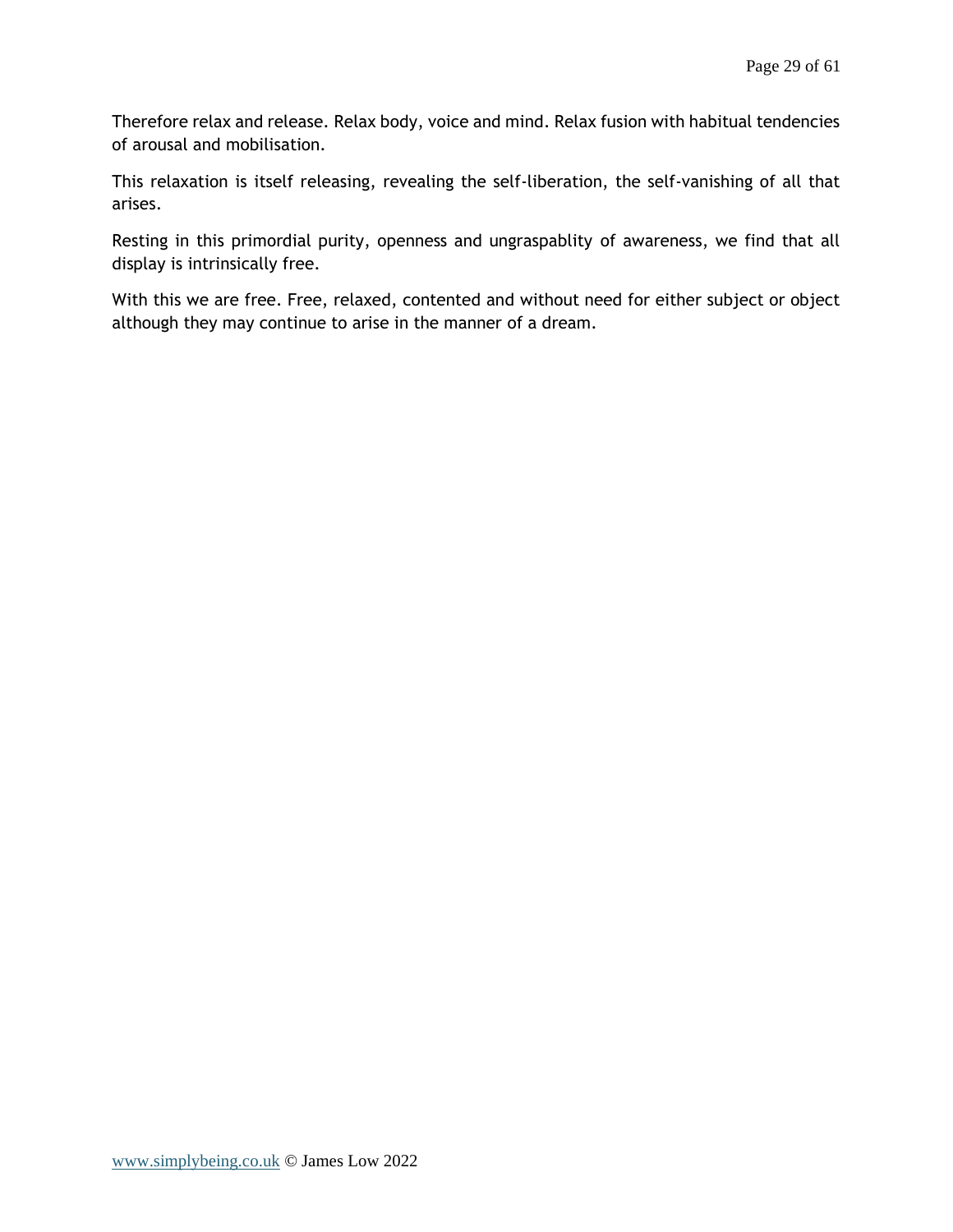## <span id="page-29-0"></span>**The Deep and vast freedom of the dharma**

The Tibetan word for 'buddha' is *Sangs-rGyas*. '*Sangs'* indicates pure, awakened, clear, free from all defilements, limitations, and wrong views. '*rGyas'* indicates expansive, vast, full of all good qualities, and infinite compassion. Buddha is the presence of the inseparability of the depth of wisdom and the vastness of compassion. His wisdom is free of obscuration and illuminates the infinity of emptiness within which all appearances are devoid of inherent selfnature. His compassion manifests as his freedom to manifest whatever form and to perform whatever activity will help sentient beings in all the six realms of samsara. Thus the buddha is free from limitation and is free to act according to each specific situation. To become a buddha like this is our goal, for we too have the potential, the buddha nature, which can awaken as full buddhahood with these two freedoms.

The ground of our awakening is the intrinsic purity of our mind. Although we experience ourselves to be limited beings with many faults, deficits and shortcomings, these limitations are contingent, arising due to causes and conditions. The beginning of freedom is to recognise that our limitations, although powerful in their functioning and in the way they generate karma, are in fact devoid of defining self-essence. In fact they only function because we believe in them due to ignorance, attachment and the power of deceitful dualistic vision. Due to identification with the reified patterns of appearance which we take to be self and other, we live in ceaseless waves of impulse and reactivity and so are never at peace. Yet the basis for awakening, for peace, for wisdom and compassion, is already present within us.

Buddha Shakyamuni pointed out that all compounded things are impermanent. If we had to make our own buddha potential then it too would be impermanent. If we were truly, completely generated by ignorance, awakening would be impossible. Even if you were to wash a piece of coal every day for a year it would not become chalk because it lacks chalk-nature. But our buddha nature or potential for enlightenment is the inalienable ground of our experience. This is the basis for our freedom to awaken.

However we have accumulated many karmic tendencies and obscurations during our long sojourn in samsara. Not only is our own true potential hidden from us by these fruits of our own deluded activity, but we strongly identify with our karmic patterns and take them to be our true self. We have so many ways of defining ourselves, *'I am this, I am that.'* Yet these definitions are based on language and concepts and have only a conventional validity. They cannot reach or touch or sully the infinite absolute truth of our unchanging buddha nature. When clouds fill the sky it is as if the sky is made of clouds. Yet clouds are impermanent and will vanish while the unchanging sky is open and present whether filled with clouds or not.

Seeing that this is the case, the path opens for us and we can start to engage in study and practice to gain the discerning wisdom that never confuses the clouds with the sky. On an outer level we work to free our body, speech and mind from gross habits. On an inner level we see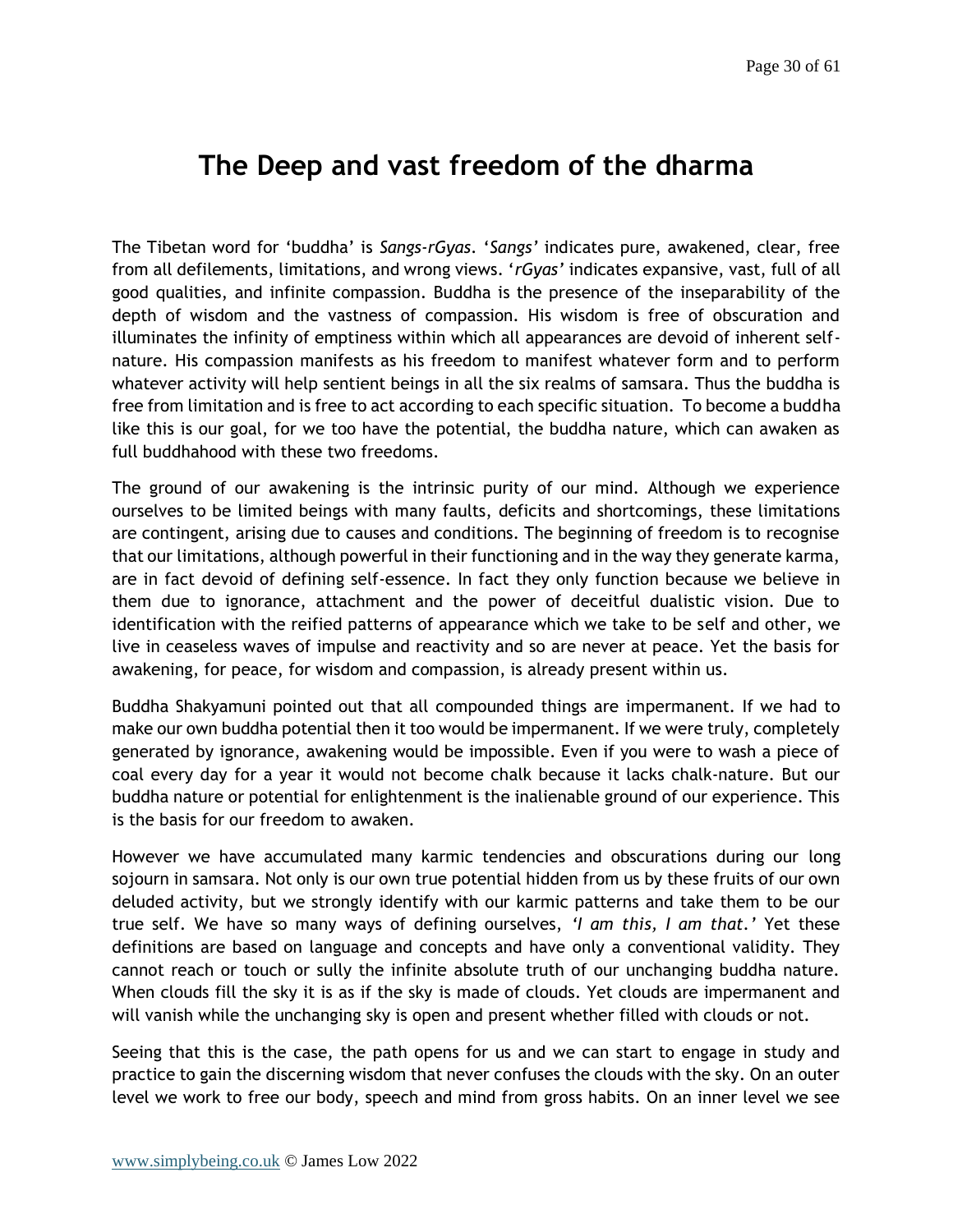that these habits are empty of inherent self-nature. On the innermost level we see that the clouds are the playful creativity of the sky, its self-display, and as such are also intrinsically empty as the radiance of emptiness itself. This wisdom frees us from dualistic involvement as we progress from adopting the good and rejecting the bad to neither adopting nor rejecting but simply abiding in spacious sky-like awareness free of gain and loss, coming and going.

With this wisdom, our compassion manifests. At first it arises as an aspiration*, "May all beings be happy."* Then it becomes the heart and motive of our practice as we develop bodhicitta and hold all beings in mind. Then compassion arises effortlessly as compassion free of reification, compassion that effortlessly helps all beings in the manner of a dream.

Now we have the freedom to become whatever is required by others, however they are. We are not operating from a template; we are not trying to be good and helpful according to some rules or principles. Rather, we are open and available and able to respond in the freshness of the co-emergent moment. Because we have found wisdom that is free of limitation, we become free to free all beings from their limitations, and facilitate their awakening to their own Buddha potential.

Freedom in buddhism is the freedom to be a buddha, to awaken to who we truly are, and so to free others to find their own intrinsic freedom.

*James Low, November 2017*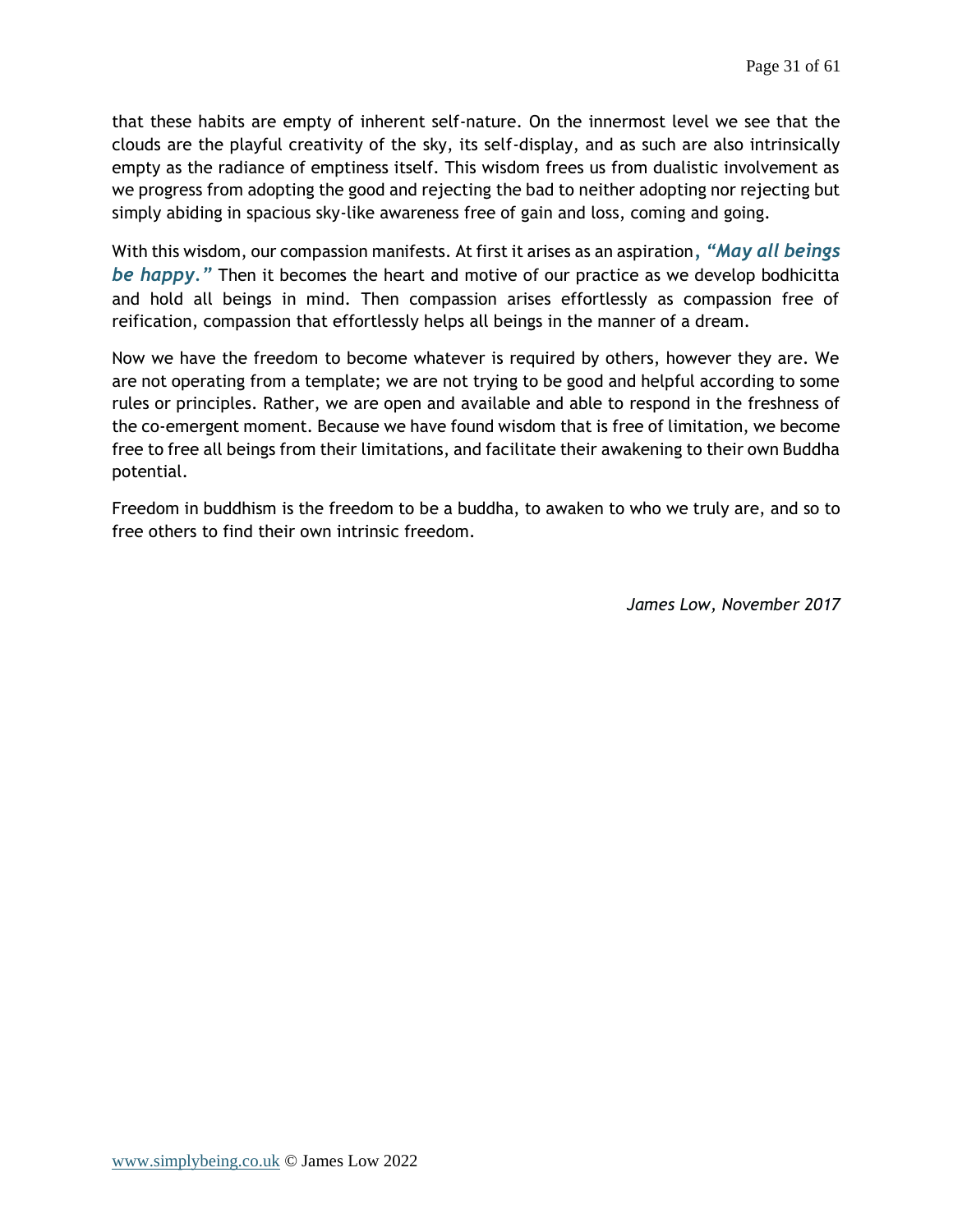## **Freedom lost and found**

<span id="page-31-0"></span>Wherever we are, whatever has happened to us, whatever we have done or not done, the basis of our existence is good, open, pure, and unchanging. If we open to this open ground, to this still, radiant source, we can find contentment. As we know from our own painful experience getting lost is easy. However, although we have wandered here and there chasing dreams and fleeing pain, we have never actually strayed from the ever-open ground of our being.

Where we are is not where we think we are. Being at home where we are is revealed to us when we allow ourselves to be present and not distracted by the ideas and judgements that are currently passing through our mind. However due to our attachment to ideas, due to our belief in the patterns we have inherited and created so far in our lives, we are prone to surrender to habits, tendencies, and impulses. Being caught up in these transient seductions we wander in dreamtime and it is as if we are being led astray from where we actually are.

Healthy growth for all living forms – animals, trees, people, plants – requires balance, the 'middle way'. Not too much, not too little; neither invasion nor abandonment. Too much sun and the plant dries up. Too much rain and it collapses and rots before the ripening of its potential.

When we were young we yearned for the constant presence of supportive love, love to enrich our capacity for enjoyment and freedom. But unfortunately this was not our constant daily experience.

Due to the intentional or circumstantial unreliability of those to whose care we were entrusted we have all experienced degrees of invasion and abandonment. This can be mild or extreme. Invaded by rules, by demands beyond our capacity, by the overwhelming desires and preoccupations of others, our bodies and minds can be invaded, sexually, by violence, or by denigration. We can also be abandoned by not being cleaned or fed, not being seen or listened to, not being met or valued and so on.

Invasion and abandonment bring sadness, loneliness, a lack of trust, and an increase in anxiety and agitation. So many sensations, thoughts and feelings arise and we are so little prepared to deal with them. Our own behaviour becomes volatile and our avoidance and impulsivity generate new problems for us.

Invasion and abandonment by others leads to lack and excess in ourselves. We lack calm and contentment, confidence and dignity, in fact we lack all that can be nurtured by enabling love. Smothering love also leads to lack as there is little space to breathe and grow when parents cannot let go. With this lack, this sense of not being whole, complete, enough, at ease, there arises an excess of anger, frustration, helplessness, and worthlessness. This excess fills us and preoccupies us so that we are often blind to the healing potential of new situations.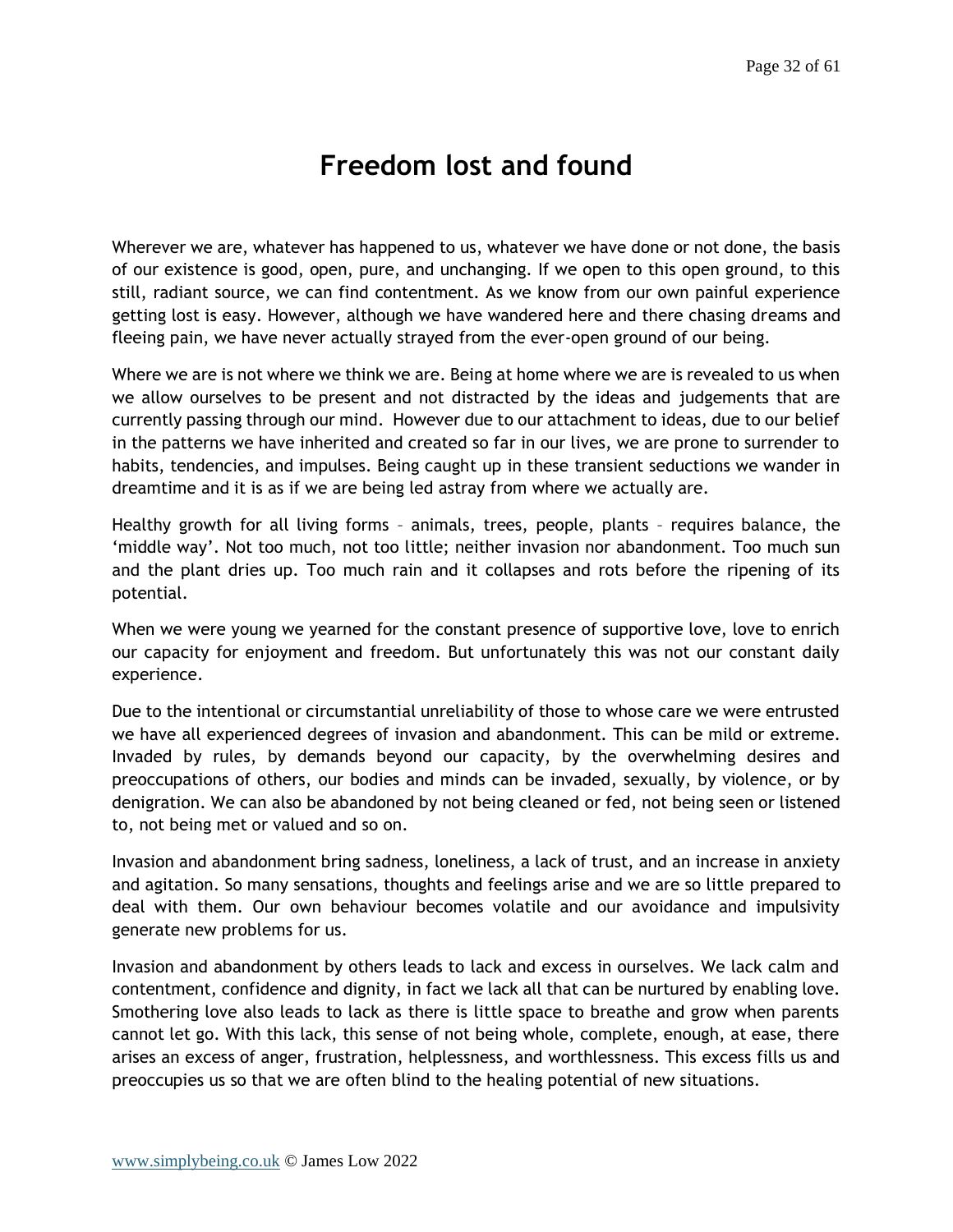However when we find the tantalising medicine of alcohol and drugs, chemical calming becomes available. This chemical feel-good, this artificial well-being, is an instant relief that no one has so far provided for us. I may be a mess but 'me plus substance' is not worried, is free …. for a moment. The high must be maintained or the low is even worse than before. We become needy, desperate, driven and then our unskilful actions lead us into trouble and finally into prison.

The pains we have experienced have complex causes, for those who hurt us have also been hurt and harmed and are unbalanced by their own anxiety, rage and suffering. Blaming others or ourselves will not help. But seeing how the situation emerged can aid us to manage the disturbances in our energy and find more harmony, dignity and simple enjoyment. Dignity is not an artificial inflation nor a defensive posturing but the calm strong presence that manifests when we are fully embodied and open to our potential. Our anxious ego learns how to posture and pretend but underneath there is fear and agitation. Lack of trust keeps us hyper-vigilant and ready to react even when the situation is one we could enjoy. Yet deep dignity is always available when we do not abandon who we truly are.

It is a painful fact that if we do not take responsibility for managing the effects of what happened to us we will continue to be under the power of habits, reaction-formations, tendencies and impulses. This may seem unfair but as we painfully come to see, this world is not fair. We have to work with the situations we find ourselves in and continue to develop our capacity to do this.

Just as we have been invaded and abandoned so we continue this pattern, invading our bodies with substances they don't need and abandoning our bodies and our hearts by denying them the healthy sustenance we *do* need. Moreover, our preoccupation with our own habits and impulses leads us to invade and abandon others, as we do not attune to their actual needs and wishes.

We all know how easy it is to make a decision to change but then not be willing or able to carry it through. This is often due to our being divided in ourselves. We have aspects which seek ease and healing and we have aspects which seek excitement, self-abandonment and even selfdestruction. When these aspects function separately, without communication with the other aspects of ourselves, our voice cannot speak for all of us and so our 'yes' is never a full 'yes' and our 'no' is never a full 'no'. When this is the case, our unresolved inner conflicts make us impulsive rather than decisive, avoidant rather than attentive, and in this way we sabotage our lives.

Struggling to control our thoughts and impulses is exhausting and it is tempting to give up. Yet there is a middle way between struggle and collapse. We can make friends with our mind. There are two aspects to our mind: what arises in it as thoughts, feelings, sensations, hungers, and so on; and the mind itself, the basic clarity that reveals each and every experience.

By learning to be mindful we can start to free our clarity from all the tumbling, demanding thoughts, memories and cravings that arise in the mind. Focusing on the flow of our breath and learning to be contented with the simplicity of this is a great freedom. It is the inner freedom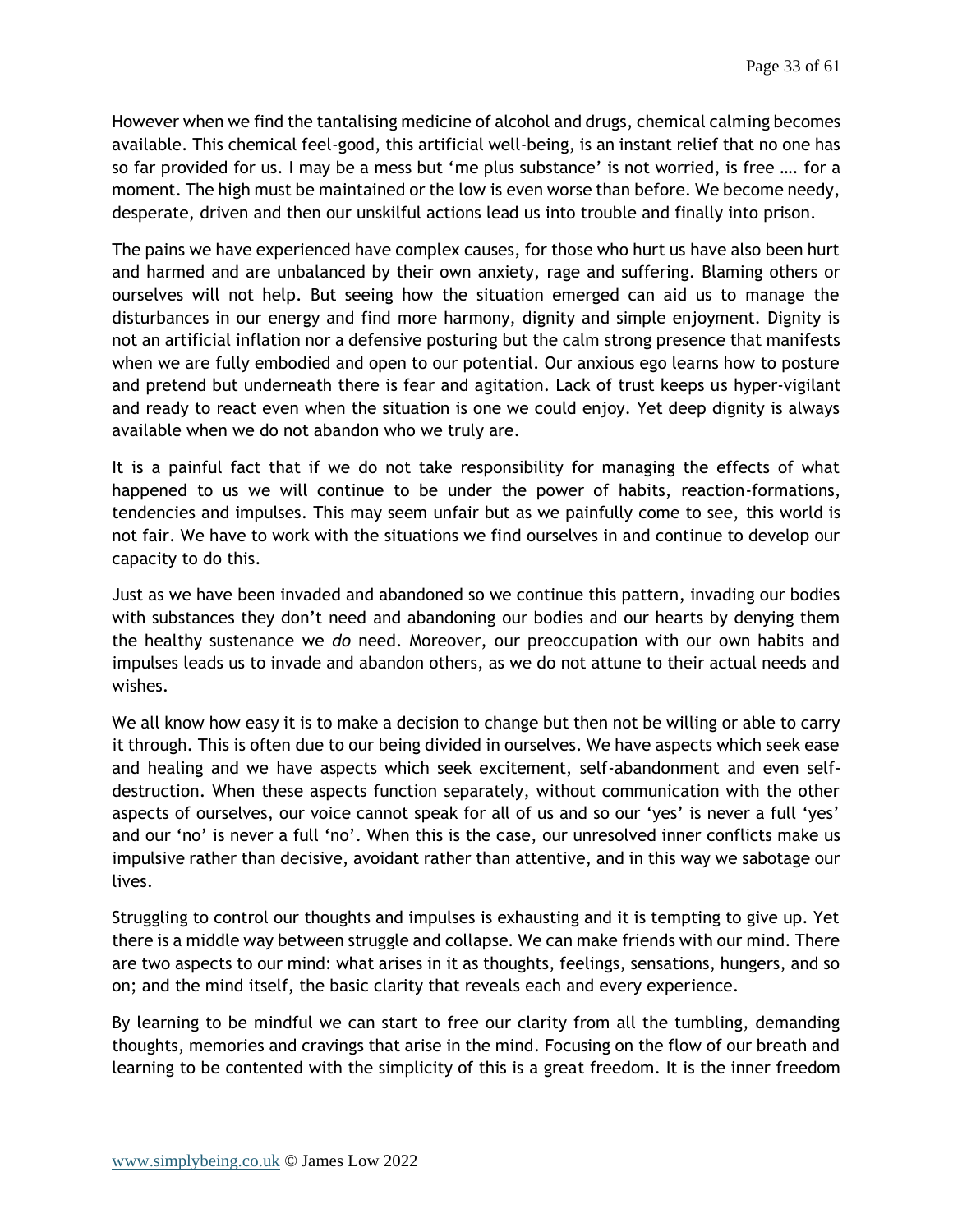that frees us to move in the world in a kind and present way without being led astray by old tendencies and new temptations.

To explore our potential for calm clarity we sit with an erect yet comfortable posture so that our spine supports our weight letting our muscles relax. We are always breathing and this gives rise to subtle sensation at our nostrils as we inhale and exhale. We focus on this gentle sensation. Our intention is to have this as our sole focus of attention. When we find that our attention has wandered off to follow a thought, a movement near us, or whatever catches our attention, we gently bring our attention back to our focus on the breath at the nostrils, without blame or further thoughts about how and why we wandered off.

If we persist in this we will find that we are gradually becoming free of our habitual tendency of going under the power of whatever is occurring. Something arises and we get caught up in it. Who is the one who gets lost in the object, who merges with the thought or feeling or sensation as if it were all that we needed or wanted? It feels as if it were 'I, me, myself' who gets lost. I get lost when I merge with the thought. I did not have that thought a moment ago but now it has arisen and it feels like me, feels relevant to me, is telling me about me. For example, it might be, 'I need a cigarette.' This might feel true, so I take one from the packet and light it. I am obeying a thought because I believe it tells me the truth. Yet it is just a thought. It can only catch me if I believe in it. If a thought arises, 'I need to score', then I start thinking about how to get the resources to get the drug. Why am I believing that thought? Of course it is not just a simple thought but is a thought rich in habits, memories and feelings. This makes it feel powerful and true.

Yet if I pause and observe the thought I see that it vanishes. The thought that could catch me and lead me into extreme activity and lostness is itself transient and without inherent power. It is my belief in the thought that gives it its power! When we see this the door to profound freedom opens. I do not need to hook on to and follow my thoughts, feelings, habits, impulses, random desires, flashes of anger, sadness, and all the wild and strange weather that passes through the open sky of my mind.

A thought arises in my mind and I respond. In the moment of my responding I am a thought. 'I' is empty of its own content. It fills itself with 'not-I', with opinions and attitudes it has adopted from the environment and calls it 'I'. In the course of an hour we experience many forms of 'I': happy, sad, distracted, tired, interested. 'I' fills with, and shows, and seems to be, whatever occurs.

The more we focus on a simple object like the breath and then relax, the more we can be aware of the flow of arising and passing moments of experience. Awareness is not 'I', the self, the individual subject. Awareness is the simple presence, the clarity which reveals all that comes and goes, all that we take to be self and other. Seeing this, our freedom opens ever deeper and wider. This open awareness has no fixed content yet is always filling and emptying like the wing-mirror on a car.

Being alive, being here, now, open, I am returned to my potential as the limiting definitions put by self and others lose their hold. Now so much more is available and I am so much more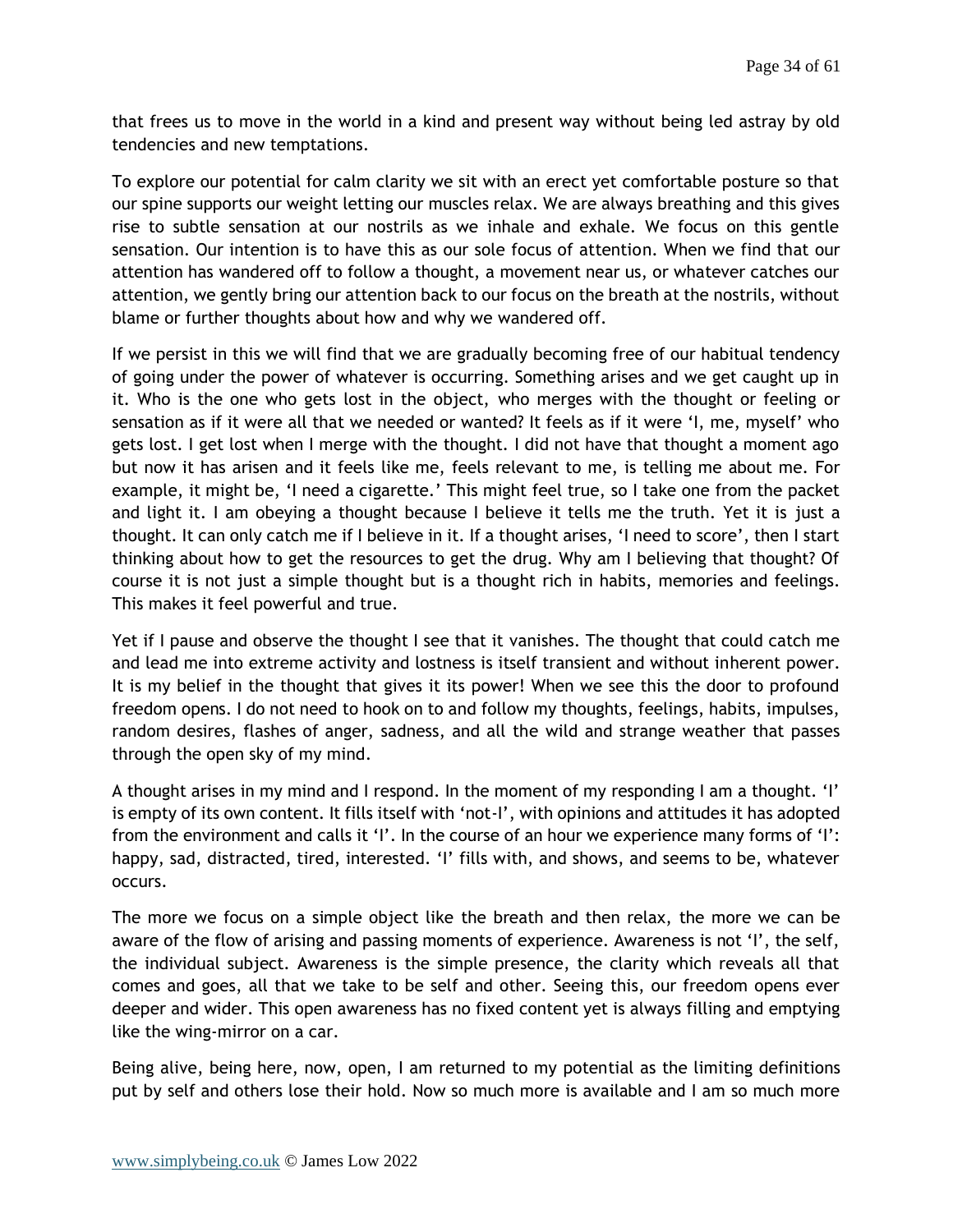available to receive and respond. Life is lighter. The puppet-strings of habit and defended vulnerability are cut. Life is playful and after all the dark years I can play again.

*James Low, November 2017*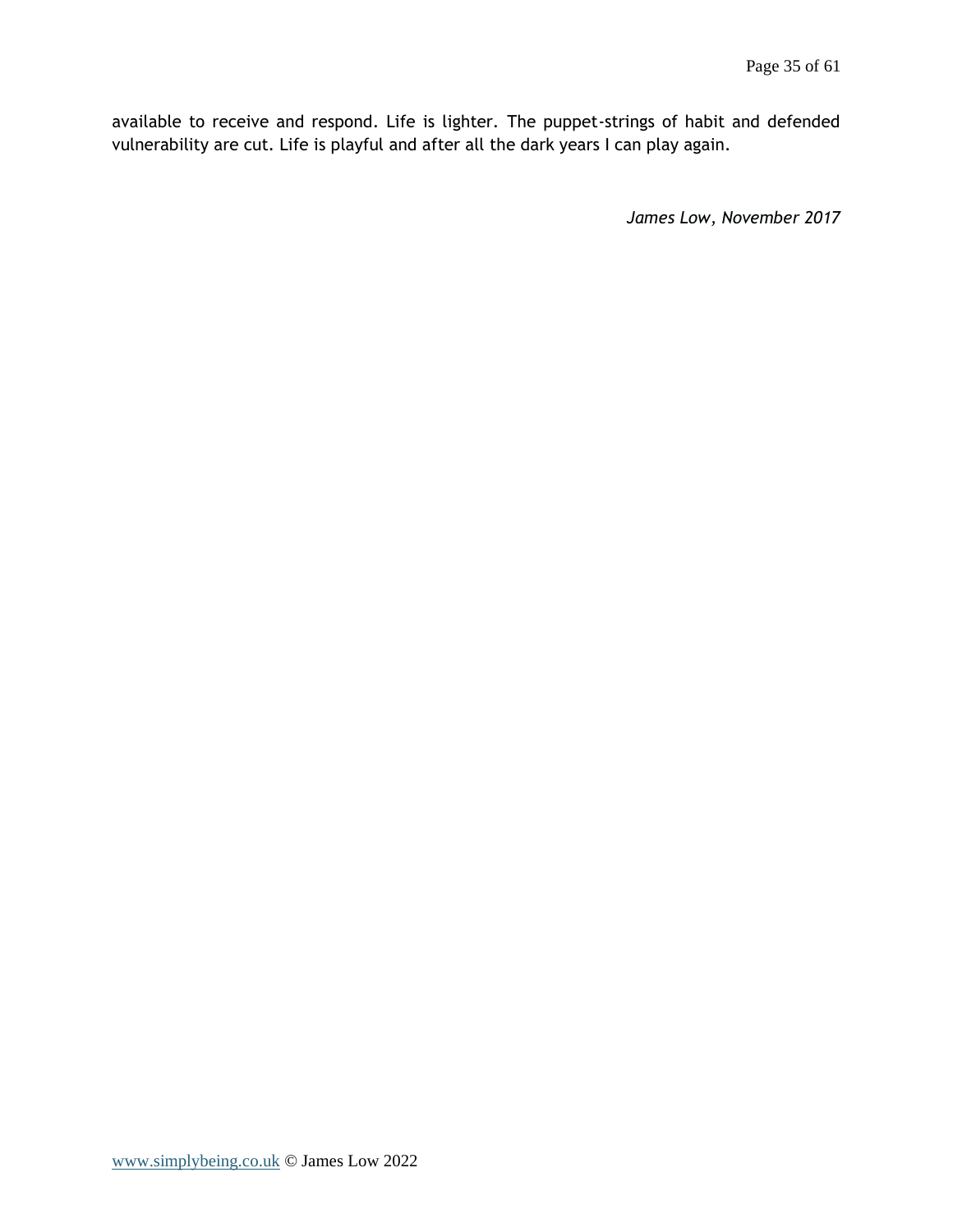# **Intrinsic freedom**

<span id="page-35-0"></span>Freedom is intrinsic to awareness. It does not have to be gained and it cannot be lost. However due to the power of ignorance this ever-present freedom is disregarded as the energy of the mind becomes focused on generating the experiences of the six realms of samsara.

How strange and sad that sentient beings, although inseparable from the unchanging freedom of the ever-open ground, find themselves addicted to the dualistic limitations conjured up by their own imagination.

The ground of freedom is uncompounded, spontaneously arisen, infinite, inexpressible and beyond the reach of the terms 'samsara' and 'nirvana'. This is the base or source or true sphere of all sentient beings. This ground, the ground of everything, has two paths, the awake path and the dream path. Although all beings have the same ground what arises for and as them depends on which path is followed.

With the path of awareness of the ground there is the inseparability of openness, clarity and empathic co-emergence. This ripens as the three modes of the buddha: dharmakaya, the skylike mind of the buddha with the freedom of contentment; sambhogakaya, the speech of the buddha with the freedom to enjoy the unceasing non-dual display; and the nirmanakaya, the body of the buddha with the freedom to respond without limitation according to need.

However with the path of non-awareness or ignorance there is forgetfulness of the ever-open ground even though the open ground is the actual ground of forgetfulness. Unfortunately, when this mis-taking, this unaware dullness, this dark oblivion, arises there is no recognition of error and so no return to the openness which is always already present.

Instead the creative potential of the ground, the openness of emptiness, flows ceaselessly and is apprehended by the delusion of duality arising within it. The unborn openness appears as self and other, me and you. I am me: you are you. The other is all that is not me, and I am all that is not other than me.

These categories of self and other are artificial; they are constructed compounds which are clearly false when we examine them. "I am an autonomous individual. I am my own person. I decide how I will live." These familiar statements seem convincing until we see the basic fact of our embodiment. We are inseparable from the environment, in fact we are part of it. We are enworlded and are not isolated observers who can decide whether to engage or not. I breathe in the air which is other. Other become self. I breathe out and the air that was self becomes other. I eat and defecate. I drink and urinate. We 'exist' as part of the interactive play which is the actuality of life.

The other and the self are conventional signs that we rely on to make sense of the world. They function for us because they are polarities and we identify ourselves as one pole and exclude the other. Yet there is no clear boundary between these poles except the shifting definitions of our own ideas about them. We imagine duality. Or rather, with the manifesting of duality as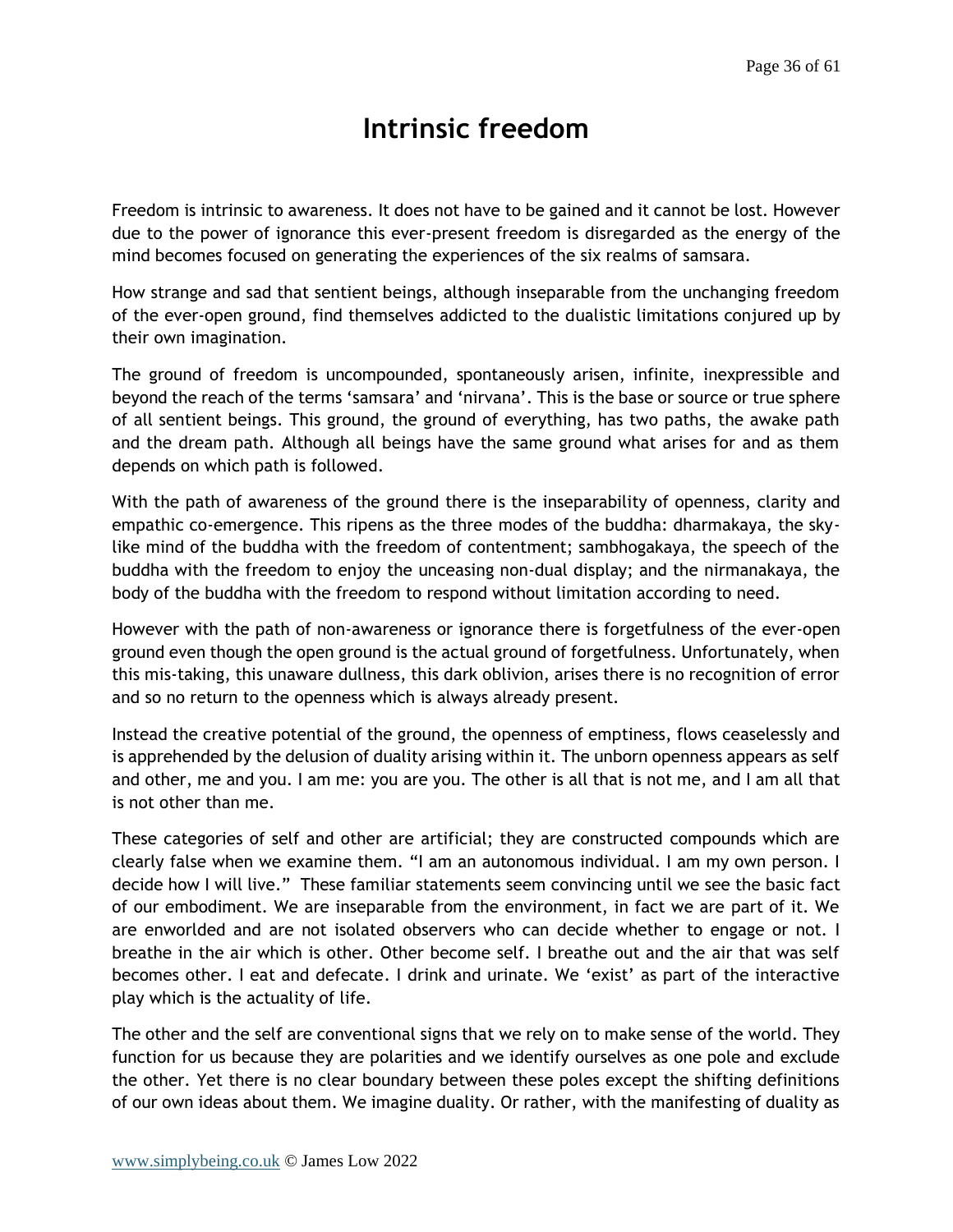an organising principle all the differentiations which generate our experience of the six realms arise. I, the 'I' that feels like me, is an idea, a concept. It is not the word made flesh but the word generating the illusion of flesh, of inside and outside.

All this flow of evermore complex experience arises like a dream from the open ground. It is an illusion, like a mirage or a rainbow. When we do not identify illusion as illusion it manifests as delusion, as an encapsulating hallucination within which we take self and other to be real, substantial, and essentially different. This is how ignoring the ground and the consequent dualistic attachment to illusion as reality generates the suffering of the six realms.

Within these six realms of hells, hungry ghosts, animals, humans, demigods, and gods there can be moments of happiness, moments in which we feel free. But such moments are transient and arise due to causes and conditions. When the power of the causal activity is exhausted the moment of seeming freedom comes to an end. In the drawings of the wheel of life depicting the realms of samsara we revolve through, we see that the buddha looks on from the outside with compassion and points to an empty sphere. This is the empty open mind, the inseparability of awareness and dharmadhatu.

In terms of practice we seek freedom from suffering, from attachment, from the five poisons, and from all the other limitations. In order to achieve this we take refuge and practice mindtraining and shamatha.

We also seek freedom to benefit all beings, to transcend our limits and to become truly useful. In order to achieve this we take the bodhisattva vow and include the well-being of others in everything we do.

We also seek freedom as form and emptiness, clarity and emptiness, awareness and emptiness. In order to achieve this we practise tantra and emerge as a translucent divine form in a mandala inseparable from space.

We also seek freedom with whatever occurs, enjoying the inseparability of primordial purity and instant presence. In order to do this we release the habit of adopting and rejecting, and rest in the unimpeded integrity of ground and manifestation.

If we want to find true unchanging freedom it helps if we look where freedom is to be found. Freedom lies in our non-dual awareness and not in the efforts we make to improve our dualistic consciousness. Consciousness *(Tib. rNam-Par Shes-Pa)* cannot access our own open ground which has never been constrained. The obscurations which seem to hide our ground, our open potential, are themselves the play of the ground. Seeing this we can relax and release our reliance on the illusions that have bound us. All phenomena are impermanent. All that arises for awareness is self-liberating. Doing less we find that we are infinite. Doing more, struggling and yearning, we generate more limitations. Our freedom, our unchanging freedom, is the freedom of the ground we have never left.

*James Low, November 2017*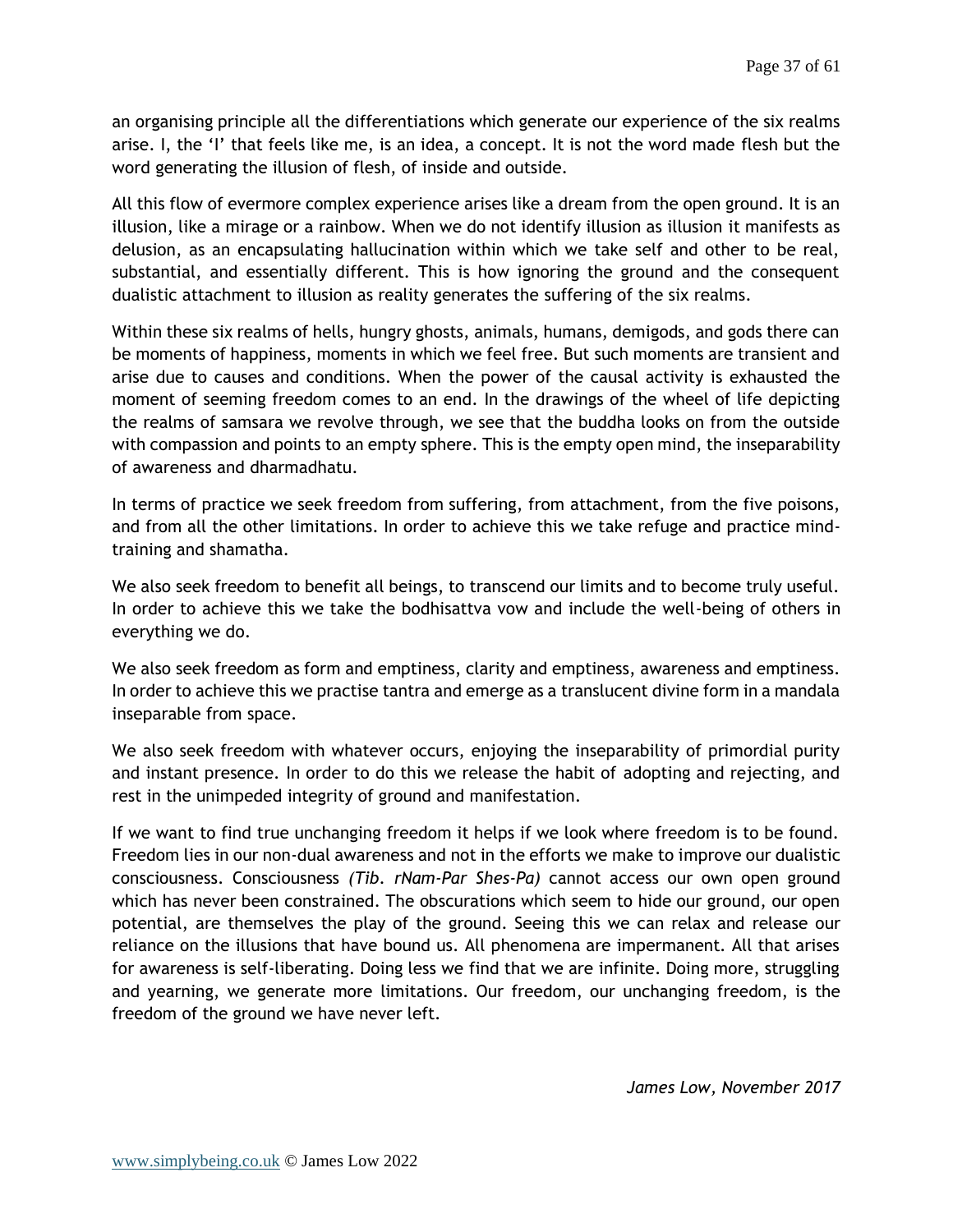## **Intrinsic wholeness is all there is**

- <span id="page-37-0"></span>1. Intrinsic wholeness is always already present wherever and however you are.
- 2. It is open, empty and other.
- 3. Open, as it is infinite, fresh, raw, free of defilement and change and of the fear of defilement and change.
- 4. Empty, as it is without content that defines it; it does not come from anywhere nor go anywhere, it cannot be lost or found.
- 5. Other, as it is not an entity, a substance, and is ungraspable by concept or any other means. It is not like any 'thing' else. It is as is. It is I am.
- 6. Intrinsic wholeness has no 'ground' of its own; it rests on nothing yet supports everything.
- 7. Intrinsic wholeness has its own light, the basic light of experience; it is the nonduality of awareness and infinite hospitality.
- 8. Intrinsic wholeness is generous, effortlessly providing the field of experience within which we find ourselves in ceaseless movement as part of the flow of co-emergent experience.
- 9. All that appears is within it; there is no loss, no lack, no ignorance, no division.
- 10. It is itself non-dual integration. There is no other basis of integration and thus no effort is required with regard to integration. All effort is merely the energy of intrinsic wholeness and cannot create anything apart from its own ground.
- 11. Although there are concepts such as ignorance, attachment, defilement, affliction and karma these are made of words, the non duality of signs and emptiness, and require no antidote.
- 12. By making no effort, neither grasping nor rejecting, one may put oneself in the way of that which is always already there. Whether one avails oneself or not, nothing has been created or destroyed.
- 13. Volition and habit are the energy of the ego. The ego is like the moon, with no light of its own. The non-duality of presence and infinite spaciousness is like the sun. Whatever the phase of the moon, the light of the sun is continuous and without cease.
- 14. What is needed is always already here. No special skills or tools are required to find it. It is not lost or hidden. The space of openness, the space of clarity, and the space of gesture are inseparable.
- 15. Every experience, whether taken to be that of a subject or an object, is a momentary gesture, a brief occurrence in the flow of unfolding which is the space of clarity.
- 16. The space of clarity is not something high or holy or symbolic or only available to the wise. It is the field within which we exist, and we exist as aspects of this field and not as separate entities.
- 17. Without effort or method, the presence which is always already the heart of your existence is the revealer inseparable from the revelation.
- 18. Effort is something you think you make. So release that thought and do nothing as you do whatever is to be done. Not doing, not making, involves no effort. The moon goes dark, yet the illuminating power of the sun is undiminished. The sun shows itself through its gift of light. The moon needs to know what she receives.
- 19. Nothing has changed, it is as it is the inseparable integrity of openness, clarity and gesture.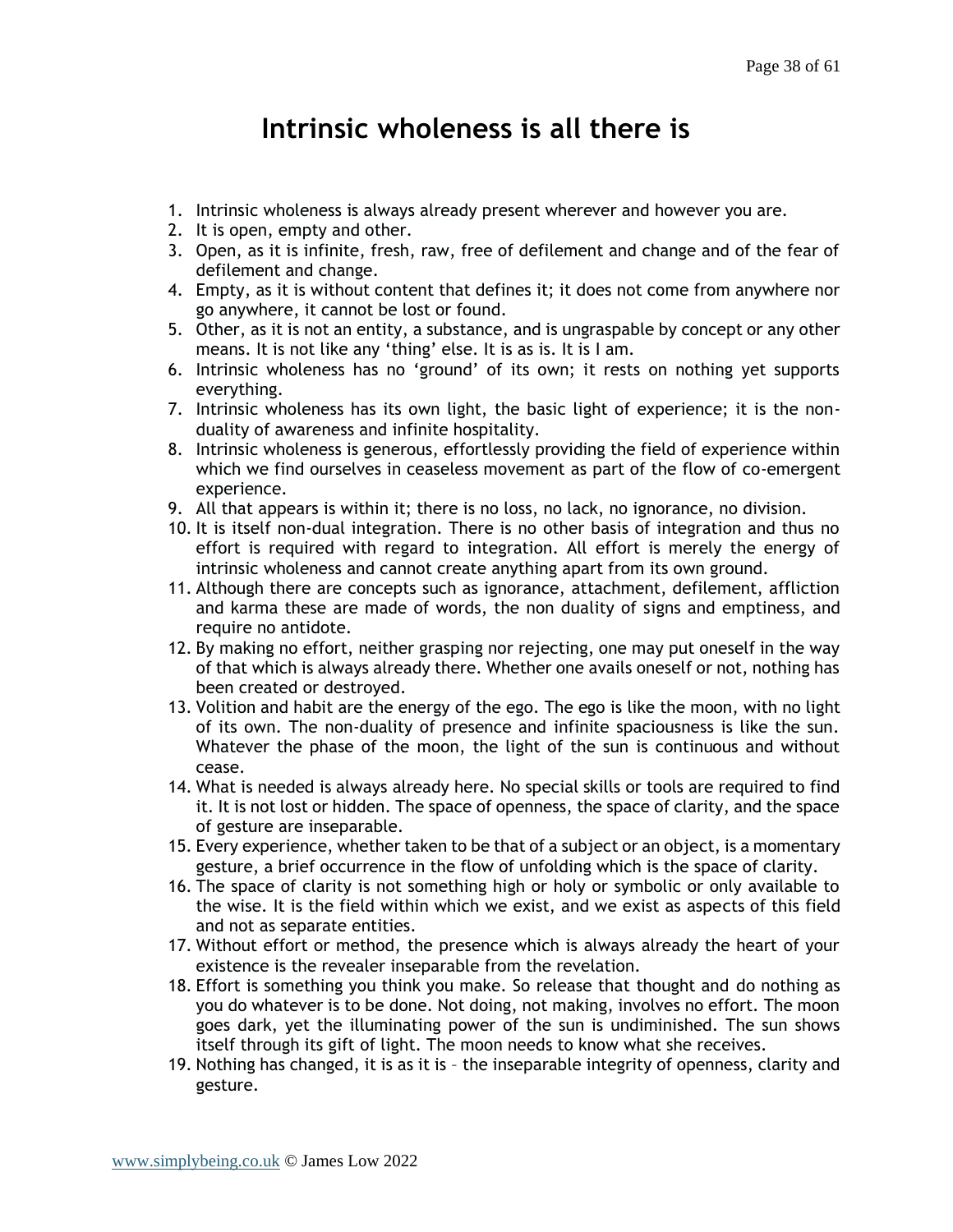- 20. Intrinsic wholeness heals all wounds, though they continue to bleed. Talking won't reach it, concepts seem to send it away – yet it is here and does not move.
- 21. Our only work is to rest easy and not do what we do as we do it.

*James Low, October 2012*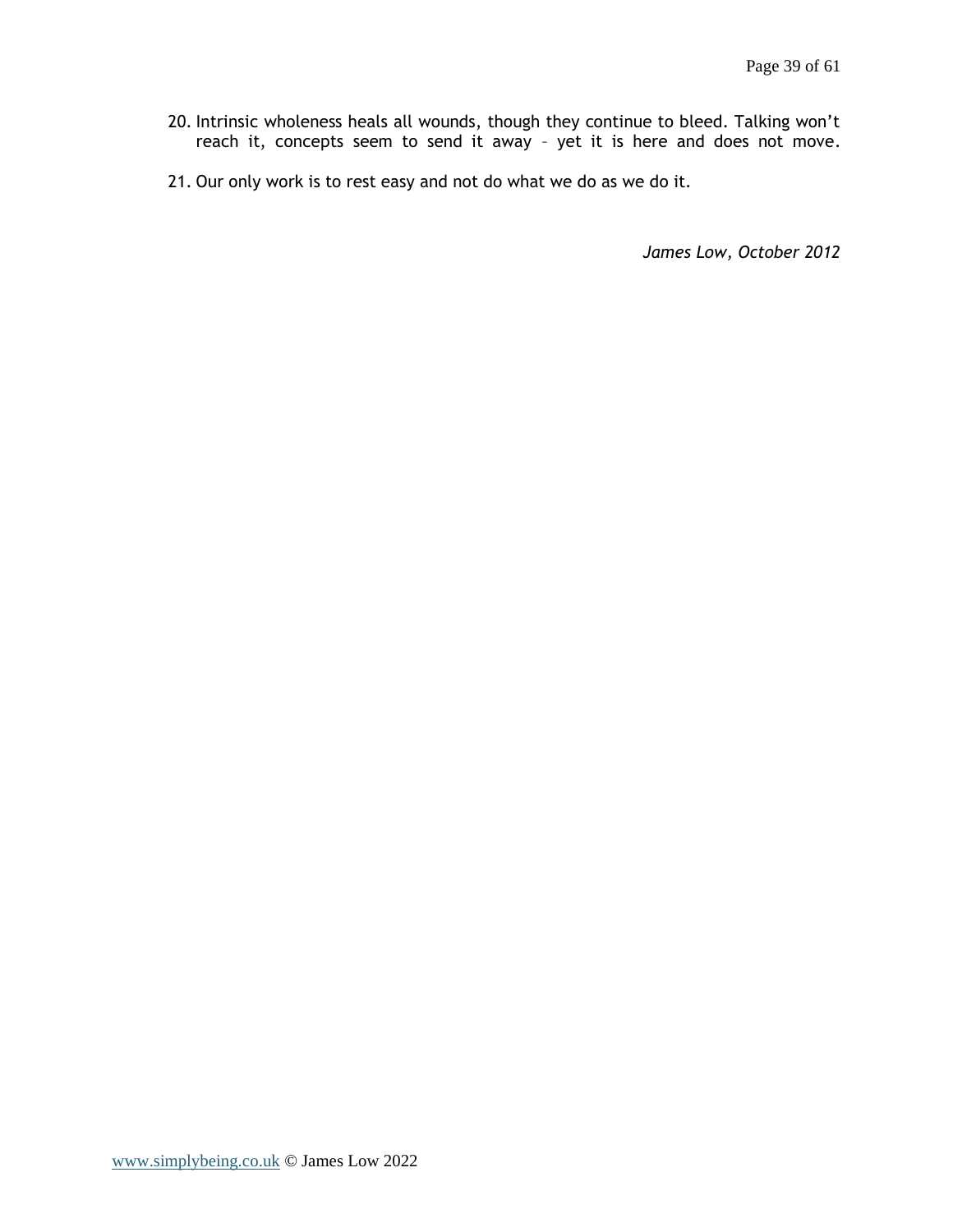# **The Resolution of anxiety**

### <span id="page-39-1"></span><span id="page-39-0"></span>**A) Origin and development**

- 1. The ground of all experience, and therefore of everything, is nothing other than our own presence. Neither the ground nor the basic given facticity of our own presence exist as entities. Although ungraspable by hand or thought or machine they are always available as the inalienable basis of each moment.
- 2. Whenever we have an experience and experience ourselves as the experiencer of the experience, both subject and object aspects of this are revealed by the illuminating qualities of presence, just as the mirror shows the reflection of both my face and the room I am in.
- 3. Commotion in the interplay of subject and object generates intensity of attention and identification, the arousal of which generates new patterns of experience. The subject, a mode of energy manifesting as a quasi-experiencer mediated through language, appears to be, that is, is taken to be, an entity, an enduring self-substance. This identification generates a 'personal identity' which is oblivious both to its own contingency and to the actual ground it arises from and moves within. The ground is forgotten by its own children, creating for them a burdensome 'freedom' and responsibility—even although these 'children', the play of subject and object, are never apart from the ground itself.
- 4. Who is responsible? No one! The happenstance of the transient patterning of ephemeral moments is both the taker to be of something, and the something that is taken to be. Within this story, this play of shadows on the wall, there is the unfolding of what 'we' take to be our self and our world. No one made it happen. From the very beginning nothing substantial, nothing having its own self-defining essence, has occurred—except as a concept.
- 5. With the felt experience of self and other as truly existing separate entities, subject and object continue to be related but apparently across a gap. Seeing opens up a field of separate objects that have to be made sense of. Being seen opens up the sense of being an object while also being a subject. One is defined by oneself and by others. In this tangle of opinions and judgements there is no simple truth to be found. This gives rise to the feeling of being isolated, lost and confused—with the consequent wish to establish order, predictability and control.
- 6. The uncertainty generated by the actual lack of a personal essence is inseparable from the activity of identifying with a 'self', with something taken to be stabilisable within the indeterminate flow. This is the root anxiety, an 'existential' anxiety arising from feeling a need for a ground other than one's actual ground. The yearning for the imagined and desired but intrinsically unavailable substantial ground, whether taken to be an object, an idea, or a sense of ego self, generates fear, anxiety and compensatory activity while the actual, always present ground is not attended to.
- 7. This manifests as dialogic experience which is itself the energy of non-duality. The 'polarities' of the dialogic exchange are themselves insubstantial moments of the expression of the energy of presence.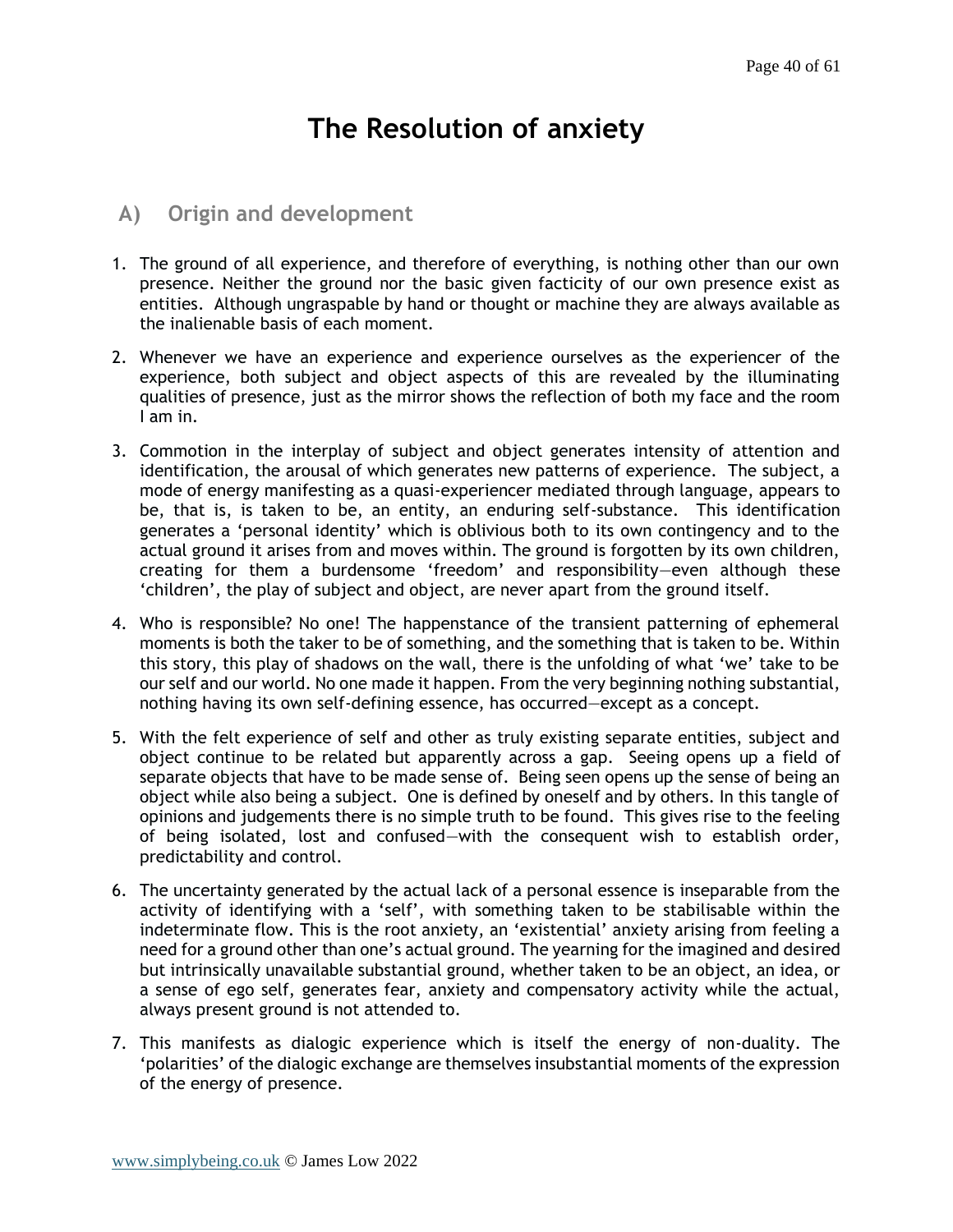- 8. The relational dialogic is prone to entropy, manifesting as loss of trust in the free play of spontaneous patterning. There is a loss of meaning, involvement and direction, creating an unpleasant unravelling of the sense of self. This leads to the development of an attempted antidote in the form of creating a choreography of role-based fixed identity, including the internal dialogic structure of the 'self'.
- 9. However the patterns that provide a predictable sense of how I am and how things are only work if they are adhered to. The saving antidote brings a foreclosure of possibility through the demand for conformity.
- 10. Although no actual division has occurred, the intoxicating drama of the felt sense of the initial splitting and reification of subject and object generates the double moves of attraction/repulsion, attachment/aversion, fusing/avoidance, and so on.
- 11. The instability of this 'structure', the lack of an enduring reliable ground within the field of the forgetfulness of the actual ground, leads to anxiety, worry, unnecessary planning and a stream of blame and recrimination.
- 12. The fantasy of control which generates a sense that life is knowable and understandable, engenders a sense of dismay at the fundamental unpredictability of each situation as it actually unfolds. Unknowability is felt to be persecutory.
- 13. This can manifest as anxiety about one's own or others' behaviour. Wondering what other people think of me hooks in many other fears such as not being good enough or being unlovable. This can be further intensified by worrying about the fact that we can never really know what others are thinking.
- 14. If knowledge is taken to be the guarantor of security and safety then one is condemned to struggle to know in advance what will be experienced. This generates endless procedures which, if followed, are believed to ensure safety. But compliance with procedures is to privilege the abstract over the actual, creating a map and a plan that is often impossible to install in the complexity of concrete evolving situations.
- 15. Anxiety arises from the 'loss' of one's own ground. This loss is in fact an impossibility since the ground is the actual basis of our experience. Thus anxiety is the vibration of alienated misapprehension, of a reliance on concepts rather than on a relaxed and open trust in the givenness of presence. In imagining that one needs something one doesn't have, there is an ignoring of what is always already here. This has not been lost, merely lost sight of through pre-occupation. It can't be lost or found since 'it' is not a thing nor is it separate from the one who might seek it.

## <span id="page-40-0"></span>**B) Liberation**

- 16. The key point is to work with circumstances as they manifest. This means not relying on assumptions, which in turn requires us to recognise the actual nature of each of our assumptions.
- 17. To do this one has to examine the one who relies on assumptions. This 'one' is itself a complex patterning of assumptions. Becoming aware of the nature of cognition and affect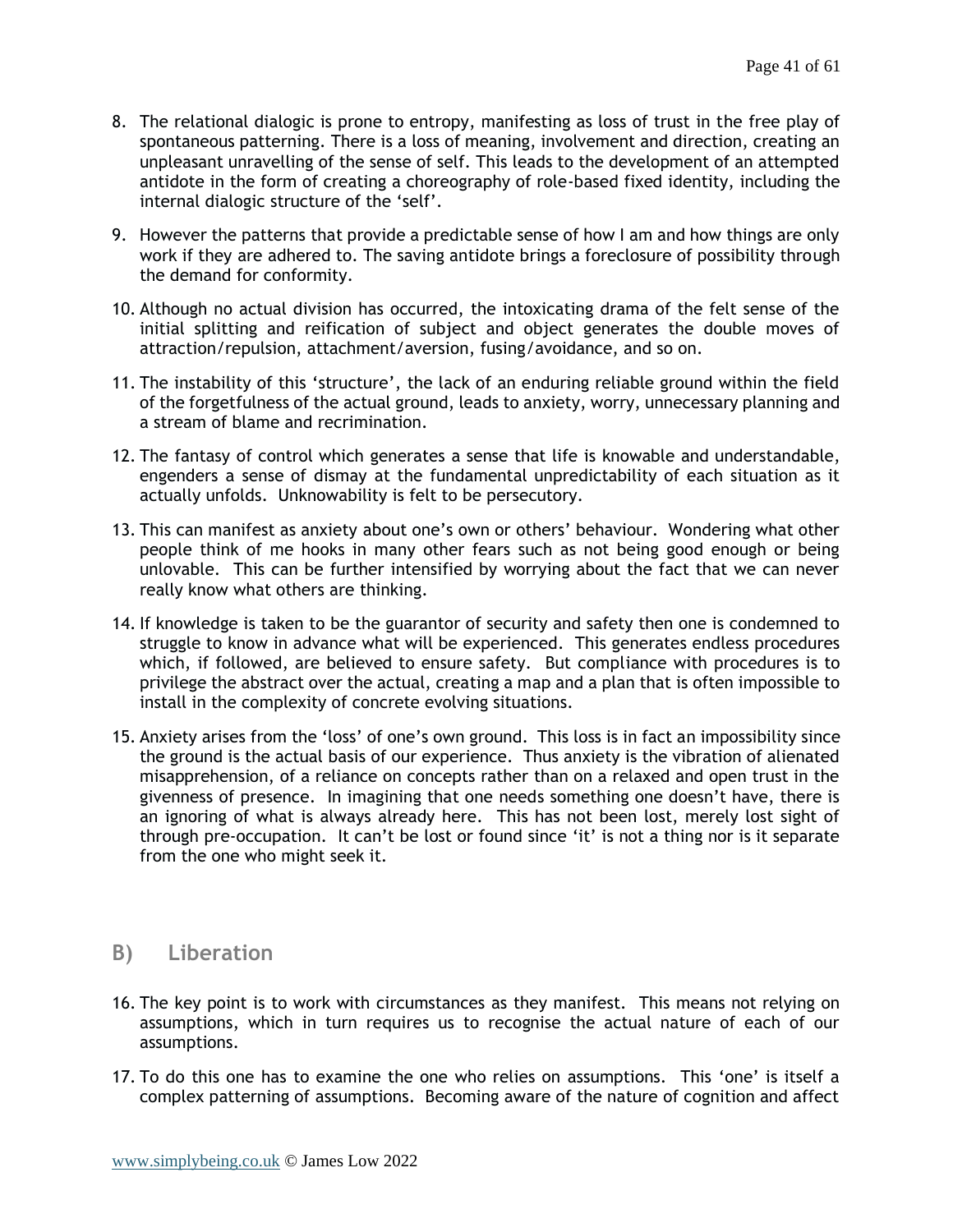as flow phenomena allows the lived experience of the priority of being. This releases us from reliance on thoughts, techniques and so on as methods that can stabilise our identity and our situation, for their seeming stability and reliability is itself an assumption which 'exists' only in reiteration. The repetition of the general shape of a moment creates the sense of an enduring form—although in fact there is nothing but movement.

- 18. With this enquiry, stability is recognised as the quality of the actual ground rather than of that which the ground manifests. The play of the ground cannot be stabilised since it is movement. Awakening to and as the ground is itself liberation.
- 19. A question that often arises in relation to this is, if the ground is open, when and why would limitation occur? Some texts talk of 'ignorance' as the cause as if it were an active agent. Ignorance merely describes the fascination of the subject for the object which occurs when attention is governed by the dualistic frame. Why does this occur? There is no answer to that from within duality. And from the perspective of non-duality it has never occurred in truth so there is nothing to explain. Like a reflection in a mirror, appearances manifest without essence.
- 20. There is the further question of why does the subject merge into thoughts, feelings and so on and become both caught up in them and distracted by them and so inattentive to all else that is occurring. Since the subject has no defining essence and neither has the object, they have no resistance to merging. We may choose to merge with this and try to avoid merging with that—but the subject, in its emptiness, can merge with anything. This brings both the richness of our varied lives and the torment of being caught up in things we can't release ourselves from.
- 21. There is no way to protect subject from object and *vice versa—*our existence is dialogic, interactive and fundamentally non-dual. Thus the subject cannot be protected from situational anxiety, depression and so on. Rather than expending time and energy on this impossible task we will be better served by attending to the ground of manifestation itself, infinite being from which arises the co-emergence of subject and object.
- 22. When the mood of anxiety seems pervasive and peppered with specific anxious thoughts, then gently and carefully attend to the one who is having this experience. Being present with the one who appears to be the experiencer, the experiencer changes, vanishes, and seems to re-appear in a newly constituted form, which in turn changes and vanishes. Not only is this 'subjective' experience of being the experiencer changing, but the field of experience is also changing. The only unchanging quality is presence itself.
- 23. Presence is the true or fundamental live awareness, the actuality of the experiencer, while individual consciousness, our felt personal sense of being the experiencer, the subject, is in fact the play of the energy of presence.
- 24. Again and again, attend to the immediate presence that reveals all experience. This presence is always free of anxiety—even when the experience it reveals is one of anxiety. Anxiety is movement, presence is stable. Without effort anxiety is self-liberating when left just as it is. The same applies to phobias, depression, compulsions, impulses and all the many kinds of intense experiences that can seem to catch and control us.
- 25. However, if, when the 'subject' is troubled by the experience of anxiety (which appears to be the 'object'), effort is made to shift it, this is not helpful. Neither merged in what is arising, nor standing apart from it, presence offers hospitality to everything without harm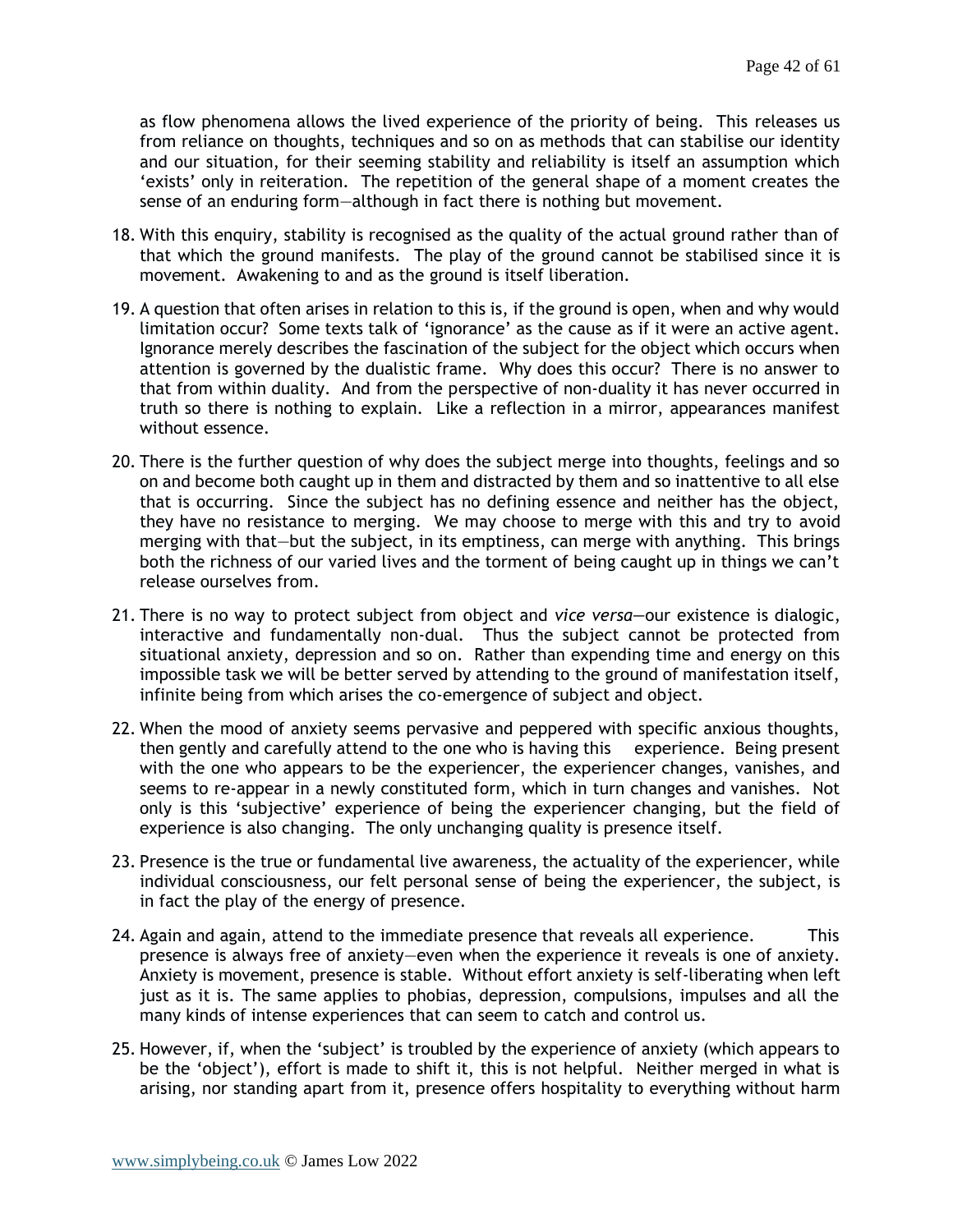or benefit. Tasting this brings freedom from hopes and fears, and from the need to make unnecessary effort.

- 26. As long as we identify with the subjective sense of self as being our true nature, believing in the seeming facticity of our totalisable existence, then the self-referential interpretations that spiral around it will hide the openness of being. This openness is not in opposition to our ordinary sense of self but is the illuminating presence which reveals the self as movement, as energy.
- 27. Relaxation, trust and availability allow freedom to show itself. These are not activities but are qualities of the given. Whereas although effort, control, demand and intention may briefly 'secure the territory', this comes at the cost of reinforcing the sense that 'it's all up to me'.
- 28. The burden of being the lonely hero is a prime stimulus to the arising of feelings of anxiety. The sense of being responsible for events one cannot control is punishing and fosters guilt and shame. Even when events seem to go 'according to plan' and we might feel proud and competent, this further traps us in our isolating sense of agency.
- 29. The door to freedom is always open whatever occurs. Indeed there is no door to freedom for whatever occurs is always already within the space of freedom, the space of presence. That space is one's own ground, the heart of one's being. It cannot be lost or found; it is who we are, even when we are busy constructing fantasy identities.
- 30. But how can I relax when I'm anxious? The exit proposed, simply to relax, seems cruelly impossible. Well, don't try to relax, simply be present with the one who is anxious and unable to relax, neither merged nor apart. Nothing new is being created so no constructive effort is required. However, if one is taken by the seeming seriousness of the situation then one will be impacted and then react, leading to a further spiral of concern and anxiety.
- 31. Whatever is occurring is always freshly occurring, that is, it is not the sequential showing of a fixed substantial state but a dynamic unfolding of the mutual influencing of every aspect occurring at every moment. The seeming fixity of the patterning is the auto-entrapment of the anxious ego itself. This manifests as a game with rules. The first rule is that we believe, 'this is happening to me and I cannot change it'. The second rule is that we believe, 'this should not be happening to me'.
- 32. Without changing the manifest form we simply need to see the constructed nature of the game and through that, to relax our belief in its rules. This opens the space of deconstructive play whereby the rules of the game lose their grip leaving the field open for play which frees itself moment by moment. Improvising with the resources of the whole field, spontaneous play deconstructs the limitation of constructs without altering how they manifest.
- 33. Seeing the construct as a construct deconstructs the 'construct-as-given', liberating it without any effort being made. This requires seeing rather than acting. Not doing is itself auto-healing, the self-liberation of obstacles, limitations and confusions by not investing them with the reification of a seemingly continuous essence.
- 34. This is not the ordinary sense of not doing where we desist from gross activity yet continue our subtle engagement with thoughts, feelings and all the other contents of experience. Radical not doing is not different from radical not knowing—they both rest in an openness free of volition, impulse, habit, assumption. This openness is free of demand and necessity,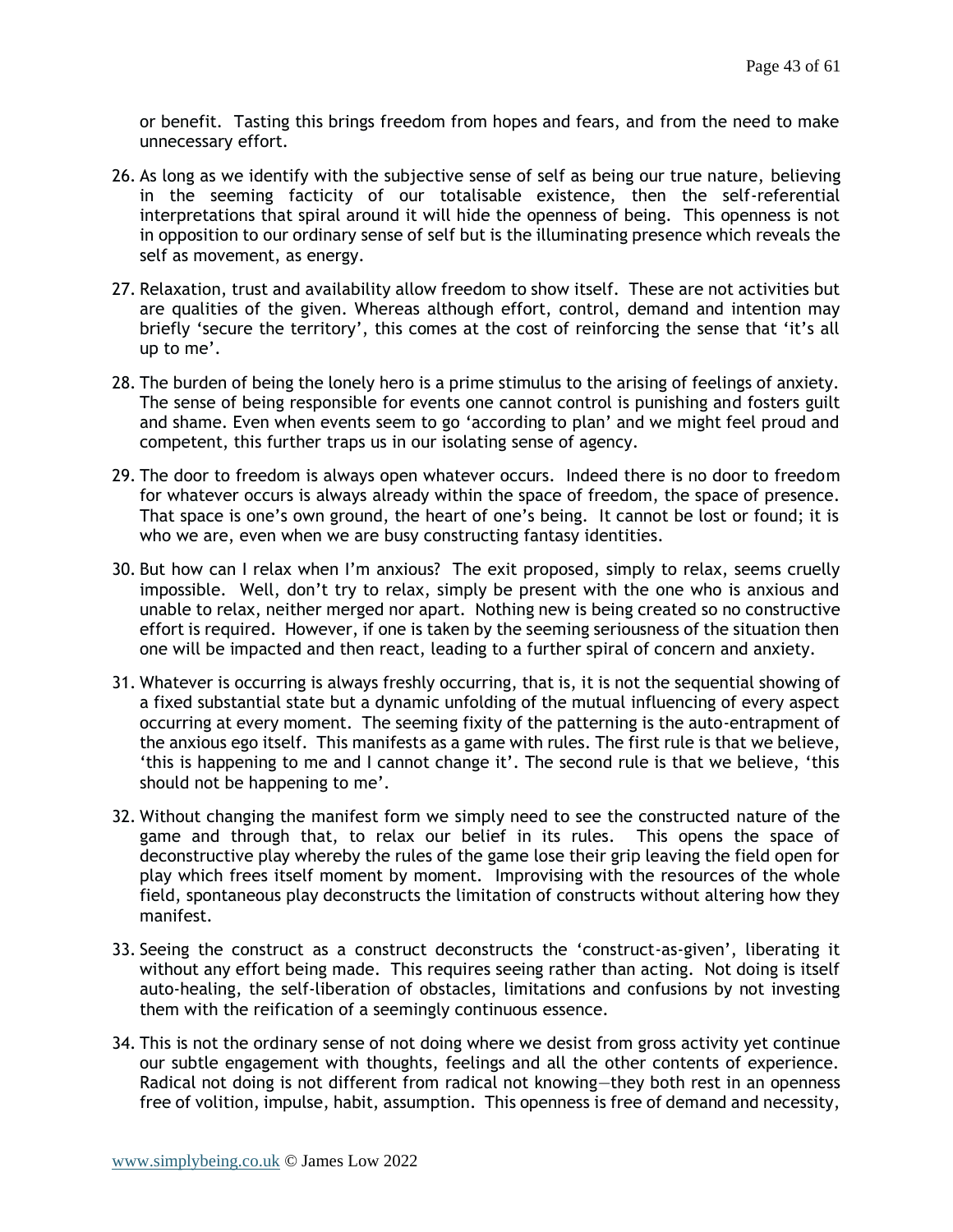for nothing is at stake since openness itself is ungraspable, beyond reification, harm or destruction. The path to it is very short for this openness is always already available. The method for traversing this non-path is non-meditation, the relaxation of all effort and involvement.

35. Relaxing one's identification and grip means letting go of the fantasy of the subject/object split and its consequent entanglements which generate all the entitative phenomena constituting the experiences of duality. Letting go means being space, not resting on any particular arising but being directly present as the inseparability of awareness and openness. This is not a volitional move for it is the effortless generosity of participation in co-emergence. This is liberation itself, the freedom from limitation that is inseparable from the simultaneous freedom to manifest whatever is required.

*James Low, December 2012*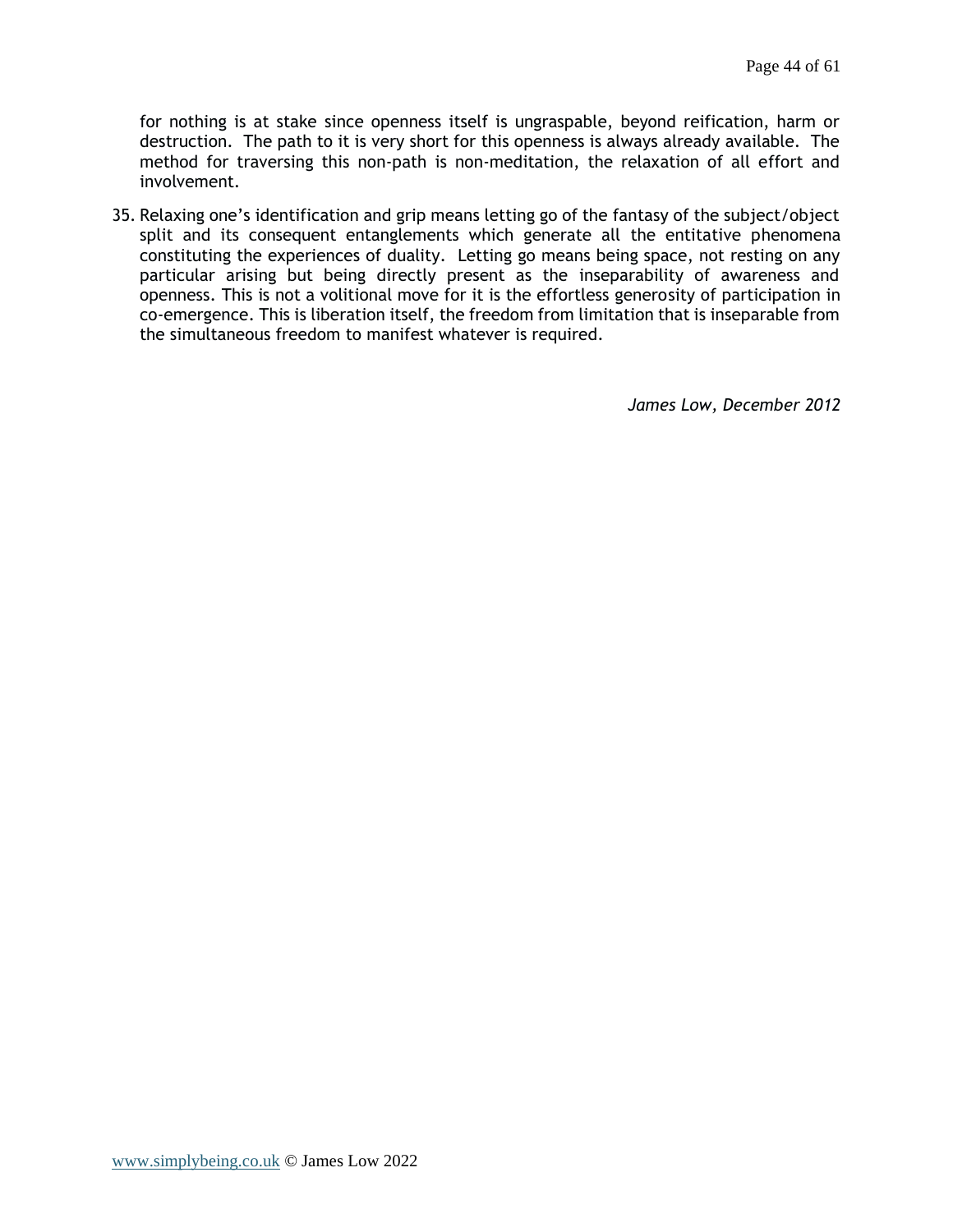# <span id="page-44-0"></span>**Meditation**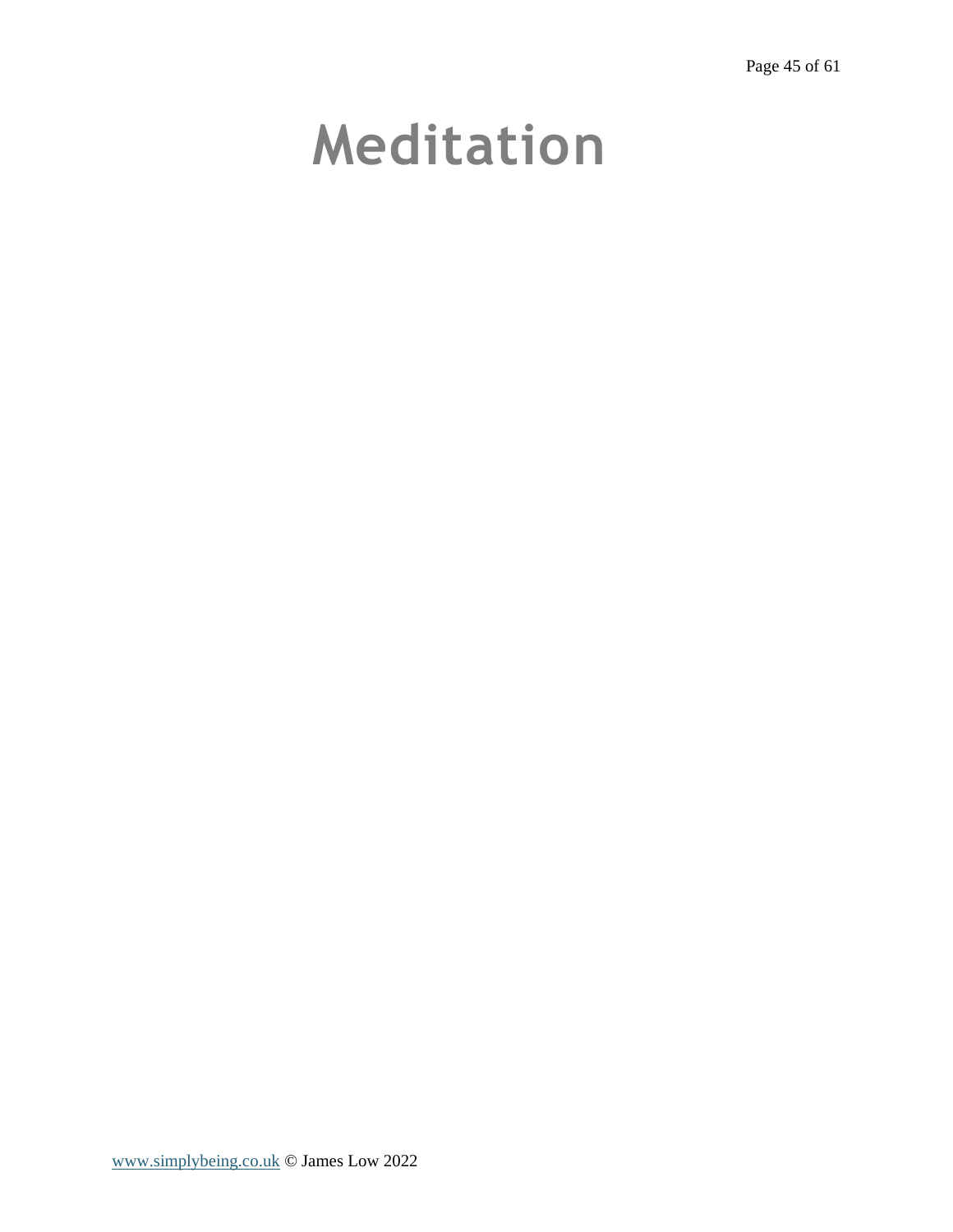# **Finding yourself in open presence**

- <span id="page-45-0"></span>1. Come to know that open presence might be possible for you here and now.
- 2. Develop faith and trust.
- 3. Sit and see the busy flow of experience. Release the misleading discrimination of outside and inside.
- 4. Subject and object are both within this flow of experience. Awareness is not in the flow, yet it is not held apart from the flow. The ego self is in the flow and is unaware of its origin and actual status.
- 5. Gain instruction in a method to free yourself:
	- a. If this is renunciation, avoid stimulation so that there are fewer clouds in the sky and develop trust in the protective simplicity of mindful attention illuminating the world like the rays of the sun.
	- b. If this is analysis and compassionate intention, come to understand the emptiness of all phenomena and your unbreakable connection to all sentient beings. Take responsibility for their awakening and vow to clear all empty clouds when you enter the unborn sun.
	- c. If this is transformation, through initiation enter the mandala, and abide in that vision in all circumstances in the confidence that clouds shine within the mandala of sun-like illumination.
	- d. If this is direct, through having pristine purity and instant presence indicated to you, awaken to your sun-like presence forever free of clouds which are merely the play of the ground.
- 6. However, as long as the sun is not your living presence you are in the domain of clouds and duality, therefore relax in the openness of the unchanging ground.
- 7. If, with humility, you imagine that the sun is far away then you are your own jailer.
- 8. If you believe that you are a cloud, you are imprisoned by your own imagination and identification. Subject and object are nothing more than modes of imagination and identification. Who is the one who identifies and imagines?
- 9. The ludic complexity of the display of the ground frees the playful and enchains the serious. Therefore it is vital to see the limitations of striving. Relax and release and take your ease.
- 10. Abiding peacefully is to rest in the openness of intrinsic purity. Seeing clearly is to open to whatever occurs for instant presence without accepting or rejecting. Guru yoga is to relax and release into the non-duality of abiding peacefully and seeing

clearly.

*James Low. November 2017*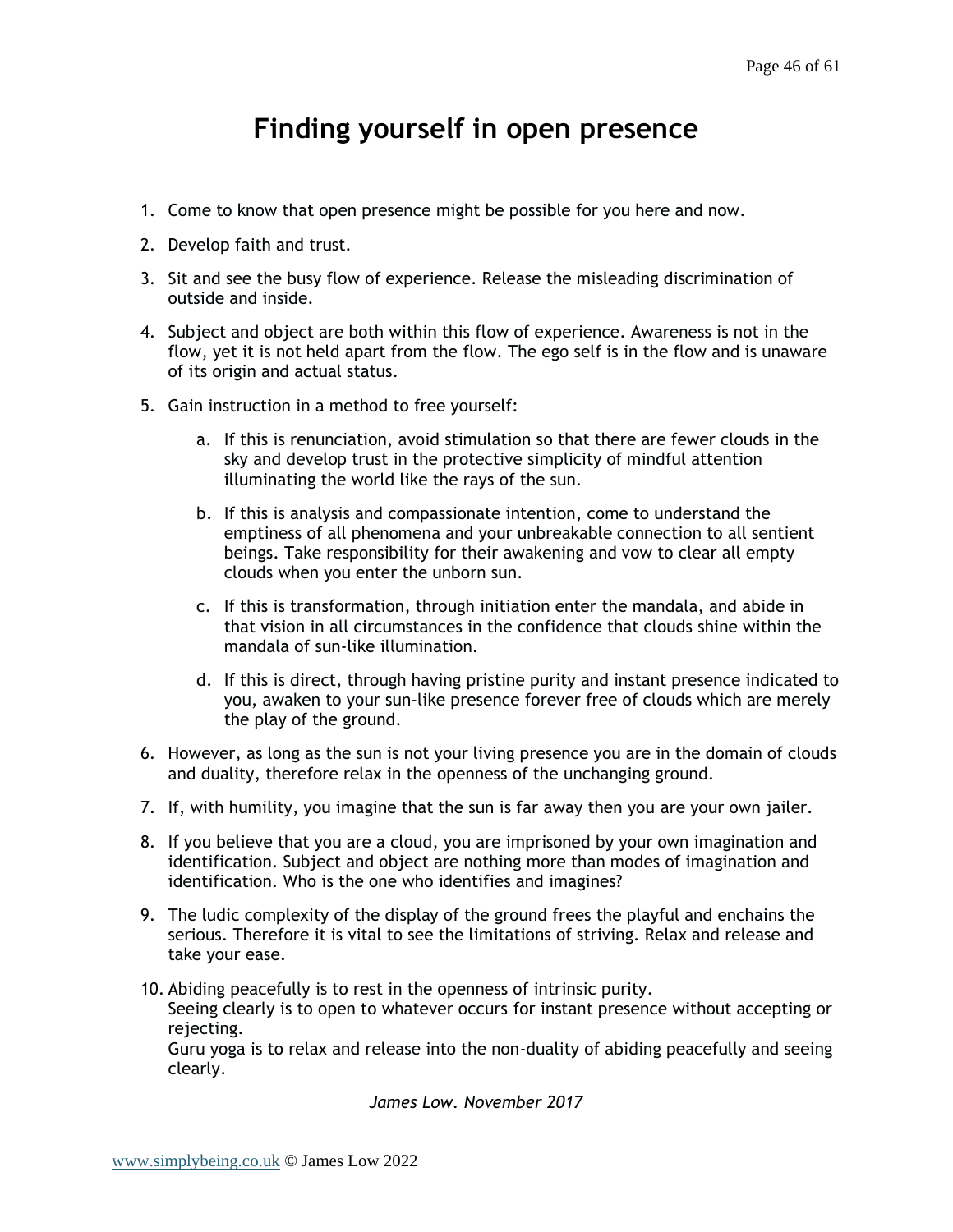# **The Sequence for opening to the open**

#### <span id="page-46-1"></span><span id="page-46-0"></span>**In general**

- 1. Reflect on impermanence. All outer things are impermanent. Our own bodies are continuously changing, as are our thoughts, feelings and sensations.
- 2. These changes occur within the field of interconnectedness. Each thing, each experience of an entity, is woven into a complex matrix of relationships. On the basis of certain factors particular manifestations arise. All things which appear to be separate, autonomous, possessed of the inherent existence, are merely contingent. This principle of interdependence of co-origination lies at the heart of all experience. Examine all arisings, outer and inner, until you are certain that there is only dependent co-origination.
- 3. With this awareness examine the relation between language and experience. All that you see, feel, experience, is only a name put by the mind. You yourself give names to be experience. They exist for you through sign mediation. Through applying a word to an arising, an identity is attributed to the arising which it does not inherently possess. The name creates the illusion of an essence, of an inherent self-existence. Decide that all phenomena are only names put by the mind.
- 4. What is this mind that puts these names? What shape is this mind? What colour is it? Where does it come from? Where does it stay? Where does it go to? Again and again investigate the nature of your own mind. What's substantial essence does it possess? What does it exist in relation to? Whenever you seem to find a substantial basis examine it again and again. Be aware of who is attributing these meanings.
- 5. Having realised that mind has no substantial essence, relax into the open dimension of your own presence. Use the slow outbreath or the three 'A' practice to support this.
- 6. When you lose this openness through identification with arisings as if they were yourself use *'Phat!'* to cut unborn presence free of clinging to limitation and foreclosure.
- 7. If you find yourself caught up in an identification you can also simply relax and allow your awareness to gently separate from the experience with which it is identified. When awareness is mixed with a subjective experience we experience ourselves as a separate 'I', a unique self-entity. But when awareness is relaxed it manifests as itself, empty, open, unborn, beyond all conceptual definition. Awareness is never an object, it cannot be grasped by thought.
- 8. Key point is to maintain an awareness of stillness and movement. Our own presence, open awareness, is unchanging. Stillness has no essence or form which can be grasped – it is like infinite depth, shining space. Movement is a shimmering surface which cannot be caught. We are both simultaneously.

*James Low 18/11/2018*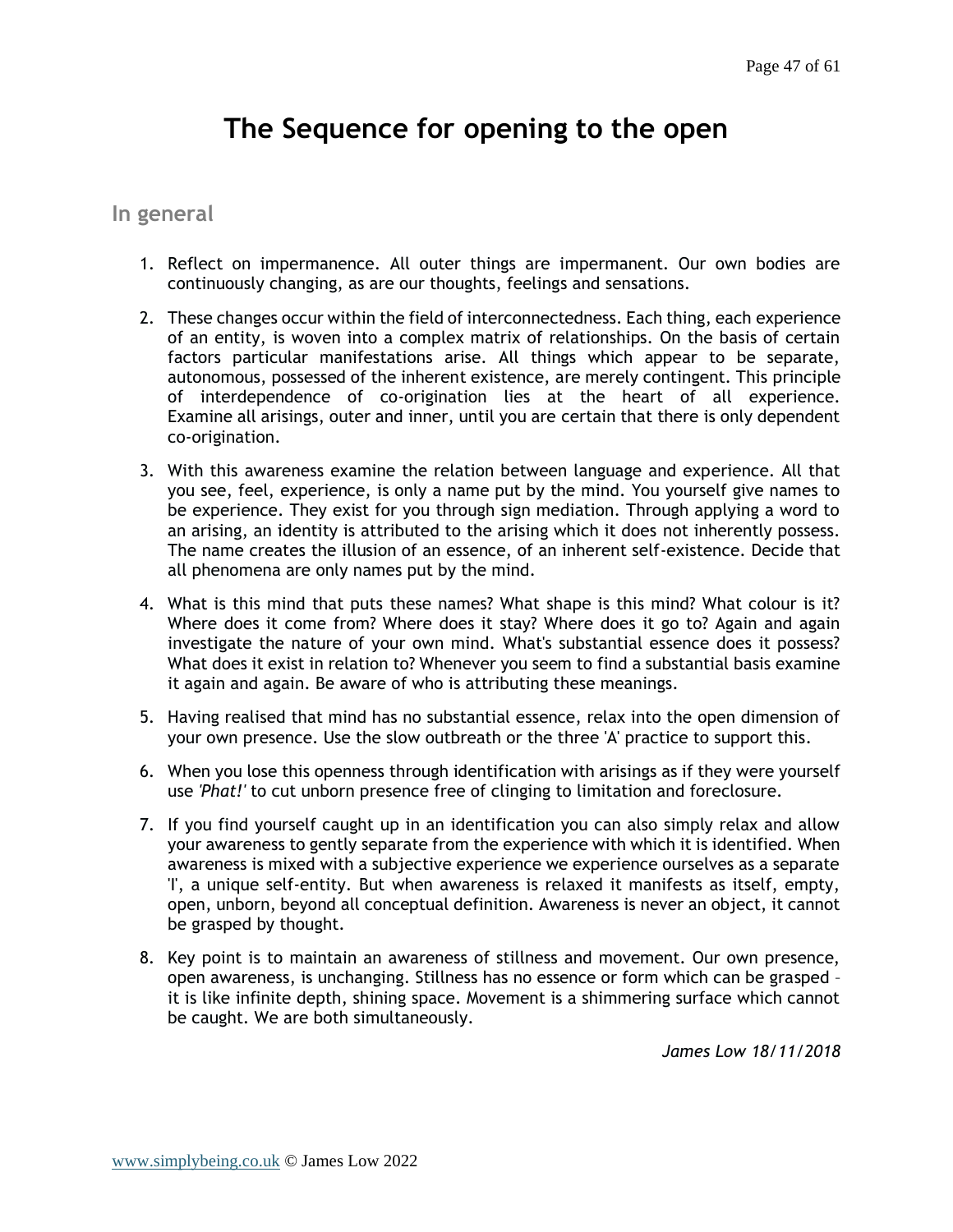## **Healing is integration**

<span id="page-47-0"></span>Healing is the becoming whole of that which is experienced as torn, damaged, broken. This dis-integration is brought about by trauma, which has two aspects. Firstly there is the tear, which rends the integrity of experience into the fragments of self and other. Then this isolated self faces the intrusion of that which does not fit and the absence of that which is required. The first level of trauma is woven into the fabric of our experience and is usually invisible. It is this experience of non-integration that meditation seeks to heal through awakening to nonduality.

If this first level is not healed then the second level cannot be healed and then interventions can only aim at helping, at improving the 'content' of the dualistic structure. Within the view of duality, of taking self and other to be separate entities, it seems obvious that 'I, me, myself' has to be protected from the bad and nurtured by the good. Being careful and selective is therefore the way to thrive. Thus there is effort to get more of that which seems missing and is taken to be helpful and to get less of that which seems invasive and is taken to be unhelpful.

The view of non-duality points out that there are no intrinsic essences within what we take to be 'real', and therefore appearances arise and pass due to causes and circumstances without any true identity being established for any 'individual'. The givenness of healing is revealed through relaxing anxious involvement in the comings and goings of illusory appearances. Through this, misleading identifications are let go of and being is revealed where it always has been—at the very heart of each sentient being's existence.

Being effortlessly shows itself, discloses itself, reveals itself, unfolds itself. This is not the 'as is' of being *per se*, which is never an object, but rather is the 'as is' of showing. This presenting or displaying of becoming requires a reception and a welcome, for it is only fully revealed as it is by being received by one who is available to receive infinitely, and that is being itself.

Only being awakens to being. Being awakens to itself. The ego, as ego, cannot awaken to being. The ego can only awaken to its actual role in the flow of becoming, which is non-dual with being. The person as being requires no interpretation—just seeing, listening, being with and responding from the site of being, the infinity of the co-emergence of the field of unchanging presence, beyond totalisation and diagnosis.

What can be formulated is the dualistic habit of denying being by asserting the measurable, the reified 'this'-ness and 'that'-ness of what is taken to be substantial. Absorption in this very effort to define and control and correct becoming distracts from the simultaneous presence of the non-duality of being and becoming.

Formulation gives a story, and allows the nature of story to be revealed. Story is a way of relating. This can be based on reified construction, creating entities out of mere appearance, or experienced as the flow of compassion, the energy of awareness touching and welcoming those who believe in stories.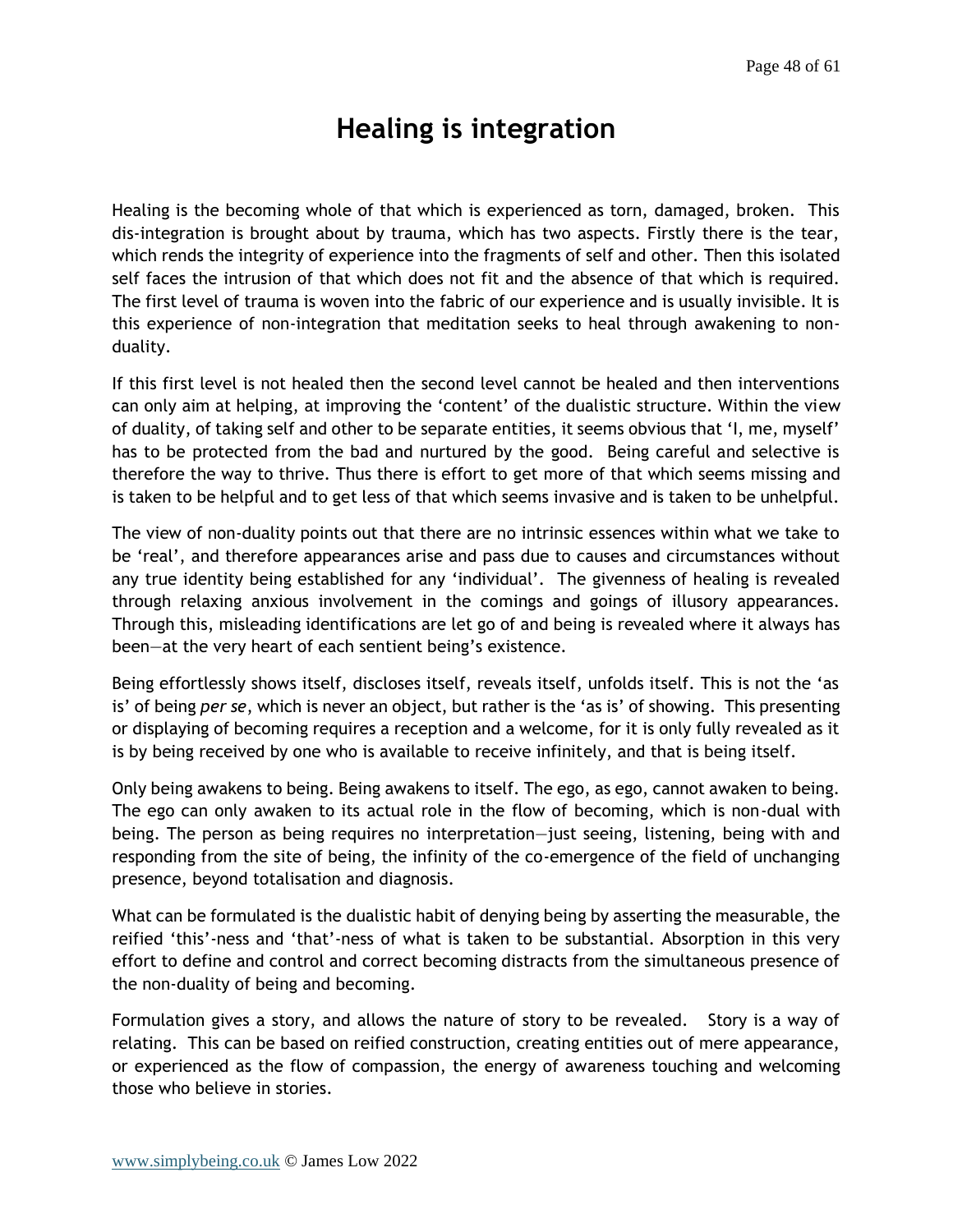Each person is a sentient being, alive and experiencing. Yet they can be taken to be an object, and made to conform through the active imposition of conformity eliciting passive conforming adaptation. When this occurs there is a gradual or sudden non-attention to openness, a 'forgetfulness' of being part of the infinite whole, resulting in a retreat into that which can be defended.

In hiding in and acting from the seemingly defendable site of me-ness, there is a shaping of identity, a predictability that allows each form, including our own, to be known and captured, by both self and other. It is the site of the forgetfulness of being disguised as the revelation of being—a charade in which the surrounding others collude: 'We all can and must give an account of ourselves, show who we are by showing what we can do.' Thus the infinite is not awakened to but its shadow is deployed in the service of the finite.

Therefore a healing response needs to avoid affirming limitation while pointing towards the possibility of recognising, or rather of freshly seeing, one's own actual participation in the ongoing field of becoming/disclosure. This requires the healer to be attentive to detail, not as something to be caught and hung on to as a key part of a story, but as the shimmering unique specificity of the moment.

By helping the sleeper, the dreamer, the entranced to attend to the particular vitality of each moment, the magical power of immersion and taking for granted is dissolved. When not relying on abstraction to 'make sense of' what is going on, the going-on-ness is gradually revealed as the going-on-ness, not of things, entities, substances, but of being itself.

This requires the dreamer to awaken to their own availability, to a sense of being more than, other than that which they had taken themselves 'to be'. This is an experience that can be troubling and disturbing, as the false ground of assumption evaporates leaving the space of being, the ungraspable ground of all experience. To accept and integrate with and as one's own openness is unsettling, for there is nowhere to settle and no-one to settle.

To aid this the healer needs to be at home in the space of welcome, endlessly relaxing rather than grasping, working with rather than controlling. This involves participating as part of, rather than standing apart from, the co-emergent field of becoming. The site of apartness is an illusion generated by the loop of self-referencing thought—a flow of interpretation which creates that which it seems to describe.

The self which seems to be, feels to be, truly existing is consensually taken to be a given, something that is always already there as the prime entity, that with which my world began. Yet in fact, in observable fact, it is a stream of constructs that are moments of movement. The juxtaposition of these ephemeral constructs generates the patterns which create a sense of continuity for 'I, me, myself'. When we use these terms 'I, me, myself' they seem to be inherently meaningful, yet their capacity to be useful everywhere is based on their being inherently empty signs, signs which encourage the endless interplay of signifier/signified.

Like the moon, the self has no light of its own. Instead it uses the light of sun-like being, a light too bright to look at directly, as if it were its own. This appropriation is the root of all our woes for its stolen light cannot reveal its own falsity. Releasing the habit of relying on the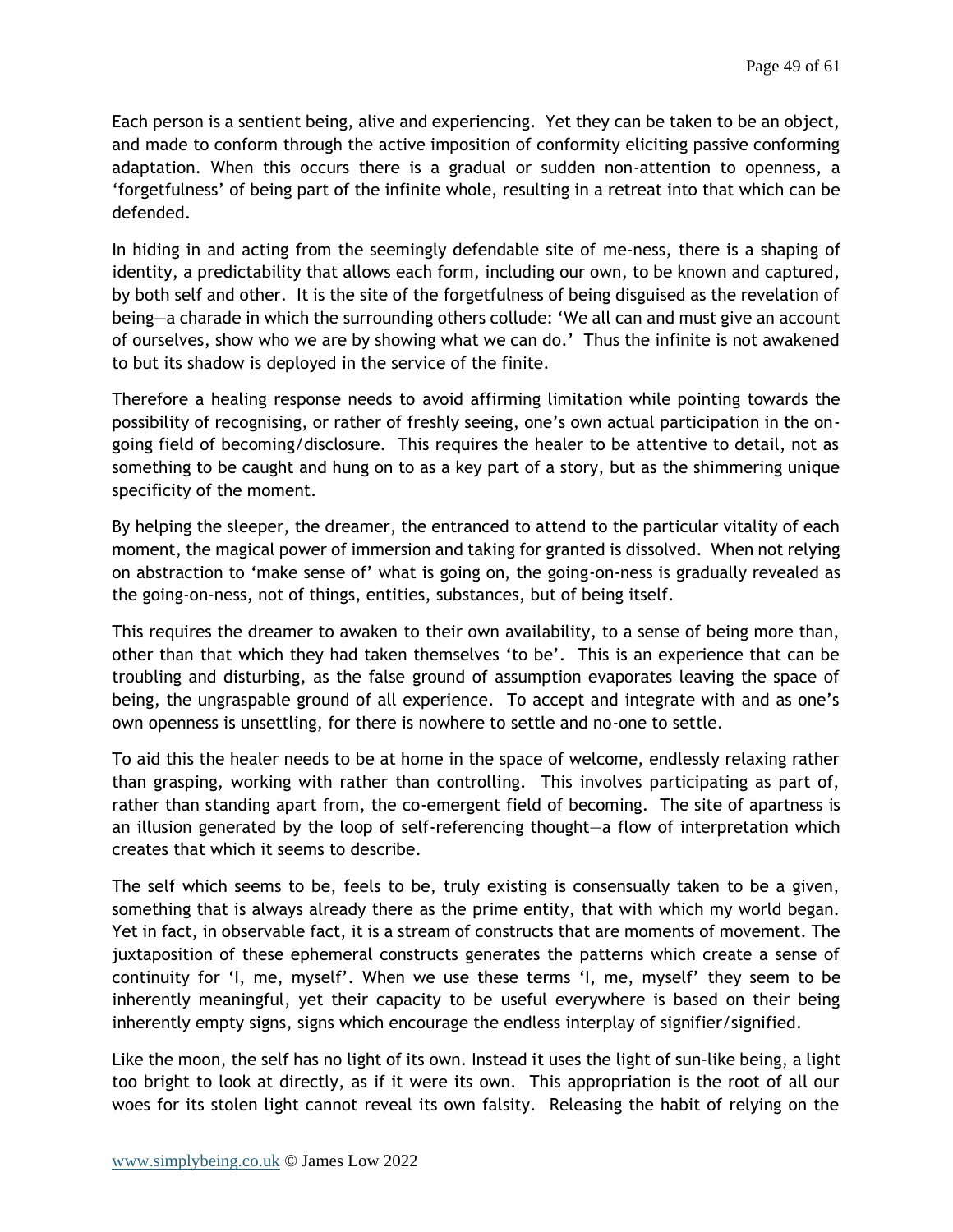opaque light of self we awaken to the full light of being shining forth, as always, as the ground of all experience. Directly seeing the experience of self to be the radiance of being heals the illusion of separation, lack and mastery.

The healer welcomes from the space of infinite hospitality, and the dreamer gradually becomes available as the shrouds of night dissolve. When the welcome and the availability meet in their fullness, true healing occurs as the walls of the finite are integrated as patterns of becoming within the infinite field of being.

But what of those who do not become available, who remain wandering within the limited pathways of their habitual orientation of body, voice and mind? Although being itself is always free from the veils to being which are themselves the play of being, it appears that freedom must be sought. Yet even from this viewpoint only being can free itself and it does this, or this occurs, at the crossroads, the choice point where habit and groundlessness meet.

The facilitation of welcome may aid this choiceless choice but it is not guaranteed for it is not a question of agency but of putting onself in the way of finding oneself in and as that which is always already there. Karma, luck, gift, epiphany, ripening … who can say? Becoming a seeker may or may not help. Striving can blind us to seeing what is here.

The healer must avoid the fantasy of magical agency, of being able to heal everyone, for that is the hubris that leads to despair and a sense of failure. All that can be done is very little, for the key point is to resist the urge to do, and instead to trust, again and again, in the face of all introjects, beliefs and aspirations, that presence is the one true midwife of being. This baby both is never born, for it never leaves the womb of space, and is always already born, as the ever-fresh, never ageing flow of becoming. The mystery of being is beyond the problem-solving agency of the ego.

Only if the healer can rest in being can their spaciousness welcome the fledgling awakening and avoid confirming the pull towards asserting control, continuity, narrative-building and so on. This is not a betrayal of the many who may demand more help but an acceptance of the mystery of the disclosure of being—a music that is always playing yet is not so easy to hear.

Healing is not helping. Helping is an activity that aids activity, supporting the individual's ability to get on with their own life, while healing is the revealing of that which just is. Intention, method, self-reassuring skills, knowledge, diagnosis, conventional assumptions and so on, can all limit healing but may aid helping.

Helping gives a sense of agency, purpose, value, competence and confidence, whereas healing does not. It is common for healers to experience that the healing passes through them, that they are 'just' a channel, or that 'the work does the work'. Healing is grounded in availability, welcome, and attending, opening to and as the space of listening within which a response may or may not arise.

The general factors that promote availability to receive the welcome include a desired-for conception, ease in the womb and at birth, space for the newcomer, attention to their needs, acceptance of and collaboration with their personality, education that is suitable in both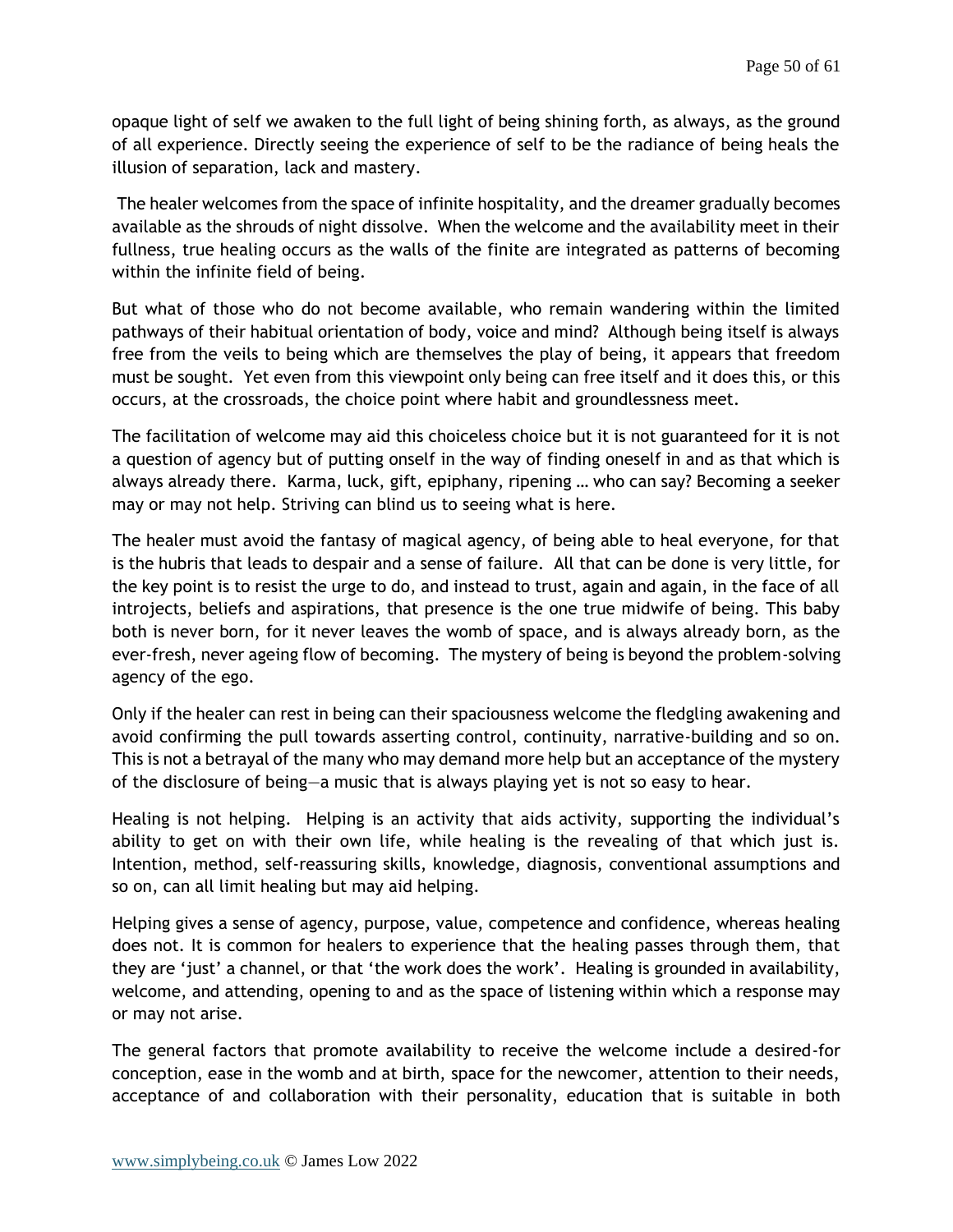structure and content, support in finding one's own way, avoidance of trauma and rigidity and so on. In other words what has been called 'secure attachment', a basic sense that one has a viable place in a world that is okay.

Deeper factors promoting availability include experiences of beauty, trust and love, which support the capacity to be alone and to be contented when alone, enjoyment of the company of others but with no desperate need for it, having little to hide, and a sense that nothing is lost by sharing.

The deepest factor supporting availability is to not experience objectification and to remain as open presence, free of both fixed content and of desire or aversion towards fixed content. Thus unreifiable awareness, the pure presence of being *per se*, is both welcomer and welcomed.

Factors which inhibit, hide or distort availability include self-preoccupation, dogmatic fixity, inability to listen and receive due to distraction and lack of interest and a feeling of lack leading to a sense of being cut off from the emerging field.

Health can be seen as the immediacy of dynamic balance, and healing as the experience of being in contact with the actual without being distracted by our many habits of over-invested activity and anxious pre-occupation with their possible outcomes. By the 'individual system' being 'reconnected' with its actual ground, health can be 'restored', for the illness as something one suffers from arose from the double move of 'forgetfulness' of that ground and the attribution of a new and false ground of reified entities. This forgetfulness establishes a 'system' that is off-balance both in its origin and in its attempts at self-rectification, for grasping at entities as a means of restoring balance, is the very means of ensuring being offbalance.

The making of meaning, as opposed to being present with the givenness of value and satisfaction, is the burden that arises with the forgetfulness of the ground, the as is.

With givenness nothing is to be or can be established and thus we see that the effort of establishing meaning is in fact mere flurries of energy within the flow, the arising and passing of forms, moments, events. Pre-occupation with the endless task of making meaning hides the ground, whereas by resting in the given, meaning as ungraspable pattern is revealed through participative activity.

Being available for healing and being available for helping are not the same. The former requires a radical paradigm shift while the latter does not. Is this true? Can it be that no ripening in the 'patient' is required, that the field of presence revealed through the healer is enough? Whatever their manifest state, the patient is always already within presence.

Givenness is health, wholeness, completeness, for it just is, as it is, and can be no other. And this givenness does not come from anywhere and so is always available. It is this givenness of availability that welcome communicates with, without having to cross a boundary or go over a bridge. This is the non-duality of infinite hospitality. Nothing can impede this always already connectedness yet it may be ignored by focusing on the details of this and that, for example, on the symptoms or on the life narrative.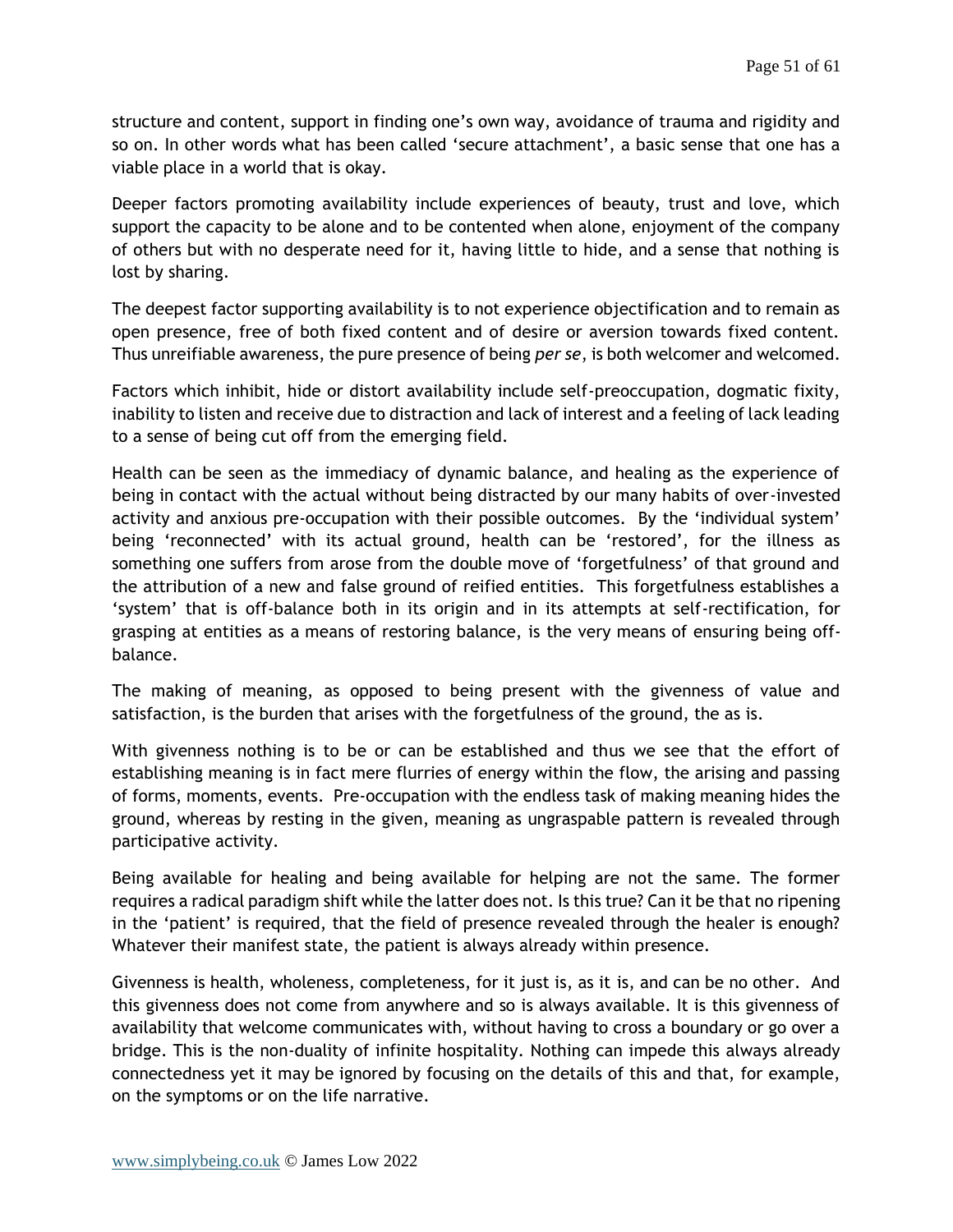The unavailable is that which is turned on itself, being self-referential rather than participative, holding back and apart with its own agenda and concerns. This pre-occupation installs an illusory foreclosure on the openness of being. Reification, objectification and judgement generate a miasma in which appearances are taken to be other than they are. Appearances are moments of experience, and, whatever stories are told about them, they cannot transcend their status as experience.

However, concepts arising within and as part of the flow of experience install the illusory sense of stasis within the flow. The seemingly obvious truth they assert, e.g. 'this is a table' disguises the status of the statement as a transitory insubstantial gesture incapable of establishing anything in truth. In aligning with this illusion, there is non-attention to and non-presencing in and as the actual dynamic unfolding. Presence in the field of becoming reveals identity as shifting co-emergent gestures in time rather than as essence or entity.

The fact that appearances have patterns which are commonly taken to indicate that they have a substantial existence does not establish substance as a fact. The pattern is part of a wider context from which it cannot be separated, indeed the entire field is interactive and coemergent. Every 'thing' appears only in a context, as part of the matrix of happenstance. It is only by the misguided activity of taking an appearance to be a self-existing entity that it appears to be intrinsically separate from its context.

The context *is* space manifesting as place and time. Space and its manifestations are non-dual. Only by ignoring this can something be identified as just itself in itself, as if defined by itself alone. With awareness of the context or ground or field, no definite meaning—one that is enduringly true under all circumstances—can be given to any appearance. Our habit of reification invested in the name is the dynamic force which generates the sense of there being fixed entities, things that can be defined and known in and of themselves.

The name as indicator of substance and on-going identity gives us the sense of knowledge and agency, of telling the world what is there. Once installed as our paradigm, this objectification is endlessly reiterated in our attempt to find stability and security. Thus, rather than working with the freshness of unfolding experience with minimal hampering by expectations and assumptions, we resist allowing what is now to be now.

Integration is a given. The healer works with this fact by not working, while the helper does what they can within the fantasy of duality.

However, there is no need to make another duality, one between healing and helping; from the very beginning stillness and movement are inseparable. Whatever we do or don't do, we are appearances playing within the unborn field of illusion.

*James Low. December 2012*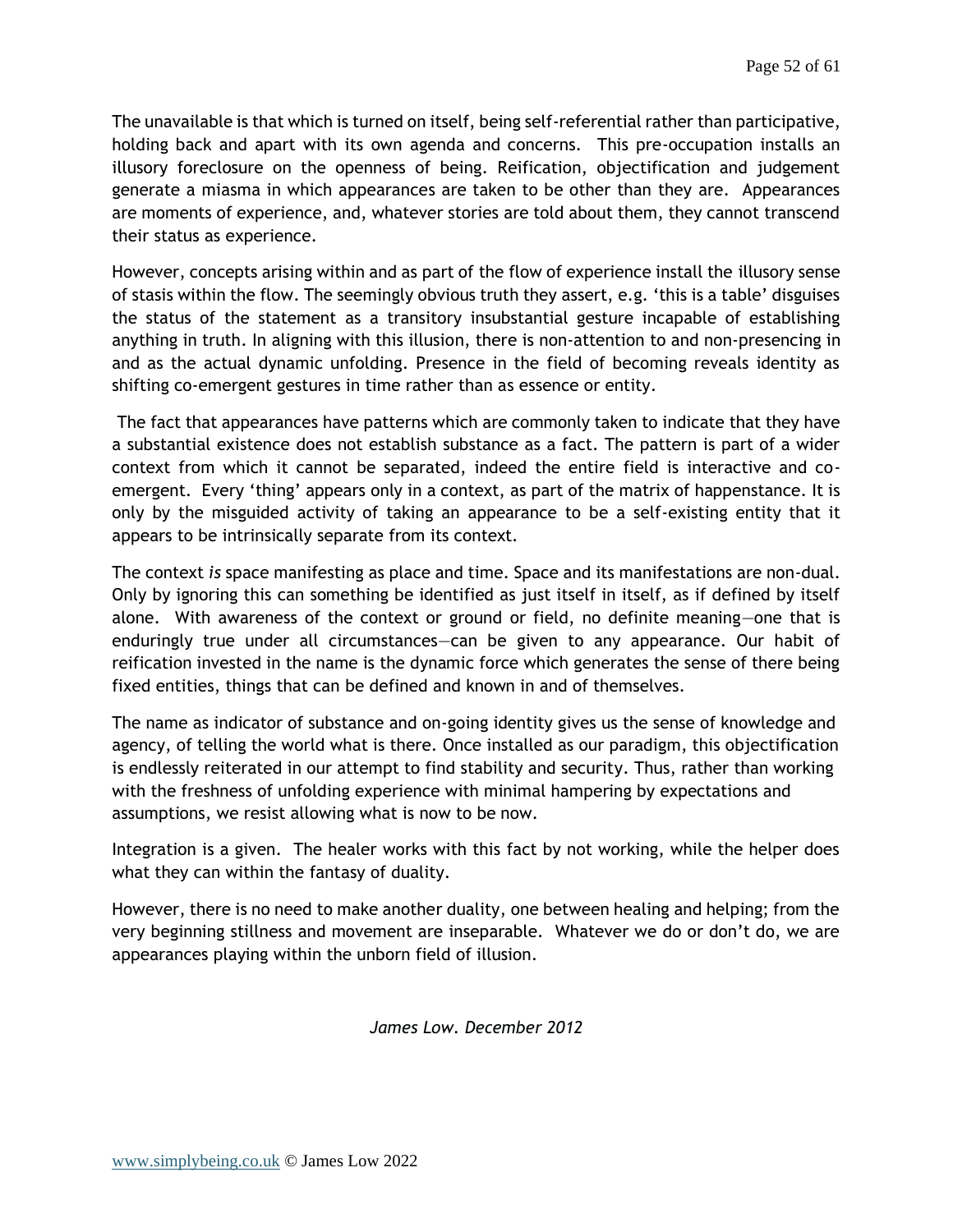# <span id="page-52-0"></span>**Activity**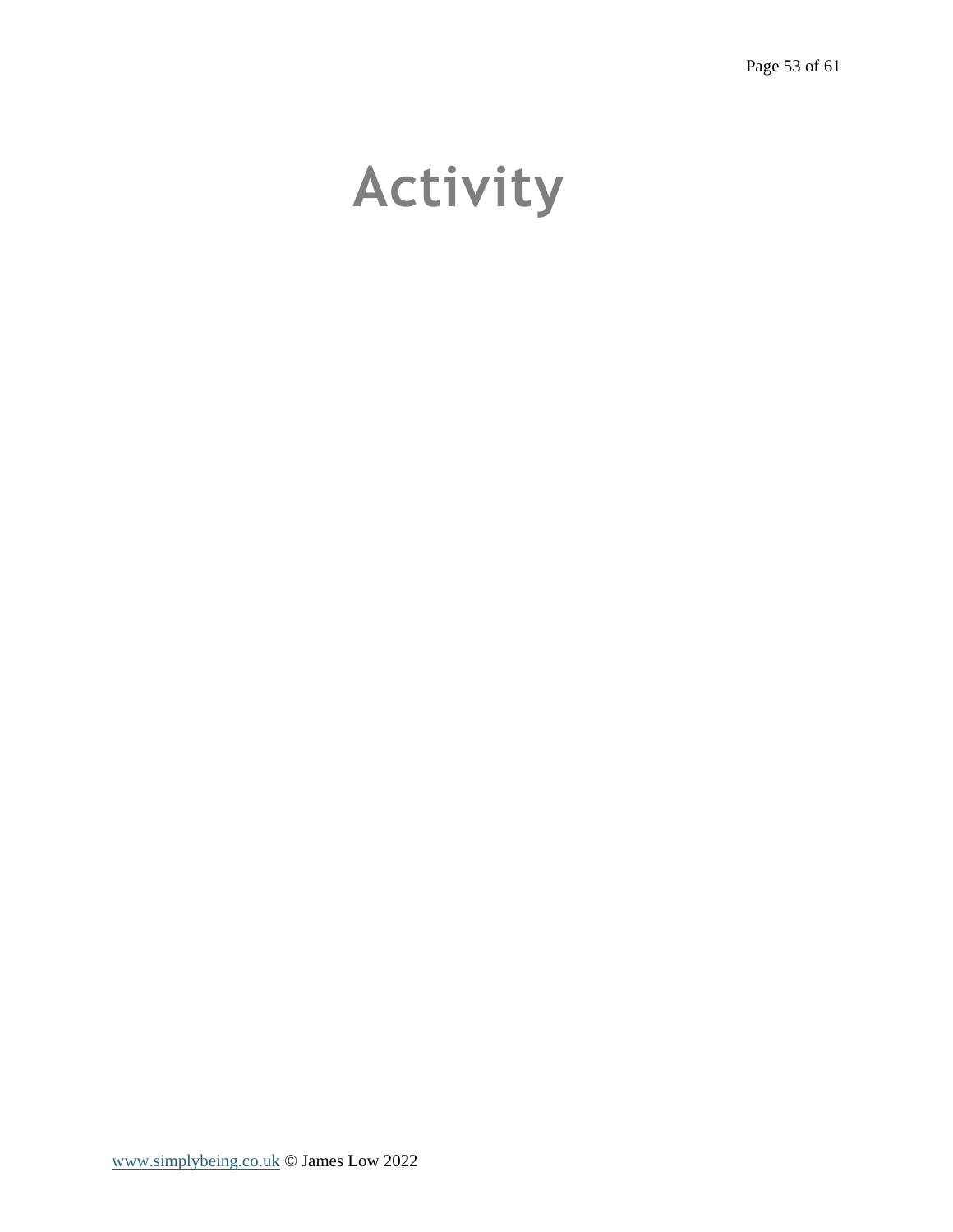## **Indicators**

- <span id="page-53-0"></span>1. The source I arise from is pure, open, unartificial, simple.
- 2. Ignoring this, I imagine that I am self-existing and become intoxicated by the creativity of my own ceaselessly manifesting delusions.
- 3. These delusions and false beliefs seem to be valid, and to constitute the totality of truth.
- 4. Yet they generate suffering and facilitate the accumulation of tendencies which operate before we know what is going on.
- 5. Struggle does not help. It feeds further enmeshment.
- 6. Seriousness, anxiety, and concern all feed struggle and the felt need to be active in changing what is occurring, or in avoiding what occurs by hiding in the small, or in seeking oblivion.
- 7. Therefore relax body, voice and mind. Relax and release fixation on patterns. Allow all that is arising to come and go freely.
- 8. The energy that manifests as mental activity and involvement in appearances will relax where it is if it is not indulged.
- 9. Remain in open awareness at all times and in all places.
- 10. Manifestation and source abide in non-duality unreliant on concepts.

*James Low. November 2017*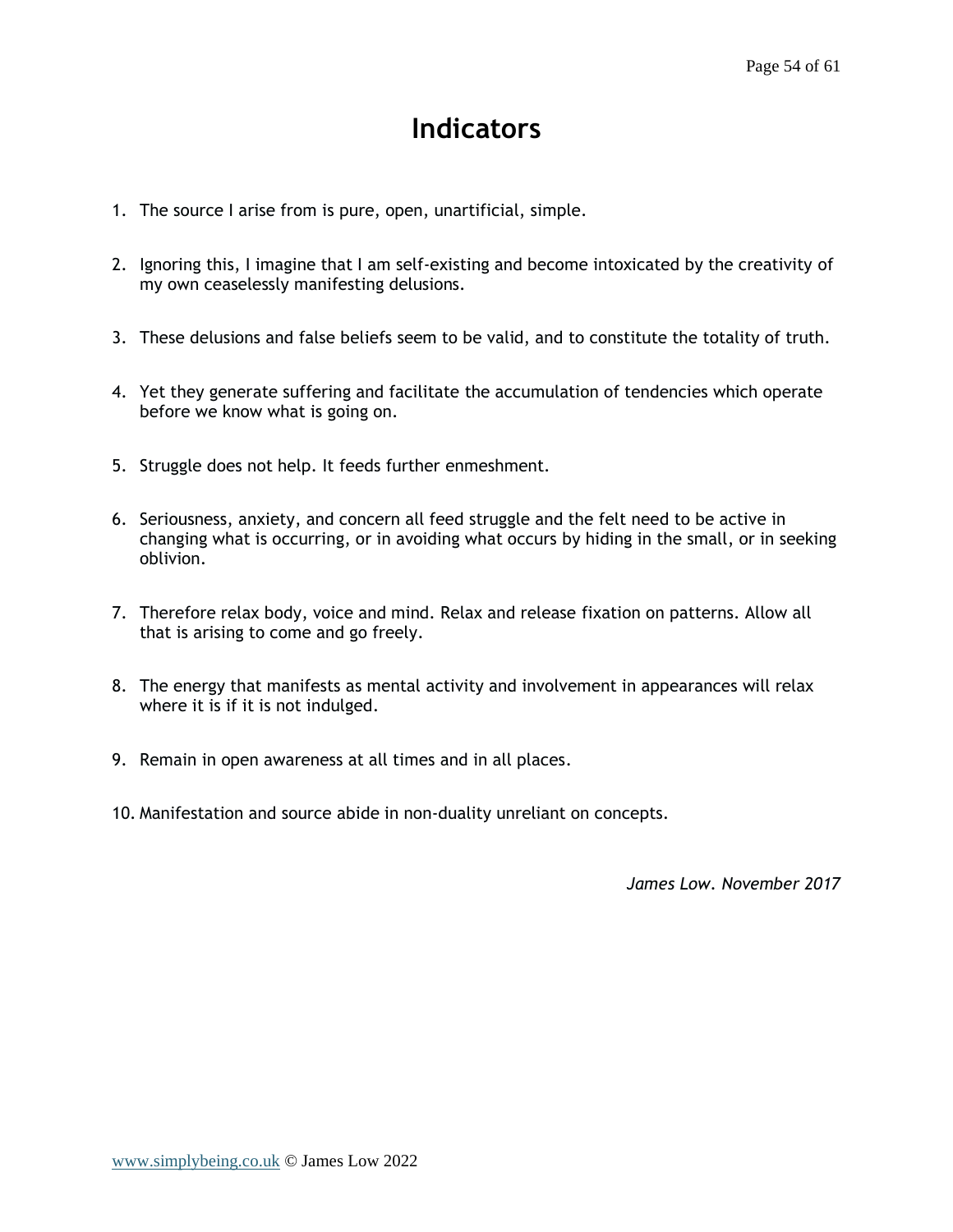## **Turbulence is transparent**

<span id="page-54-0"></span>Turbulence is the experience of unpredictable movement whether seemingly within us or outside us. It is in impactful, even if denied.

This is the display of the ground.

If this is awakened to, there is transparency, translucency.

If this is not awakened to, our sense of self easily becomes the victim of circumstances.

When everything is taken to be real the freedom to see options and makes choices becomes very precious.

Accepting and rejecting demonstrates that I am not a slave.

We are moved to choose, and then to act, to write, to speak, to partake, to accumulate. By having these movements flow through me, I become the 'doer', the 'maker', the 'shaper'.

Where the movement comes from I do not see but only imagine/ interpret after the event and in reliance on the concepts that my culture offers me.

The felt sense of being myself, the givenness of being me, is my anchor, the ground I stand on, the site of my activity.

And yet what is mine is shared; language, molecules, food, light. Mine is mine only in the saying and believing and so to say I am the starting point is merely self-creating and self-deceiving.

Don't speak about something; don't think about something. The something-ness of our world arises by thinking about it as if there were already something there to think about.

Stay with the fresh clarity that requires no thinking or talking.

Relax this pulse of reactive/proactive movement, relax and release identification with all that comes and goes.

Identity dissolves in the shimmering space of presence; the vanishing of me returns me to my home.

How strange to see that I myself hid me from me.

*James Low. November 2017*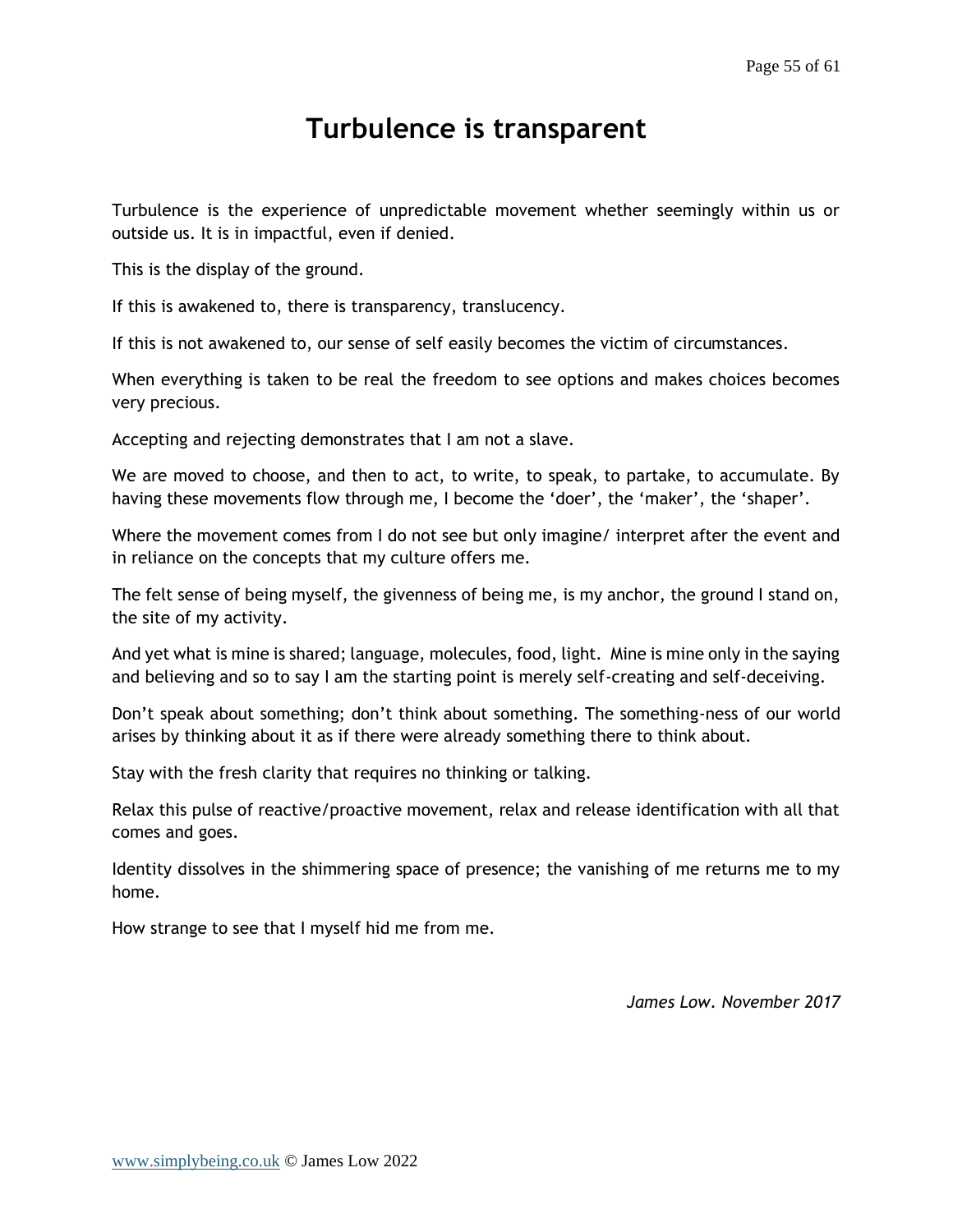## **Embodiment, karma and freedom**

<span id="page-55-0"></span>In samsara action is not an option – if you are embodied you have to act. With a body, even if circumstances are favourable, you cannot escape the fundamental force of reificatory assumption, desire and aversion. Whether the power seems embedded in the subject or in the object, subject and object are bound together and the autonomy of the subject is an illusion. The eight worldly dharmas or concerns, gain and loss, happiness and suffering, fame and notoriety, praise and blame preoccupy us and have us chasing the ephemeral and making selfcentred choices from amongst the limited options our karma offers us. The subject cannot control events and is free merely to move between confluence with object, contact with object, and isolation from object.

Meditation offers a chance to see that the three wheels that drive samsara, the subject, the object and the connection between them, can turn in space free of the linking of cause and effect. If we have little sense of the space we move in, and cannot at all see that it is our source, ground, field, essence then when we act we impact and shape the interpreted environment we inhabit. Our selective attention gives us access to only a little of the potential we are part of. The environment also acts on us, shaping our feelings, moods, memories and all the other self-aspects which inform our being in the world with others. Shaping and being shaped is the basic dialogic pulse, the mutual interaction and development of subject and object.

Karma highlights the truth that what do you do matters, matters a lot, and is actually a vital part of the world that you share with others. No matter which of the six realms of samsara you are in, your way of participating strongly influences not only what is occurring for you now, but what will happen for you in the future. We are not mere observers or bystanders but are implicated in all aspects of the experiential field which manifest for us.

With dualistic vision it can appear that there is always already a world out there, existing quite independently of us. However no school or strand of buddhism gives credence to this view.

The theravada focus on renunciation and mindful self-control highlights the ease with which subject can get lost in the world of objects.

The mahayana focus on wisdom and compassion highlights that all phenomena, whether seemingly subject or object, are empty of inherent self-nature since they arise dependently. Moreover we are already connected to all sentient beings through countless interactions in previous lives. Specifically, all beings have already been our mother and have taken care of us and so we owe each and every sentient being a debt of gratitude.

In the vajrayana we see that all experience occurs within the mandala of the enlightened deity. Abiding in this pure vision there are no self-existing entities for our habitual tendencies to attach themselves to and so they dissolve.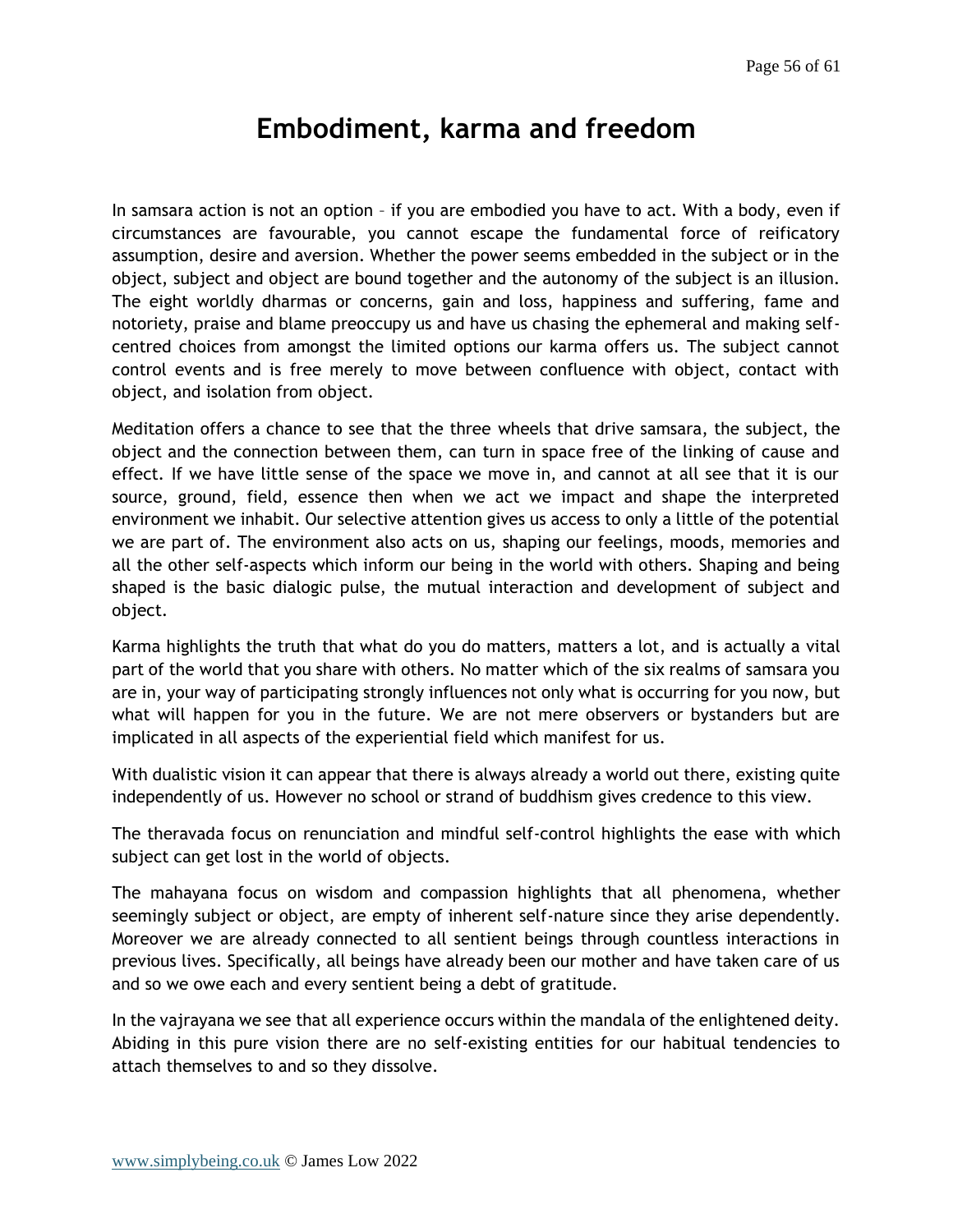In mahamudra and dzogchen the non-duality of awareness and experience is ground, path and result, so that we awaken to the primordial integrity free of all splitting, polarisation and reification.

Buddhism emphasises that there are truly no victims and no persecutors. These are merely transient roles in the ongoing drama of the patterning of experience. Blaming self and/or other is a waste of time. Where am I? Who am I? What am I? How am I? We need to inspect our capacity and our circumstances again and again so that we come to see that each action is in fact simple and self-liberating, arising and passing like a cloud or a rainbow. Both blaming and excusing merely intensify the delusion of the separation of subject and object, self and other.

At each moment the doors of samsara and nirvana are open. This is freedom. But are we free to be free, to free ourselves from our habits of identifying with finite entities and so find ourselves free to go through the door of freedom?

*James Low. November 2017*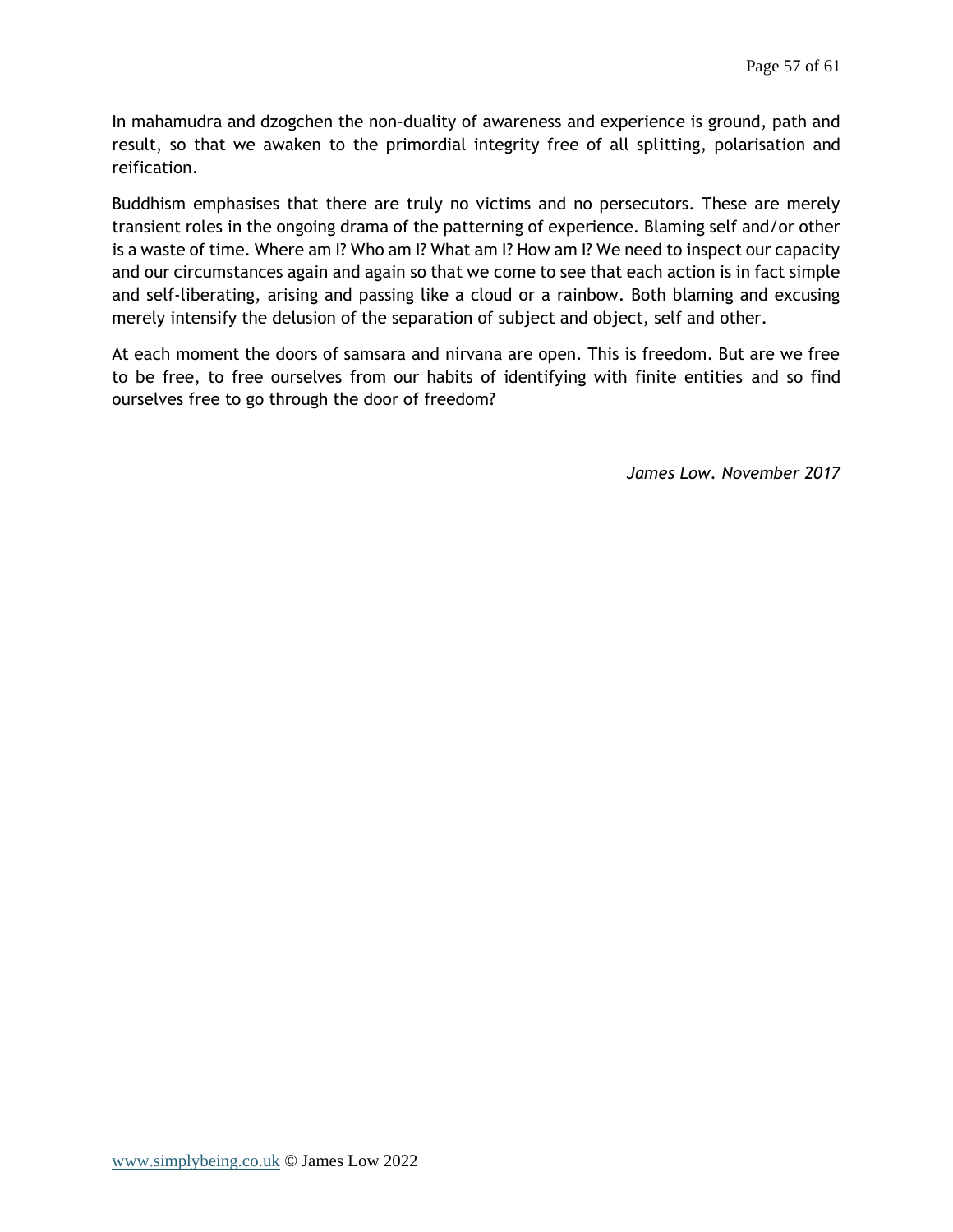# **A. Finding stillness in movement**

<span id="page-57-0"></span>In times of crisis our attention is drawn towards the ever-changing course of events. We find ourselves ceaselessly involved in what is going on outside of us, and our activity comes to define who we are. This can be very exhausting, so exhausting that even when we have time off we cannot relax.

We can rectify this imbalance by becoming more aware of the stillness which is the basis of movement.

Sit in a comfortable position with your spine straight and your skeleton supporting your weight so that your muscles can relax. You can have your eyes open or closed as you prefer. The duration suggested for each stage is the minimum. If you have more time than each part can be practised according to your need.

Pay attention to how you are breathing. When water is poured into a jug, the jug fills from the bottom up. With this image in mind, relax your diaphragm and as you breathe in imagine the air is going to the bottom of your lungs and gradually filling them up. Then slightly contract the diaphragm and breathe out from the bottom of your lungs. Keep your chest relaxed and avoid effortful breathing.

With relaxed easy deep breathing...

#### *Breathe in for 5 seconds … Breathe out for 5 seconds… x 3*

Let this become the sole focus of your attention, only the breath, only the breath.

#### *Breathe in for 5 seconds … Breathe out for 5 seconds… x 3*

The air of the world is flowing into you, replenishing you – simply receive the air and let it leave.

#### *Breathe in for 5 seconds … Breathe out for 5 seconds… x 3*

Simply aware of this movement of accepting and releasing, there is nothing to think about, nothing to do. Simply be aware of the filling and emptying of your lungs.

#### *Breathe in for 5 seconds … Breathe out for 5 seconds… x 3*

Your awareness illuminates what is occurring; like a mirror it clearly reveals what is occurring without getting involved. Remain relaxed and spacious as the ceaseless flow of the breath carries on without any effort.

#### *Breathe in for 5 seconds … Breathe out for 5 seconds… x 3*

Breath comes and goes Thoughts come and go Sensations come and go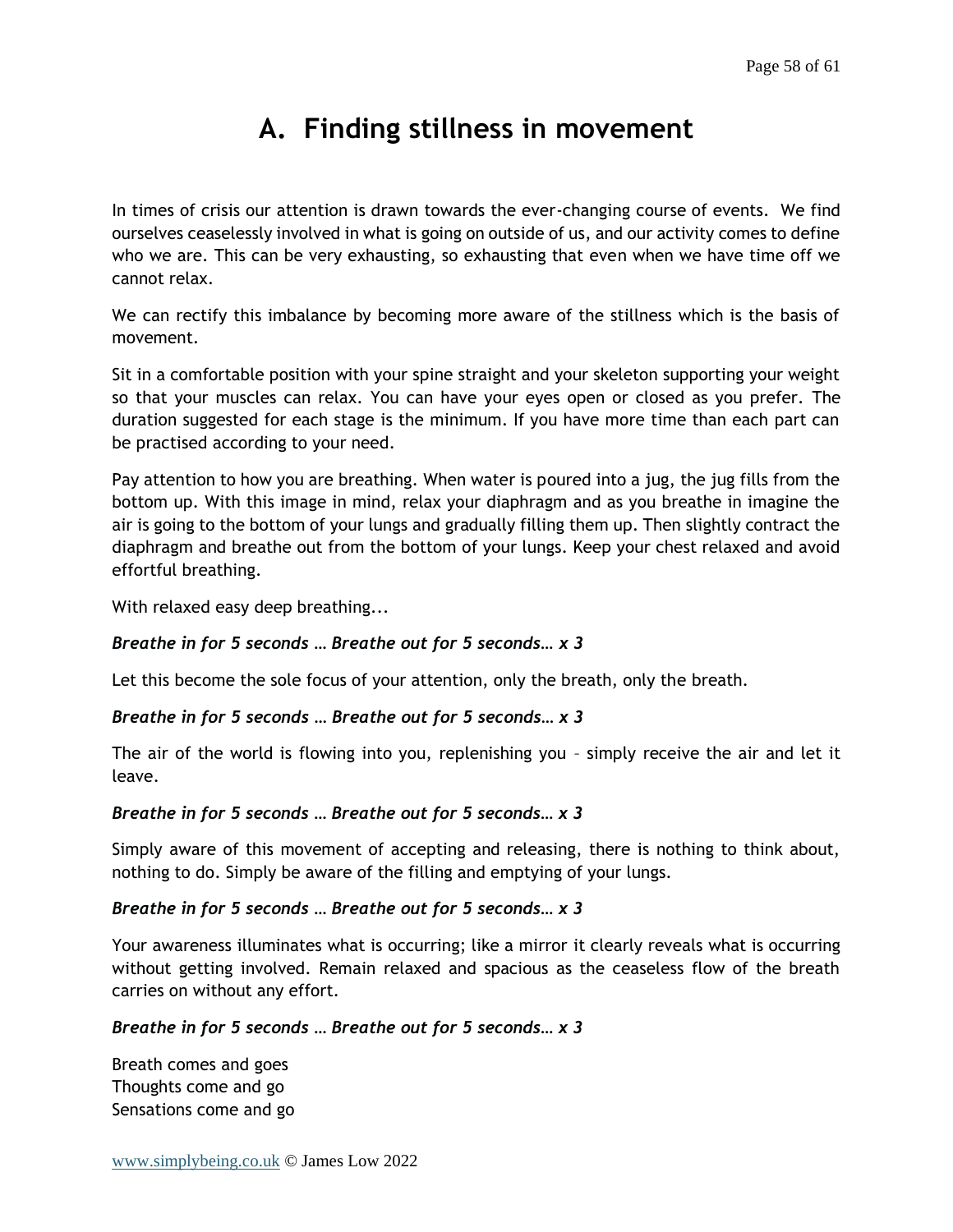Feelings come and go Memories come and go Worrying thoughts come and go Anxious tensing comes and goes

Life is pulsation revealed in the mirror of our awareness. Awareness is the basis of all our experience: it never changes. Experiences such as plans, accidents, thoughts and memories are fleeting, here and then gone.

#### *Breathe in for 5 seconds … Breathe out for 5 seconds… x 3*

Open like the sky, awareness lets everything arise and pass. All that occurs is clearly revealed as it is. Nothing that occurs leaves a mark on awareness. It is movement which patterns movement so ease yourself out of unnecessary involvement in the flow of experience.

Sit in open awareness without merging in experience, and without rejecting or altering anything.

#### *Sit quietly for one minute.*

Movement and stillness are not in opposition. The stillness of open awareness is the field within which movement occurs.

#### *Sit quietly for one minute.*

As you move back into your busy life, into the intoxicating domain of ceaseless activity, whenever you can release yourself into the still space of awareness which is always present.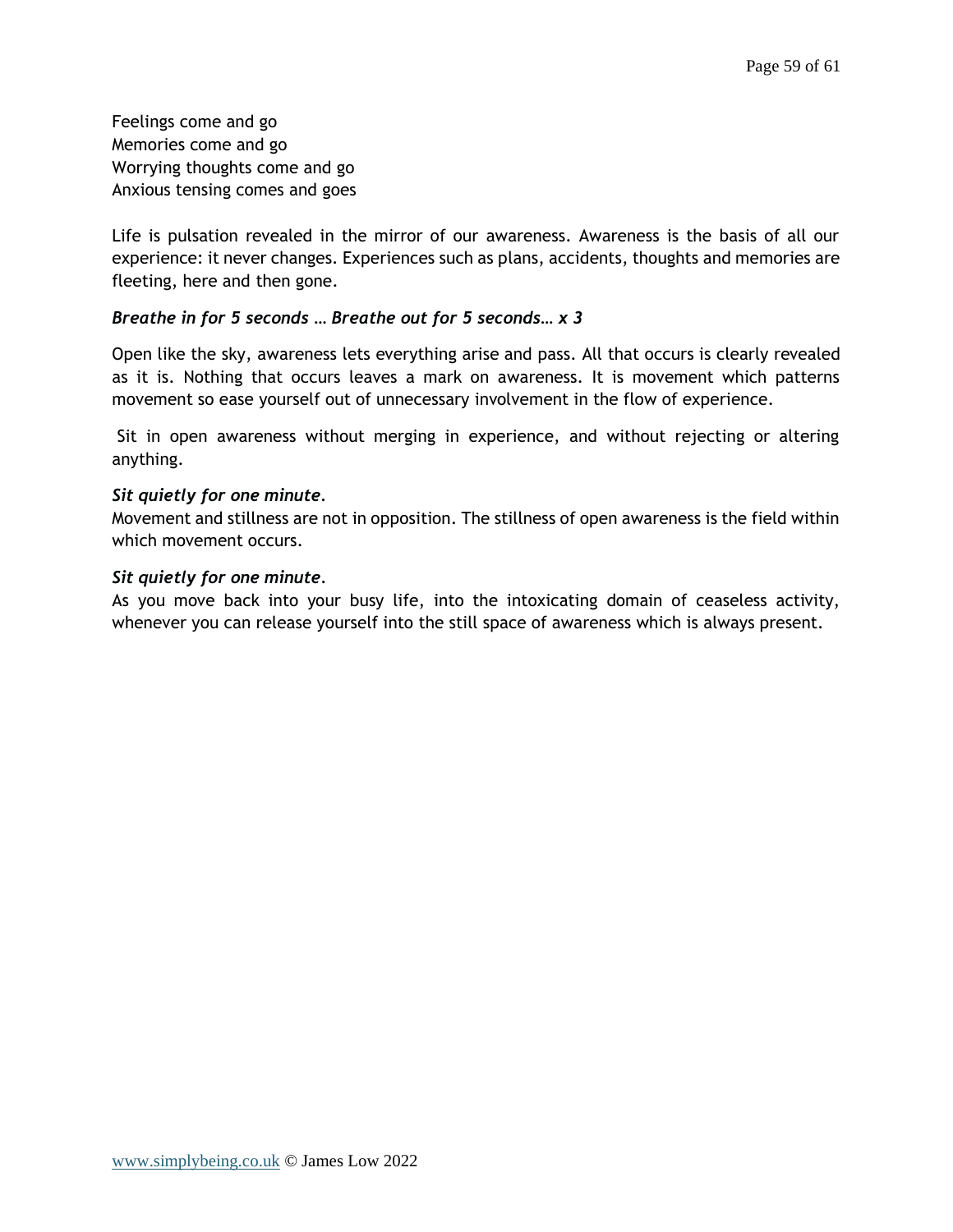# **B. Moving in stillness**

<span id="page-59-0"></span>You are trained to be competent. Yet in order to respond to whatever requires your attention you need to be both relaxed and alert, neither too tight nor too loose.

When there are ongoing, unrelenting crises and you are carrying so many people's hopes and expectations it can be difficult to let go and relax. If your time off is not truly replenishing then you are likely to go back to work with a spiraling accumulation of tension, worry and exhaustion.

Therefore it helps to employ an easy way to unite relaxed presence with your professional focussed attention to detail.

Firstly we focus on the breath as it comes in and goes out. We welcome and then release the air. The vitalising resource of the world comes into us and is then released carrying away what we do not need.

Breathe in – absorb and replenish.

Breathe out – release the depleted air.

#### *Breathe in for 5 seconds … Breathe out for 5 seconds… x 3*

As you breathe in imagine that all the fresh energy of the spring buds on the trees, the blossom, and the flowers in the forest is dissolving into the air that is entering your lungs and permeating every part of your body.

As you breathe out imagine that all the tiredness in your body, all the tension in your muscles, all the worry and mental busyness of managing your clinical responsibilities, and all the anxiety you hold for your family, friends, co-workers and for yourself is dissolving into the breath and flowing out of you to be dispersed in the wind and dissolve in space.

#### *Breathe in for 5 seconds … Breathe out for 5 seconds… x 3*

As we do this we spring-clean the contents of our body, voice and mind refreshed by the everfresh. All that we experience, including the content of our mind, is constantly changing and yet we often feel we have to be in control, that we have to stabilise systems that are actually in flux. Between over-rigid control and hopeless giving up there is the middle way of staying present with the flow without either avoidantly climbing onto the bank of the river or being carried away by it.

#### *Breathe in for 5 seconds … Breathe out for 5 seconds… x 3*

As the breath flows so does sensation, emotion, thought, memory – flowing on and on– new patterns are ceaselessly emerging so there is no need to hang on to what has already occurred.

You are here, you are present.

You are this open awareness within which all experience comes and goes, arising and passing.